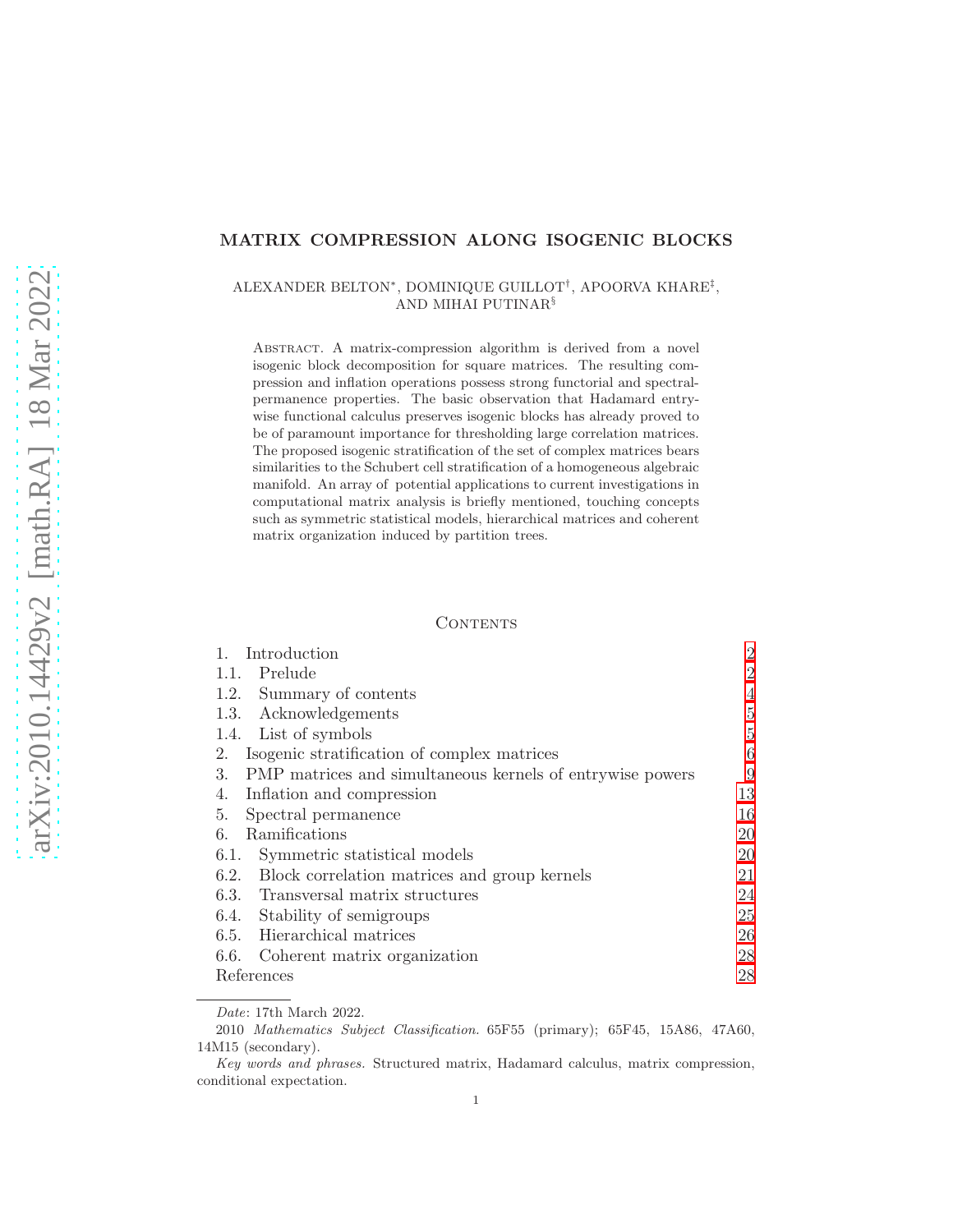### 1. INTRODUCTION

<span id="page-1-1"></span><span id="page-1-0"></span>1.1. Prelude. In a previous paper [\[4\]](#page-27-2) we were concerned with the study of entrywise positivity preservers acting on the cone of  $N \times N$  positive semidefinite matrices. By a classical observation of Loewner, as developed by Horn in [\[16,](#page-28-0) Theorem 1.2], if the real-valued function  $f$  defined on the positive half line preserves positive semidefiniteness for all  $N \times N$  matrices via entrywise Hadamard calculus (for brevity, we say that  $f$  preserves positivity), then  $f$ is necessarily of class  $C^{(N-3)}$  and has non-negative derivatives up to this order. Moreover, the derivatives of order up to  $N-1$  are non-negative if they exist. In the case where  $f$  is known to be analytic, preserving positivity only for rank-one  $N \times N$  matrices already implies that the first N non-zero Taylor coefficients of  $f$  are strictly positive. In particular, this holds for  $f$  a polynomial. Henceforth  $A^{\circ k}$  denotes the entrywise (fractional) power of a matrix A.

The central result in our previous work [\[4\]](#page-27-2) (subsequently refined by one of us with Tao [\[19\]](#page-28-1)) is a closed form for the greatest lower bound for the only possible negative coefficient  $c_M$  in the linear pencil

<span id="page-1-2"></span>
$$
p(A) = c_0 A^{\circ n_0} + c_1 A^{\circ n_1} + \dots + c_{N-1} A^{\circ n_{N-1}} + c_M A^{\circ M}, \tag{1.1}
$$

with real powers  $n_0 < \cdots < n_{N-1} < M$  lying in  $\{0, 1, 2, \dots\} \cup [N-2, \infty)$ , such that  $p(A)$  is positive semidefinite for any positive semidefinite  $N \times N$ matrix  $A$  with entries in a specific domain in  $\mathbb{C}$ . The threshold value for the coefficient  $c_M$  was obtained via a combinatorial formula involving Schur polynomials.

A more natural matrix-theoretic approach to obtain the greatest lower bound for  $c_M$  in [\(1.1\)](#page-1-2) is to study the spectrum of the Rayleigh quotient R of two quadratic forms,

$$
R = R(A, \mathbf{u}) := \frac{\mathbf{u}^* A^{\circ M} \mathbf{u}}{\mathbf{u}^* (c_0 A^{\circ n_0} + c_1 A^{\circ n_1} + \dots + c_{N-1} A^{\circ n_{N-1}}) \mathbf{u}}.
$$
(1.2)

Finding the maximum of  $R$  with respect to both **u** and  $A$  indeed yields the critical threshold for preserving positivity as mentioned above; we refer the reader to [\[4,](#page-27-2) Section 4] and [\[19,](#page-28-1) Proposition 11.2]. One first obtains a closed-form expression for  $R_A := \sup_{\mathbf{u} \in \mathbb{R}^N} R(A, \mathbf{u})$  and then maximizes with respect to  $A$ . However, a significant difficulty arises when using this approach:

the function  $A \mapsto R_A$  is not continuous on the set of  $N \times N$  positive semidefinite matrices.

As shown in [\[4\]](#page-27-2), discontinuities occur precisely where constant-block structures emerge in A. The discovery of this phenomenon led the authors to investigate, in [\[4,](#page-27-2) Section 5], the simultaneous kernel  $\cap_{k>0} A^{\circ k}$  of the Hadamard powers of an arbitrary positive semidefinite matrix A, and a related Schubert cell-type stratification of the set of all positive semidefinite matrices of a given size.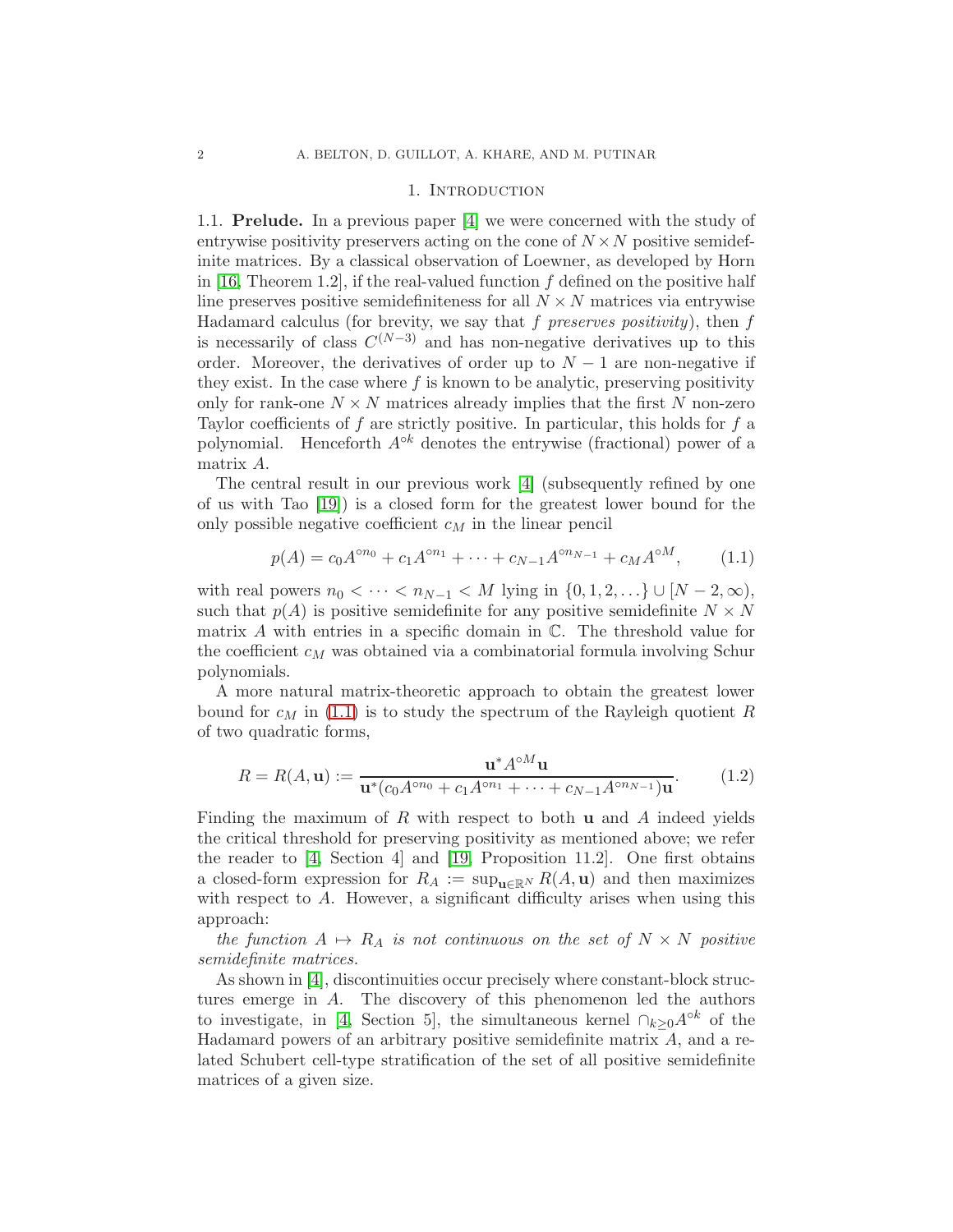A series of remarkable properties of this stratification is unveiled in the present work. In order to facilitate access to the concepts and notation in subsequent sections, we start by explaining informally the main ideas with the help of a simple example. Consider the  $6 \times 6$  real symmetric matrix

$$
A := \begin{pmatrix} 1 & 1 & 2 & -3 & 2 & 1 \\ 1 & 1 & 2 & -3 & 2 & 1 \\ 2 & 2 & 6 & -5 & 6 & 2 \\ -3 & -3 & -5 & 10 & -5 & -3 \\ 2 & 2 & 6 & -5 & 6 & 2 \\ 1 & 1 & 2 & -3 & 2 & 1 \end{pmatrix}.
$$

Each row and column of A is constant on the sets in the partition

$$
\pi = \{ \{1, 2, 6\}, \ \{3, 5\}, \ \{4\} \}
$$

of the index set  $\{1, 2, 3, 4, 5, 6\}$ . This observation gives at once some null vectors for the matrix  $\hat{A}$ : those annihilated by the pattern of the partition,  $(1, 1, 0, 0, 0, 1), (0, 0, 1, 0, 1, 0)$  and  $(0, 0, 0, 1, 0, 0)$ . In fact, the kernel of every positive Hadamard power of A, including A itself, is precisely this set of vectors.

Given any matrix  $A' \in \mathbb{C}^{N \times N}$ , there is a unique coarsest partition  $\pi'$  of  $\{1, \ldots, N\}$  such that A' is constant on the blocks determined by  $\pi'$ . We denote by  $S_{\pi'}$  the set of all matrices having this constant-block structure. This naturally yields a stratification of the space of complex matrices,

<span id="page-2-0"></span>
$$
\mathbb{C}^{N \times N} = \bigsqcup_{\pi'} \mathcal{S}_{\pi'},\tag{1.3}
$$

where the disjoint union is taken over all partitions of  $\{1, \ldots, N\}$ . We refer to each set  $S_{\pi'}$  as a *stratum*, and call the above decomposition the *isogenic* block stratification of  $\mathbb{C}^{N\times N}$ .

We explore several applications of the stratification below. A natural operation is the compression  $\Sigma_{\pi}^{\downarrow}$  of each constant block to a single entry: with A and  $\pi$  as above,

$$
\Sigma_{\pi}^{\downarrow}(A) = \begin{pmatrix} 1 & 2 & -3 \\ 2 & 6 & -5 \\ -3 & -5 & 10 \end{pmatrix}.
$$

This straightforward transformation has some remarkable and very useful properties. For example, the spectrum of  $D_{\pi}^{1/2} \Sigma_{\pi}^{\downarrow}(A) D_{\pi}^{1/2}$  has the same nonzero eigenvalues, counting multiplicities, as the original matrix A, where the matrix  $D_{\pi} = \text{diag}(3, 2, 1)$  simply reflects the size of the blocks of  $\pi$ . The spectrum of A has 3 additional zero eigenvalues, corresponding to its kernel.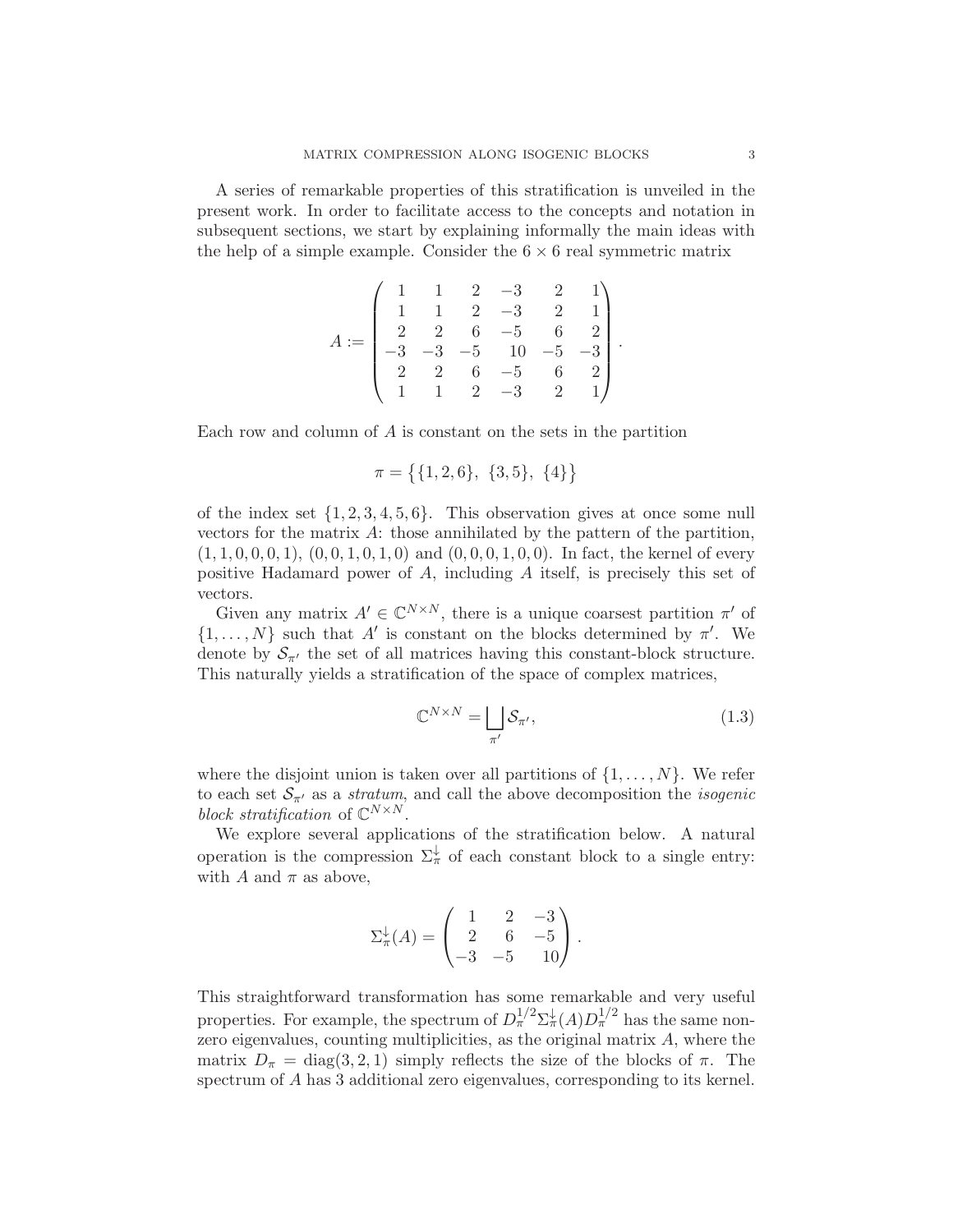An even more striking use of compression is for the computation of the Moore–Penrose generalized inverse: with A as above, this is

$$
A^{\dagger} = \frac{1}{36} \begin{pmatrix} 140 & 140 & -30 & 96 & -30 & 140 \\ 140 & 140 & -30 & 96 & -30 & 140 \\ -30 & -30 & 9 & -18 & 9 & -30 \\ 96 & 96 & -18 & 72 & -18 & 96 \\ -30 & -30 & 9 & -18 & 9 & -30 \\ 140 & 140 & -30 & 96 & -30 & 140 \end{pmatrix}
$$

In general, there is a fast method to compute the pseudo-inverse of a block matrix:

$$
A^{\dagger} = \Sigma_{\pi}^{\uparrow} (D_{\pi}^{-1} \Sigma_{\pi}^{\downarrow} (A)^{-1} D_{\pi}^{-1}), \tag{1.4}
$$

.

where the inflation map  $\Sigma_{\pi}^{\uparrow}$  expands a matrix into one with blocks which are constant for the index-set partition  $\pi$ .

While the isogenic block structure considered in the present article arose from the entrywise matrix operations which preserve positivity, and is highly relevant to them, its simplicity and versatility invites the exploration of its potential utility beyond pure mathematics, to other areas of much current interest. Compression, fast computation and analysis of structured matrices are of great importance at present. For example, large positive semidefinite matrices make an important appearance in the analysis of big data, where they occur as covariance or correlation matrices of random vectors. In such settings, the rows and columns of the matrix are ordered according to the ordering of the underlying variables. Entrywise operations such as thresholding are natural in that setting (see [\[23\]](#page-28-2), for example), as are grouping and averaging variables, and the related block operations on the corresponding matrices. We conclude the paper by indicating several such applications.

On the other hand, two notable connections with established areas of mathematics should be mentioned. The partition [\(1.3\)](#page-2-0) of  $\mathbb{C}^{N\times N}$  into subsets  $S_{\pi}$  – and more generally, as in Proposition [2.6](#page-7-0) – is akin to the stratification of the flag variety in Schubert calculus. It too emerges from a group action – of  $G^{N\times N}$  acting entrywise on  $\mathbb{C}^{N\times N}$ .

Second, the matrix compression and inflation operations we focus on are a very specific instance of a conditional expectation map. Originating in probability theory, conditional expectations were generalized to the noncommutative setting of operator algebras with hard to underestimate benefits. From the ample bibliography on the subject we only mention an inspired, very recent survey [\[6\]](#page-28-3) which presents Blecher and Read's extension of positivity beyond the well-known  $C^*$ -algebraic setting.

In the present work, aimed at a large audience of practitioners of matrix analysis, we do not pursue in detail these two paths.

<span id="page-3-0"></span>1.2. Summary of contents. In Section [2,](#page-5-0) we study the stratification of complex matrices with blocks that lie in single orbits under the action of a multiplicative subgroup G of the group of units  $\mathbb{C}^{\times}$ , which generalises the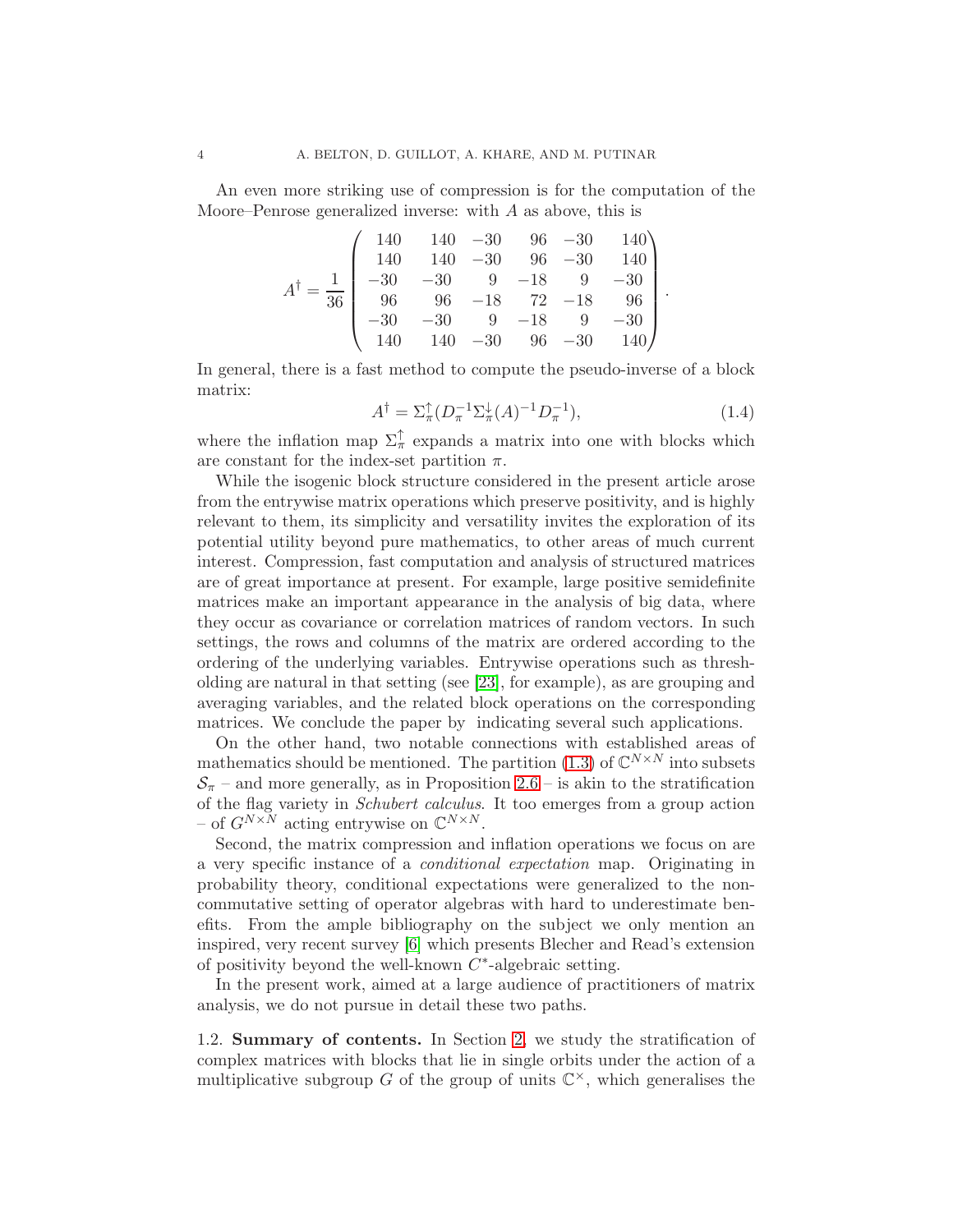case  $G = \{1\}$  discussed above. In Section [3,](#page-8-0) we show that the same stratification naturally emerges from studying simultaneous entrywise powers or functions of matrices that are positive semidefinite; in fact, we do not even require the positivity of determinants of size 4 or more.

In Section [4,](#page-12-0) we investigate the compression  $\Sigma_{\pi}^{\downarrow}(A)$ , which collapses every block of the matrix A to a single entry, equal to the average over that block. Compression and its right inverse, inflation, provide an effective tool for operating inside each stratum or its closure. Section [5](#page-15-0) contains results that describe how compression and inflation relate to spectra and the functional calculus. These exploit the observation that a weighted version of the compression map provides a  $*$ -isomorphism of unital  $C^*$  algebras between the stratum given by a partition with m elements and  $\mathbb{C}^{m \times m}$ .

The final section, Section [6,](#page-19-0) is devoted to providing examples and links to other areas of matrix analysis. Although our study was prompted by the structure of matrices arising in the statistics of big data, the isogenic stratification we introduce here is relevant to sparse-matrix compression procedures and related fast computational tools. Indeed, the averaging on isogenic blocks we propose is a simple and efficient method of eliminating the redundancy of operations involving this class of structured matrices. The rapidly developing theory of hierarchical matrices [\[12,](#page-28-4) [7,](#page-28-5) [14\]](#page-28-6) is a natural framework where our study finds deep resonances. A second setting where isogenic stratifications are very natural is that of coherent matrix organization [\[10,](#page-28-7) [11,](#page-28-8) [9,](#page-28-9) [20\]](#page-28-10). An immediate consequence of our technique is the quick computation of spectra and singular values for structured matrices; other possible applications are the efficient solution of large linear systems and certifying the stability of evolution semigroups.

<span id="page-4-0"></span>1.3. Acknowledgements. The authors extend their thanks to the International Centre for Mathematical Sciences, Edinburgh, where part of this work was carried out, and to an anonymous referee, for their helpful comments. D.G. was partially supported by a University of Delaware Research Foundation grant, by a Simons Foundation collaboration grant for mathematicians, and by a University of Delaware Research Foundation Strategic Initiative grant. A.K. was partially supported by Ramanujan Fellowship SB/S2/RJN-121/2017, MATRICS grant MTR/2017/000295, and SwarnaJayanti Fellowship grants SB/SJF/2019-20/14 and DST/SJF/MS/2019/3 from SERB and DST (Govt. of India), by grant F.510/25/CAS-II/2018(SAP-I) from UGC (Govt. of India), by a Tata Trusts gravel grant, and by a Young Investigator Award from the Infosys Foundation. M.P. was partially supported by a Simons Foundation collaboration grant.

<span id="page-4-1"></span>1.4. List of symbols. We collect below some notation introduced and used throughout the text.

•  $\overline{D}(0, \rho)$  is the closed disc in  $\mathbb C$  with radius  $\rho$  centered at the origin,  $S^1$ is the unit circle in  $\mathbb C$  and  $\mathbb C^\times$  is the set of non-zero complex numbers;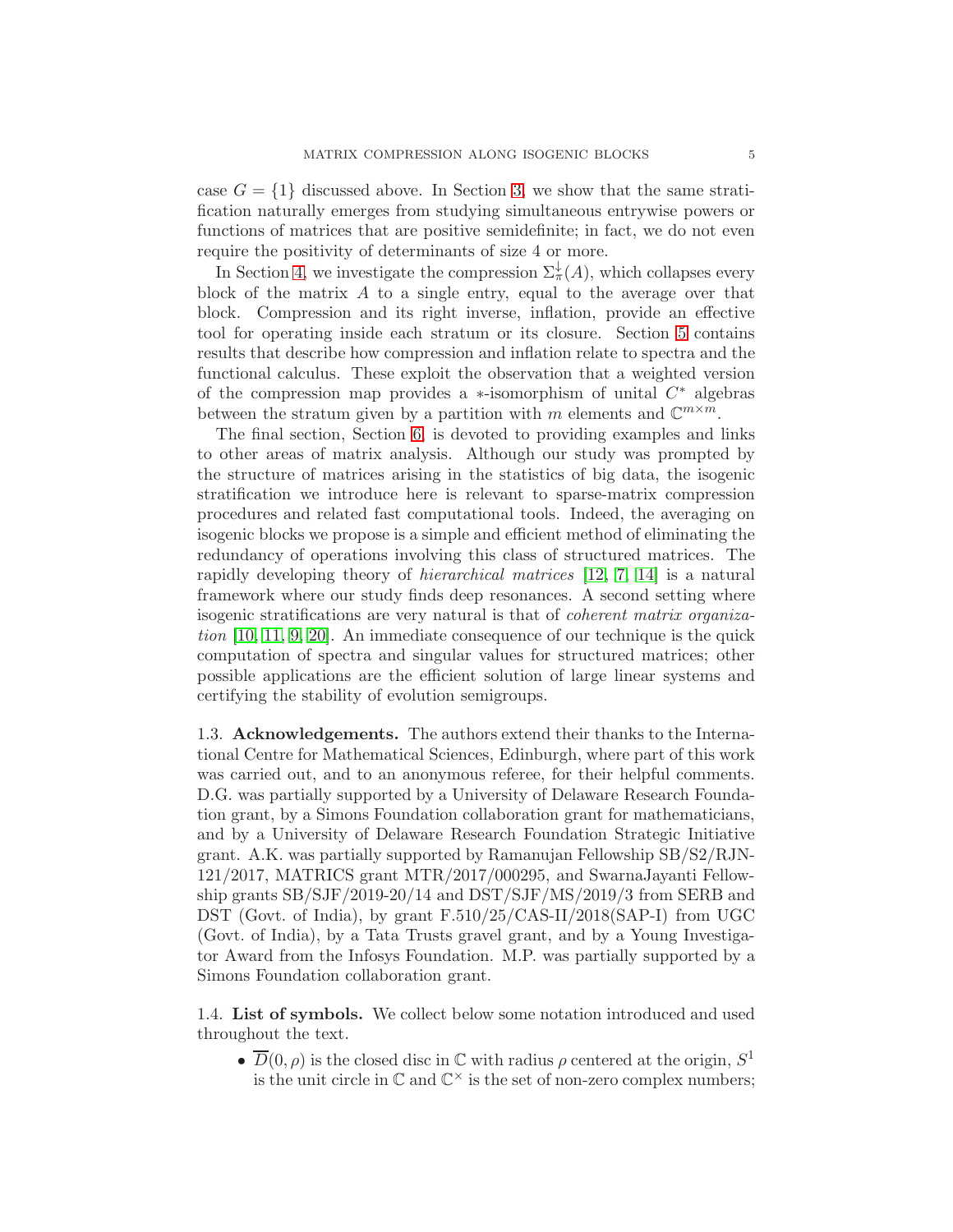more generally, the group of units for a unital commutative ring  $R$ is denoted by  $R^{\times}$ .

- $1_{M \times N}$  is the  $M \times N$  matrix with each entry equal to 1, whereas Id<sub>N</sub> is the  $N \times N$  identity matrix.
- $f[A]$  is the matrix obtained by applying the function f to each entry of the matrix A.
- $A^{\circ\alpha}$  is the matrix obtained from A by taking the  $\alpha$ th power of each entry, whenever this is well defined. We set  $0^0 := 1$ .
- $A^{\dagger}$  is the Moore–Penrose pseudo-inverse of A.
- $(\Pi_N, \prec)$  is the poset of partitions of  $\{1, \ldots, N\}$ , where  $\pi' \prec \pi$  if  $\pi$  is a refinement of  $\pi'$ .
- $D_{\pi}$  is the  $m \times m$  diagonal matrix diag( $|I_1|, \ldots, |I_m|$ ), for any partition  $\pi = \{I_1, \ldots, I_m\} \in \Pi_N.$
- $\Sigma_{\pi}^{\downarrow}(A)$  is the  $m \times m$  matrix obtained by averaging the  $N \times N$  matrix A over each block determined by the m-element partition  $\pi$ .
- $\Theta_{\pi}^{\downarrow}(A)$  is the weighted  $m \times m$  compression  $D_{\pi}^{1/2}\Sigma_{\pi}^{\downarrow}(A)D_{\pi}^{1/2}$  of the  $N \times N$  matrix A.
- $\Sigma^{\uparrow}_{\pi}(B)$  is the  $N \times N$  matrix given by inflating each entry of the  $m \times m$  matrix B to a constant block subordinate to the m-element partition  $\pi$ .
- $\Theta_{\pi}^{\uparrow}(B)$  is the weighted  $N \times N$  inflation  $\Sigma_{\pi}^{\uparrow}(D_{\pi}^{-1/2}BD_{\pi}^{-1/2})$  of the  $m \times m$  matrix  $B$ .
- $\mathcal{P}_N(\Omega)$  is the set of  $N \times N$  positive semidefinite matrices with entries in the set  $\Omega$ .

#### 2. Isogenic stratification of complex matrices

<span id="page-5-0"></span>In order to define the isogenic stratification, we begin with a summary of results appearing in our earlier work.

<span id="page-5-1"></span>**Theorem 2.1** ([\[4,](#page-27-2) Theorems 5.1 and 5.8]). Fix a multiplicative subgroup  $G \subset \mathbb{C}^{\times}$ , an integer  $N \geq 1$ , and a non-zero matrix  $A \in \mathcal{P}_N(\mathbb{C})$ .

- (1) Suppose  $\{I_1, \ldots, I_m\}$  is a partition of  $\{1, \ldots, N\}$  satisfying the following two conditions.
	- (a) Each diagonal block  $A_{I_j}$  of A is a submatrix having rank at most one, and  $A_{I_j} = \mathbf{u}_j \mathbf{u}_j^*$  for a unique  $\mathbf{u}_j \in \mathbb{C}^{|I_j|}$  with first entry  $\mathbf{u}_{i,1} \in [0,\infty)$ .

(b) The entries of each diagonal block  $A_{I_j}$  lie in a single G-orbit.

Then there exists a unique matrix  $C = (c_{ij})_{i,j=1}^m$  such that  $c_{ij} = 0$ unless  $\mathbf{u}_i \neq 0$  and  $\mathbf{u}_j \neq 0$ , and A is a block matrix with

$$
A_{I_i \times I_j} = c_{ij} \mathbf{u}_i \mathbf{u}_j^* \qquad (1 \le i, j \le m).
$$

Moreover, the entries of each off-diagonal block of A also lie in a single G-orbit. Furthermore, the matrix  $C \in \mathcal{P}_m(\overline{D}(0,1))$ , and the matrices A and C have equal rank.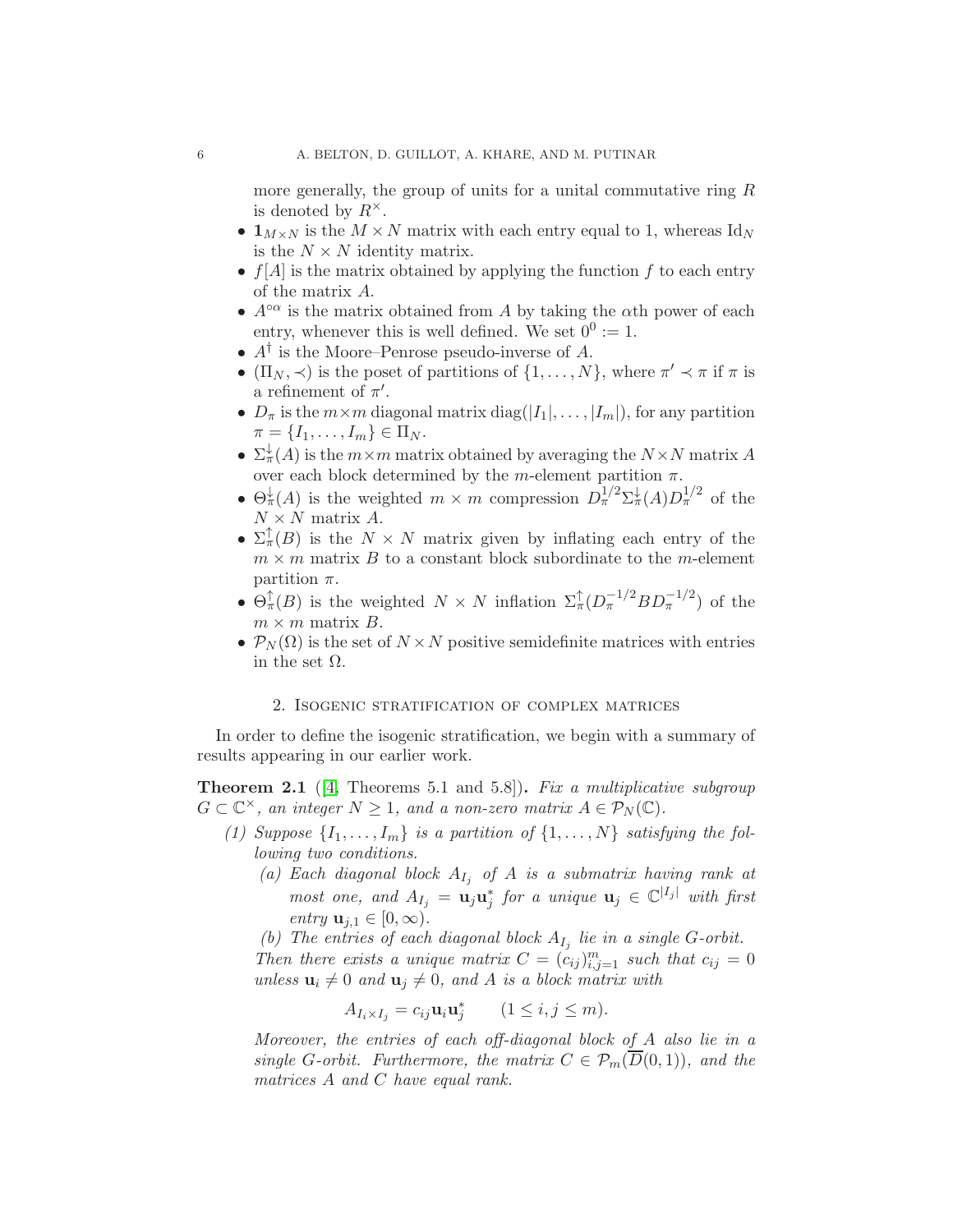- (2) Consider the condition (c).
	- (c) The diagonal blocks of A have maximal size, that is, each diagonal block is not contained in a larger diagonal block that has rank one.

There exists a partition  $\{I_1, \ldots, I_m\}$  such that (a), (b) and (c) hold, and such a partition is unique up to relabelling of the indices.

- (3) Suppose (a)–(c) hold and  $G = \mathbb{C}^{\times}$ . Then the off-diagonal entries of C lie in the open disc  $D(0, 1)$ .
- (4) If  $G \subset S^1$ , then blocks in a single G-orbit automatically have rank at most one.

Theorem [2.1](#page-5-1) naturally leads to Schubert-cell type stratifications of the cone  $\mathcal{P}_N(\mathbb{C})$ , and some properties of these stratifications were studied in [\[4\]](#page-27-2). Here, we explore a coarser form of partitioning on the whole set of  $N \times N$ complex matrices, based solely on G-equivariance.

**Definition 2.2.** We denote by  $(\Pi_N, \prec)$  the poset of all *partitions* of the set  $\{1,\ldots,N\}$ , ordered so that  $\pi' \prec \pi$  if and only if  $\pi$  is a refinement of  $\pi'$ .

The poset  $\Pi_N$  is a lattice. Given  $\pi, \pi' \in \Pi_N$ , let  $\pi \wedge \pi'$  and  $\pi \vee \pi'$  denote the meet and join of  $\pi$  and  $\pi'$ , respectively: see [\[27,](#page-28-11) Example 3.10.4], but note that our ordering is opposite to the one employed there. For example, the meet and join of the partitions

$$
\pi = \{\{1, 2\}, \{3, 4\}, \{5\}\} \qquad \text{and} \qquad \pi' = \{\{1, 3, 4\}, \{2\}, \{5\}\}\
$$

are

$$
\pi \wedge \pi' = \{ \{1, 2, 3, 4\}, \{5\} \} \quad \text{and} \quad \pi \vee \pi' = \{ \{1\}, \{2\}, \{3, 4\}, \{5\} \}.
$$

The lattice  $\Pi_N$  has maximum element  $\pi_{\vee} := \{\{1\}, \ldots, \{N\}\}\$ and minimum element  $\pi_{\wedge} := \{\{1, ..., N\}\}.$ 

<span id="page-6-0"></span>**Theorem 2.3.** Fix integers  $M, N \geq 1$ , a unital commutative ring R, and a multiplicative subgroup G of units in  $R^{\times}$ . Given any matrix  $A \in$  $R^{M \times N}$ , there exist unique minimal (that is, coarsest) partitions  $\pi_{\min}$  =  ${I_1, \ldots, I_m} \in \Pi_M$  and  $\varpi_{\min} = {J_1, \ldots, J_n} \in \Pi_N$  such that the entries of the block submatrix  $A_{I_i \times J_j}$  lie in a single G-orbit, for all  $i \in \{1, \ldots, m\}$ and  $j \in \{1, ..., n\}$ .

Now suppose  $M = N$ . If either A is symmetric, or  $R = \mathbb{C}, G \subset S^1$ , and A is Hermitian, then  $\pi_{\min} = \varpi_{\min}$ .

Proof. The non-trivial part is to establish uniqueness. To do so, we claim that if  $(\pi_1, \varpi_1)$  and  $(\pi_2, \varpi_2) \in \Pi_M \times \Pi_N$  satisfy the property in the assertion, then so does  $(\pi_1 \wedge \pi_2, \varpi_1 \wedge \varpi_2)$ . The meet of  $\pi_1 \wedge \pi_2$  can be constructed as follows: connect i and  $i' \in \{1, ..., M\}$  by an edge if they lie in the same block of  $\pi_1$  or  $\pi_2$ ; this defines a graph with vertex set  $\{1, \ldots, M\}$  whose connected components yield the blocks of the partition  $\pi_1 \wedge \pi_2$ . Denote this equivalence relation by  $i \sim i'$  in  $\pi_1 \wedge \pi_2$ .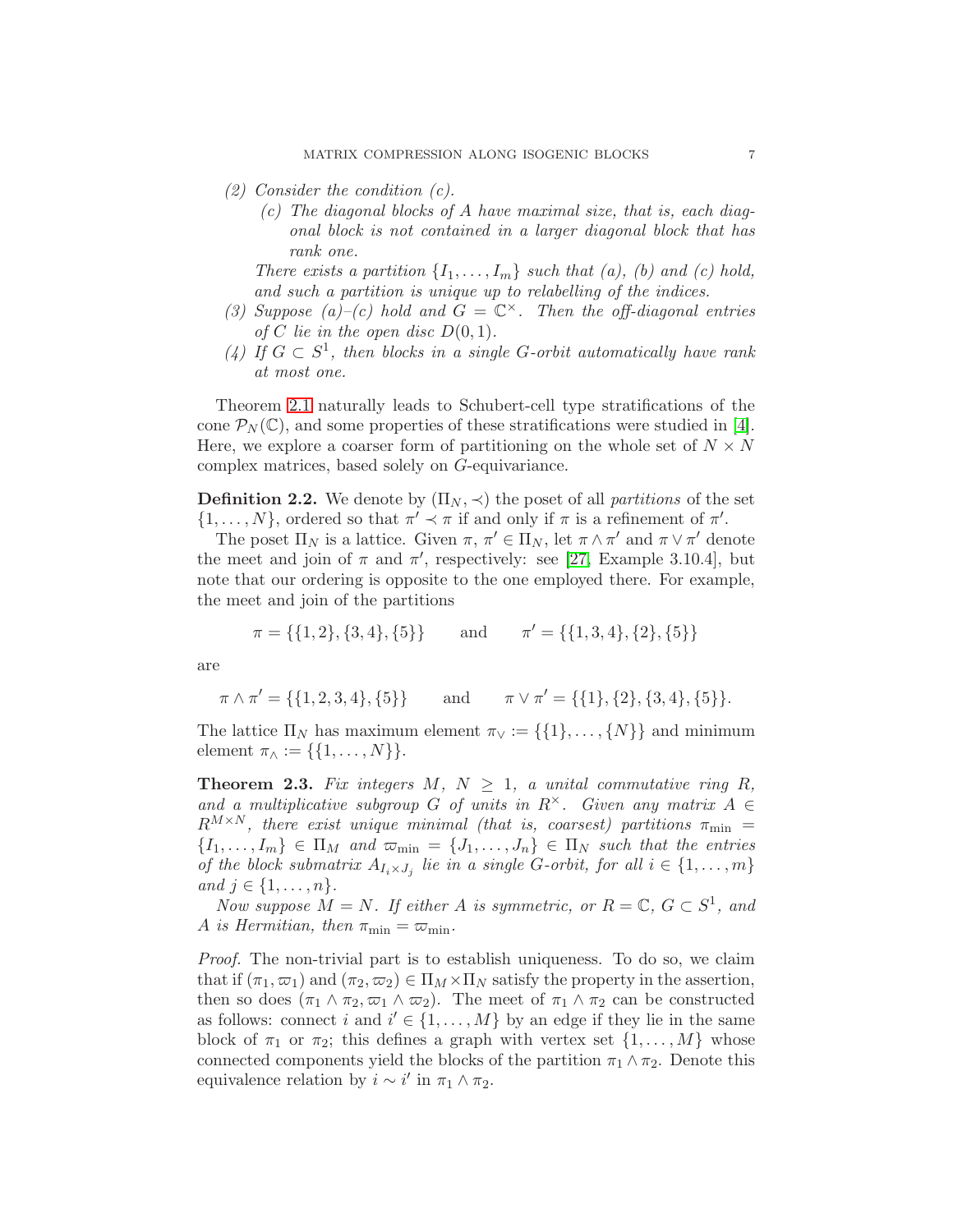Now suppose  $i \sim i'$  in  $\pi_1 \wedge \pi_2$  and, similarly,  $j \sim j'$  in  $\varpi_1 \wedge \varpi_2$ , so there are paths joining them, each of whose vertices lies in a block of  $\pi_1$  or  $\pi_2$ , and  $\varpi_1$  or  $\varpi_2$ , respectively. Denote these paths by

 $i = i_0 \leftrightarrow i_1 \leftrightarrow \cdots \leftrightarrow i_r = i' \text{ and } j = j_0 \leftrightarrow j_1 \leftrightarrow \cdots \leftrightarrow j_s = j'.$ 

We claim that  $a_{ij} \in Ga_{i'j'}$ . Indeed, using the above paths,

$$
a_{ij} = a_{i_0j} \in Ga_{i_1j} = Ga_{i_2j} = \cdots = Ga_{i_rj} = Ga_{i'j_0} = Ga_{i'j_1} = \cdots = Ga_{i'j'},
$$

and this proves the claim.

Now suppose  $M = N$  and A is symmetric. Then the partition  $(\pi_{\min}, \varpi_{\min})$ works for A, and  $(\varpi_{\min}, \pi_{\min})$  for  $A^T = A$ , whence the above analysis shows  $\pi_{\min} \wedge \varpi_{\min}$  works for both rows and columns of A. By minimality, it follows that  $\pi_{\min} = \pi_{\min} \wedge \varpi_{\min} = \varpi_{\min}$ .

Finally, suppose  $R = \mathbb{C}$ ,  $G \subset S^1$ , and  $A$  is Hermitian. We claim that  $(\pi_{\min}, \varpi_{\min})$  works for A as well as for  $A^T = \overline{A}$ ; by the previous paragraph, this gives the result. To show the claim, note that if  $(\pi, \varpi)$  works for A and  $G \subset S^1$ , then  $(\pi, \varpi)$  works for  $\overline{A}$ , as G is closed under conjugation: if  $\zeta \in G \subset S^1$  then  $a_{ij} = \zeta a_{i'j'}$  if and only if  $\overline{a_{ij}} = \overline{\zeta} \overline{a_{i'j'}} = \zeta^{-1} a_{i'j'}$ .

Theorem [2.3](#page-6-0) has a useful "symmetric" version for square matrices, in the sense that the same partition is used for both the rows and the columns. The proof is similar to that of Theorem [2.3](#page-6-0) and is hence omitted.

<span id="page-7-1"></span>**Proposition 2.4.** Fix an integer  $N \geq 1$ , and a multiplicative subgroup G of units in a unital commutative ring R. Given  $A \in R^{N \times N}$ , there exists a unique minimal partition  $\pi = \{I_1, \ldots, I_m\} \in \Pi_N$ , such that the entries of the block submatrix  $A_{I_i \times I_j}$  lie in a single G-orbit, for all i,  $j \in \{1, ..., N\}$ .

The following definitions follow naturally from the previous proposition. Our focus henceforth is on complex matrices with blocks which are orbits of a fixed multiplicative subgroup  $G$  of  $S^1$ , and primarily the case  $G = \{1\}$ , where the entries in any given block are identical.

<span id="page-7-2"></span>**Definition 2.5.** Given a matrix  $A \in \mathbb{C}^{N \times N}$  and a multiplicative group  $G \subset S^1$ , let  $\pi^G(A) \in \Pi_N$  be the partition provided by Proposition [2.4](#page-7-1) for the matrix A.

Conversely, for a given partition  $\pi \in \Pi_N$ , define the *stratum*  $S_{\pi}^G$  to be

$$
\mathcal{S}_{\pi}^G := \{ A \in \mathbb{C}^{N \times N} : \pi^G(A) = \pi \}.
$$

The proof of the following proposition is immediate.

<span id="page-7-0"></span>**Proposition 2.6.** Given  $N \geq 1$  and a multiplicative subgroup G of  $S^1$ , there is a natural stratification of the set of  $N \times N$  complex matrices

$$
\mathbb{C}^{N\times N}=\bigsqcup_{\pi\in\Pi_N}\mathcal{S}_\pi^G,
$$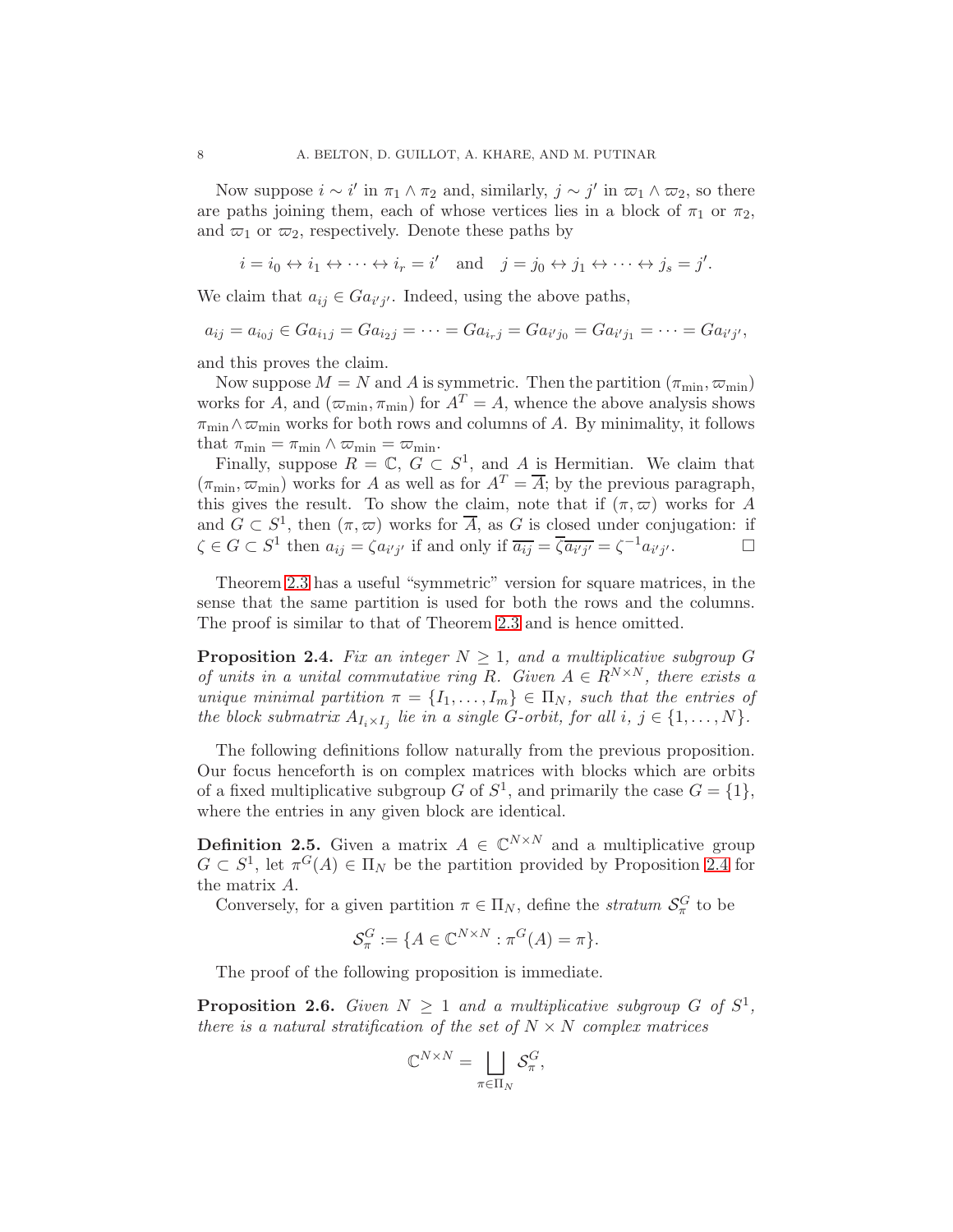and the stratum  $S_{\pi}^G$  has closure

<span id="page-8-1"></span>
$$
\overline{\mathcal{S}_{\pi}^G} = \bigsqcup_{\pi' \prec \pi} \mathcal{S}_{\pi'}^G \tag{2.1}
$$

when  $\mathbb{C}^{N\times N}$  is equipped with its usual topology.

Equation [\(2.1\)](#page-8-1) may be seen as akin to the Schubert-cell decomposition of the flag variety corresponding to a semisimple Lie group.

Definition 2.7. The family of stratifications given by Proposition [2.6](#page-7-0) will be referred to as *G-block stratifications* of the space  $\mathbb{C}^{N\times N}$ .

Remark 2.8. There is an important distinction between the stratification of  $\mathbb{C}^{N\times N}$  considered here and that for the cone  $\mathcal{P}_N(\mathbb{C})$  considered previously. In Theorem [2.1,](#page-5-1) the partition was defined to have the property that the diagonal blocks of  $A \in \mathcal{P}_N(\mathbb{C})$  have rank at most one. However, for a general matrix  $A \in \mathbb{C}^{N \times N}$ , this extra property need not hold for  $\pi^{G}(A)$ , unless either  $G = \{1\}$ , or  $A \in \mathcal{P}_N(\mathbb{C})$  and  $G \subset S^1$ . In fact, as shown in [\[5,](#page-27-3) Proposition 4.6], in the latter case the requirement in Theorem [2.1](#page-5-1) that A is positive semidefinite may be relaxed by requiring A to be  $\beta$ -PMP: every principal minor of size no more than  $3 \times 3$  is non-negative.

#### <span id="page-8-0"></span>3. PMP matrices and simultaneous kernels of entrywise powers

Henceforth, we will focus on constant-block stratifications, which we call isogenic, and we work mainly with square complex matrices.

We begin by noting how, for a large class of Hermitian matrices, the partition  $\pi^{\{1\}}(A)$  introduced in Definition [2.5](#page-7-2) emerges naturally from the study of simultaneous kernels of entrywise powers of A.

**Definition 3.1** ([\[5\]](#page-27-3)). Given an integer  $k \geq 0$ , a complex Hermitian matrix is said to be  $k$ -PMP (principal minor positive) if every  $l \times l$  principal minor is non-negative, for all  $l \in \{1, \ldots, k\}.$ 

The k-PMP matrices interpolate between Hermitian matrices, the case when  $k = 0$ , and positive semidefinite matrices, where k is maximal.

<span id="page-8-2"></span>**Theorem 3.2** ([\[5,](#page-27-3) Theorem 5.1]). Let the Hermitian matrix  $A \in \mathbb{C}^{N \times N}$  be 3-PMP, and let  $\pi' = \{I'_1, \ldots, I'_{m'}\}$  be any partition refined by  $\pi = \pi^{\{1\}}(A) =$  ${I_1, \ldots, I_m}$ . The following spaces are equal.

(1) The simultaneous kernel of  $\mathbf{1}_{N\times N}$ ,  $A$ , ...,  $A^{\circ(N-1)}$ .

- (2) The simultaneous kernel of  $A^{\circ n}$  for all  $n \ge 0$ .
- (3) The simultaneous kernel of the block-diagonal matrices

diag 
$$
A_{\pi'}^{\circ n}
$$
 :=  $\bigoplus_{j=1}^{m'} A_{I'_j \times I'_j}^{\circ n}$ 

for all  $n \geq 0$ .

(4) The kernel of the matrix  $J_{\pi} := \bigoplus_{j=1}^m \mathbf{1}_{I_j \times I_j}$ .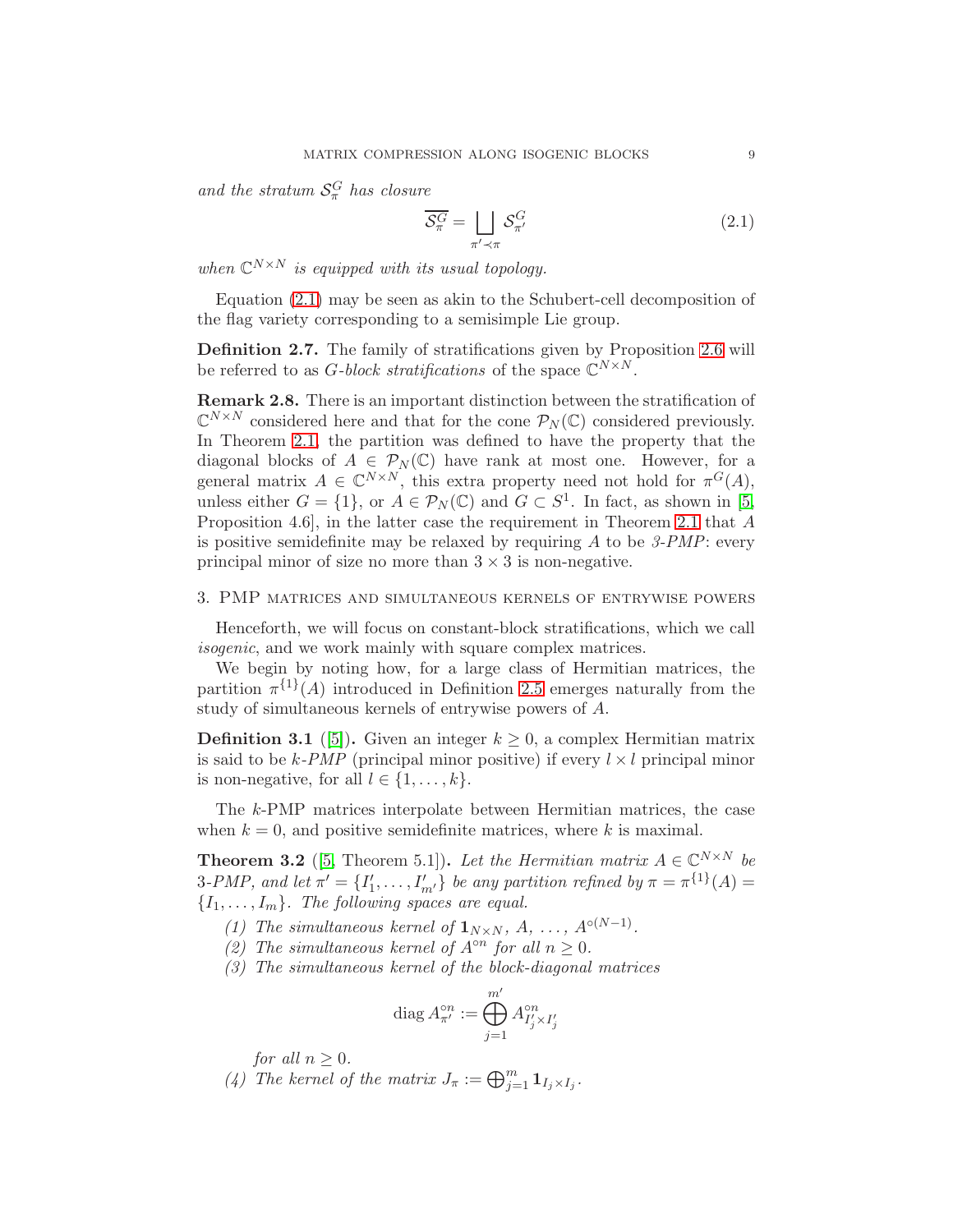This equality of kernels need not hold for matrices that are not 3-PMP.

Our immediate goal is to show that a similar result holds for arbitrary real powers.

**Proposition 3.3.** Let the Hermitian matrix  $A \in (0, \infty)^{N \times N}$  be 3-PMP, and let  $\pi' = \{I'_1, \ldots, I'_{m'}\}$  be any partition refined by  $\pi = \pi^{\{1\}}(A) = \{I_1, \ldots, I_m\}.$ Fix real powers  $n_1 < \cdots < n_N$ . The following spaces are equal.

- (1) The simultaneous kernel of  $A^{\circ n_j}$  for  $j = 1, \ldots, N$ .
- (2) The simultaneous kernel of  $A^{\circ\alpha}$  for all  $\alpha \in \mathbb{R}$ .
- (3) The simultaneous kernel of the block-diagonal matrices

diag 
$$
A_{\pi'}^{\circ\alpha}
$$
 :=  $\bigoplus_{j=1}^{m'} A_{I'_j \times I'_j}^{\circ\alpha}$ 

for all  $\alpha \in \mathbb{R}$ .

(4) The kernel of the matrix  $J_{\pi} := \bigoplus_{j=1}^{m} \mathbf{1}_{I_j \times I_j}$ .

The same holds when A has non-negative entries with at least one zero entry, as long as  $n_1 = 0$  and  $\alpha$  is taken to be non-negative in (2) and (3).

These equalities of kernels need not hold for matrices that are not 3-PMP.

Remark 3.4. One subtlety in adapting the proof in [\[5\]](#page-27-3) of Theorem [3.2](#page-8-2) to these variants is that a key matrix identity relating  $A^{\circ\alpha}$  to  $A^{\circ n_1}, \ldots, A^{\circ n_N}$ is no longer available in the required generality. In [\[4,](#page-27-2) Lemma 3.5], it is shown that if A is an  $N \times N$  matrix then

$$
A^{\circ M} = \sum_{j=1}^{N} (-1)^{N-j} D_{M,j} A^{\circ (j-1)} \qquad (M \ge N),
$$

where  $D_{M,j}$  is a diagonal matrix composed of certain Schur polynomials evaluated at the rows of A. If one tries to generalize this identity from exponents  $\{0, 1, \ldots, N-1\}$  to arbitrary real powers, as in [\[19\]](#page-28-1), the entries of the diagonal matrices become ratios of generalized Vandermonde determinants, and such ratios are not defined for all A. As a result, the above identity does not admit a uniform generalization, so we cannot naively adapt the previous proof to show that the subspace in  $(2)$  contains that in  $(1)$ . There is a similar issue when  $\alpha$  is not greater than  $n_N$ , which cannot be resolved by modifying the arguments in [\[5\]](#page-27-3).

In light of the preceding remark, it is heartening that all three variants above follow from an even stronger result, that holds over arbitrary subsets of  $\mathbb C$  and for more general functions than powers. To state this result, we introduce the following notion, over an arbitrary commutative ring.

<span id="page-9-0"></span>**Definition 3.5.** Let  $X$  be a non-empty set and  $R$  a unital commutative ring. A set  $\mathcal F$  of functions from  $X$  to  $R$  has full determinantal rank over  $X$ if, for any k distinct points  $x_1, \ldots, x_k \in X$ , where  $k \leq |\mathcal{F}|$ , there exist functions  $f_1, \ldots, f_k \in \mathcal{F}$  such that the determinant  $\det(f_i(x_j))$  is not a zero divisor.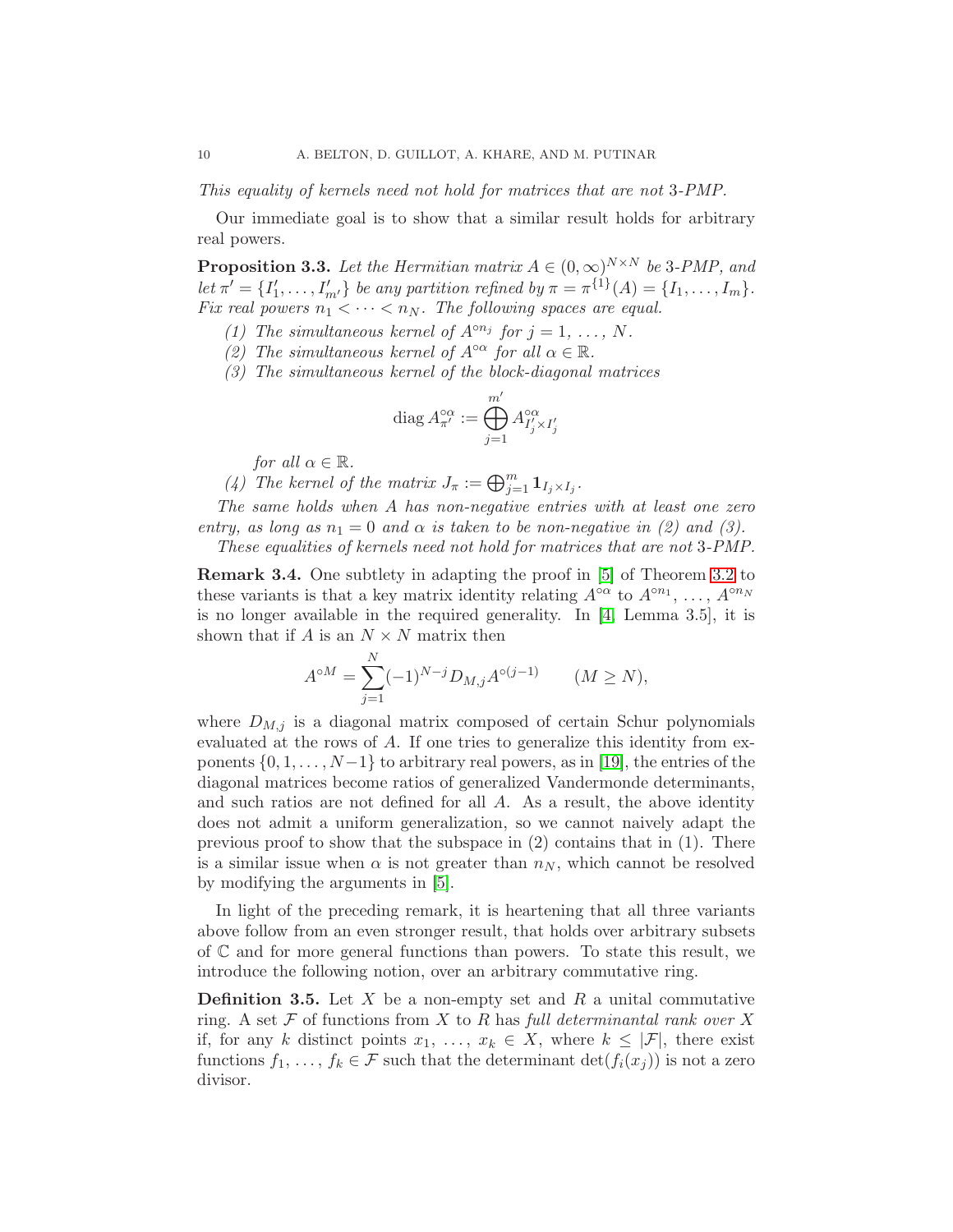If R is a field, X is a finite set and F has at least  $|X|$  elements, then the family  $\mathcal F$  has full determinantal rank over  $X$  if and only if the generalized matrix  $(f(x))_{x\in X, f\in\mathcal{F}}$  has full rank. If, however, the family  $\mathcal F$  has fewer than |X| elements, then this is not the case; for example, if  $\mathcal F$  contains a single function f which is the indicator function for a point in  $X$ , and X contains at least two points, then the matrix  $(f(x))_{x\in X}$  has full rank but zero entries, and thus  $\mathcal F$  does not have full determinantal rank over  $X$ .

Example 3.6. We now give several examples of such families of functions, the first three of which correspond precisely to the results above.

- (1) If X is a finite set of complex numbers with  $k$  elements then the family  $\{z^{j-1} : j = 1, ..., k\}$  has full determinantal rank over X. Thus  $\{z^n : n = 0, 1, 2, \ldots\}$  has full determinantal rank over any subset of C.
- (2) If X is a finite set of positive real numbers with  $k$  elements then  ${x^{n_j}} : j = 1, \ldots, k$  has full determinantal rank over X for any choice of distinct real exponents  $n_1, \ldots, n_k$ . Thus  $\{x^{\alpha} : \alpha \in \mathbb{R}\}$  has full determinantal rank over any subset of  $(0, \infty)$ .
- (3) The family of functions  $\{x^{\alpha} : \alpha \geq 0\}$  has full determinantal rank over  $[0,\infty)$ .
- (4) The exponential family  $\{\exp(\alpha x) : \alpha \in \mathbb{R}\}\$  has full determinantal rank over R. If  $\alpha_1, \ldots, \alpha_k$  are distinct, and similarly for  $x_1, \ldots, x_k$ , then the matrix  $(\exp(\alpha_i x_j))_{i,j=1}^k$  is, up to transposition of rows and columns, a generalized Vandermonde matrix and so non-singular.
- (5) The Gaussian family  $\{f_{\alpha}(x) := \exp(-(x \alpha)^{2}) : \alpha \in \mathbb{R}\}\)$  has full determinantal rank over R. If  $\alpha_1, \ldots, \alpha_k$  are distinct, and similarly for  $x_1, \ldots, x_k$ , then the matrix

$$
(f_{\alpha_i}(x_j))_{i,j=1}^k = \text{diag}(e^{-\alpha_1^2}, \dots, e^{-\alpha_k^2})M \text{ diag}(e^{-x_1^2}, \dots, e^{-x_k^2}),
$$

where  $M = (\exp(2\alpha_i x_i))$  is invertible by the preceding example.

Classes of functions with the separation property of Definition [3.5](#page-9-0) are well studied in approximation theory, under the name of Chebyshev systems [\[18\]](#page-28-12).

We now provide a theorem which contains all three results described above.

<span id="page-10-0"></span>**Theorem 3.7.** Fix a Hermitian matrix  $A \in \mathbb{C}^{N \times N}$  that is 3-PMP, where  $N \geq 1$ . Suppose  $\pi := \pi^{\{1\}}(A) = \{I_1, \ldots, I_m\}$  and  $\pi' = \{I'_1, \ldots, I'_{m'}\}$  is any partition refined by  $\pi$ . Let X denote the set of entries of A and suppose F is a family of complex-valued functions on X that has full determinantal rank over the entries of each row of A. The following spaces are equal.

- (1) The simultaneous kernel of  $f[A]$  for all  $f \in \mathcal{F}$ .
- (2) The simultaneous kernel of  $f[A]$  for all functions  $f: X \to \mathbb{C}$ .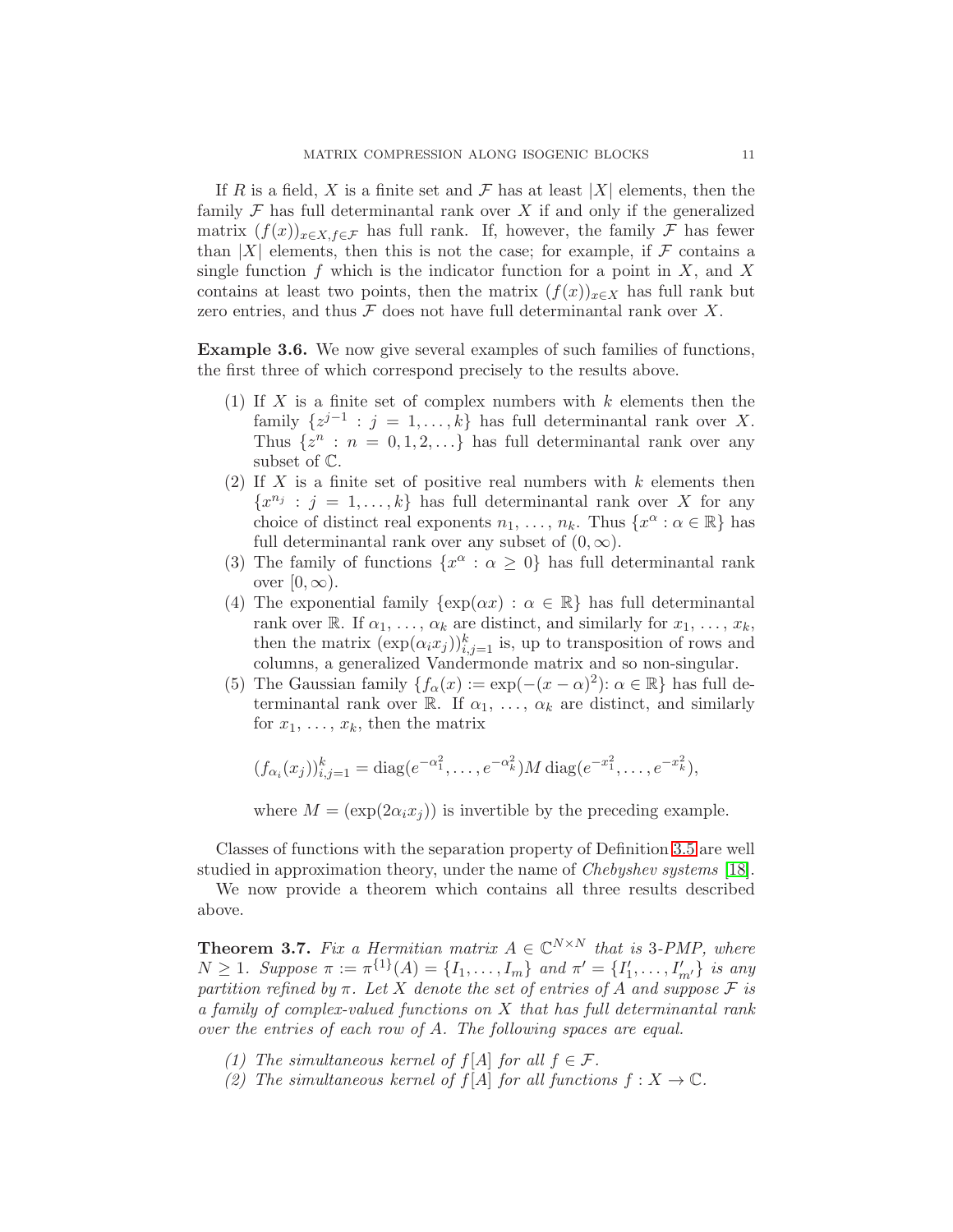(3) The simultaneous kernel of the block-diagonal matrices

$$
f[\operatorname{diag} A_{\pi'}] := \bigoplus_{j=1}^{m'} f[A_{I'_j \times I'_j}]
$$

for all functions  $f: X \to \mathbb{C}$ . (4) The kernel of  $J_{\pi} := \bigoplus_{j=1}^m \mathbf{1}_{I_j \times I_j}$ .

This equality of kernels need not hold for matrices that are not 3-PMP.

The proof of Theorem [3.7](#page-10-0) relies on the following strengthening of a result obtained in the proof of  $[5,$  Theorem 5.1]; in that setting, the ring R is taken to be a field and  $\mathcal{F} = \{1, x, \ldots, x^{m-1}\}.$ 

<span id="page-11-1"></span>Proposition 3.8. Let R be a unital commutative ring, and suppose the matrix  $B \in R^{m \times m}$  is such that  $m \geq 1$  and

<span id="page-11-0"></span>
$$
b_{ii} \neq b_{ij} \qquad \text{whenever } 1 \le i < j \le m. \tag{3.1}
$$

If the family  $\mathcal F$  has full determinantal rank over the entries in each row of  $B$ , then  $\bigcap_{f \in \mathcal{F}} \ker f[B] = \{0\}.$ 

*Proof.* We show the result by induction on m, with the case  $m = 1$  being immediate. For the inductive step, we claim that if  $\mathbf{u} \in \bigcap_{f \in \mathcal{F}} \ker f[B]$  then  $u_1 = 0$ . This reduces the problem to showing that the trailing principal  $(N-1)\times(N-1)$  submatrix of B has the same simultaneous kernel, whence we are done by the induction hypothesis; note that if  $\mathcal F$  has full determinantal rank over a set  $X$ , then it has so over any subset of  $X$ .

To show the claim, let  $\mathbf{r}^T = (r_1, \ldots, r_m)$  be the first row of B, and apply Theorem [2.3](#page-6-0) with  $M = 1$ ,  $N = m$  and  $G = \{1\}$  to obtain a minimal partition  $\varpi_{\min} = \{J_1, \ldots, J_k\}$  such that  $\mathbf{r}^T$  is constant on each block. Since  $r_1 \neq r_j$ for  $j = 2, \ldots, m$ , we may take  $J_1 = \{1\}$  without loss of generality. Let  $\mathbf{s} \in \mathbb{R}^k$  be the compression of **r** obtained by deleting repeated entries, so that  $s_j = r_l$  for any  $l \in J_j$ , with  $s_1 = r_1 = b_{11}$ . As **s** has distinct entries by construction, there exist  $f_1, \ldots, f_k \in \mathcal{F}$  such that  $\det C$  is not a zero divisor, where  $C := (f_i(s_j))_{i,j=1}^k$ .

If  $\mathbf{u} \in \bigcap_{f \in \mathcal{F}} \ker f[B]$ , then  $f_i[\mathbf{r}]^T \mathbf{u} = 0$  for  $i = 1, \ldots, k$ . Let  $\mathbf{v} \in R^k$  be defined by setting  $v_j := \sum_{l \in J_j} u_l$ , and note that  $v_1 = u_1$ . It follows that  $f_i[\mathbf{s}]^T \mathbf{v} = 0$  for  $i = 1, \ldots, k$ , so that  $C\mathbf{v} = 0$ . By Cramer's rule, it follows that  $\det(C)\mathbf{v} = 0$  in  $R^k$ , whence  $\mathbf{v} = 0$  by the hypotheses. In particular, we have that  $u_1 = v_1 = 0$ , as desired.

We can now prove the general theorem described above.

*Proof of Theorem [3.7.](#page-10-0)* Let  $V_1, \ldots, V_4$  be the subspaces described in parts (1) to (4) of the statement of the theorem. We will show a chain of inclusions.

Note first that  $\mathbf{v} \in V_4$  if and only if  $\sum_{l \in I_j} v_l = 0$  for  $j = 1, \ldots, m$ , from which it follows that  $V_4 \subset V_2 \cap V_3$ . Furthermore, it is immediate that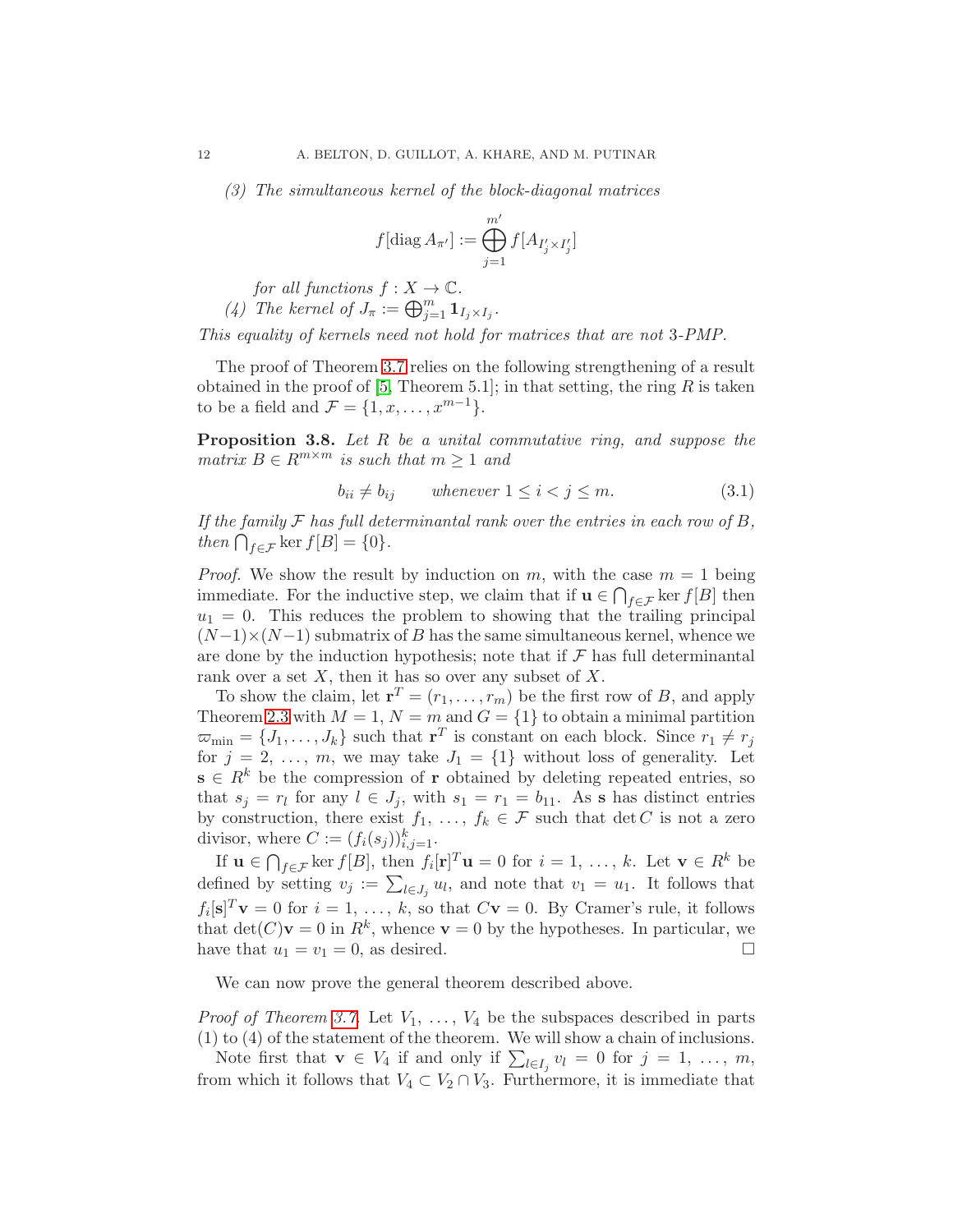$V_2 \subset V_1$ . We now claim that the inclusion  $V_1 \subset V_4$  gives the result. Firstly, we then have that

$$
V_4 \subset V_2 \cap V_3 \subset V_2 \subset V_1 \subset V_4
$$

and secondly, this also gives the inclusion  $V_3 \subset V_4$ , in which case

$$
V_4 \subset V_2 \cap V_3 \subset V_3 \subset V_4.
$$

For the last claim, note that  $V_3$  is the direct sum of  $V'_j := \bigcap_f \ker f[A_{I'_j \times I'_j}]$ for  $j = 1, \ldots, m'$ , where the intersection is taken over the set of all functions from X to  $\mathbb C$ . Each  $V'_j$  is contained in the simultaneous kernel of  $f[A_{I'_j \times I'_j}]$ with  $f \in \mathcal{F}$ , so the inclusion  $V_1 \subset V_4$  applied to each matrix  $A_{I'_j \times I'_j}$  with the partition  $\pi \cap I'_j$  gives the inclusion as required.

Thus, it remains to show that  $V_1 \subset V_4$ . We proceed as in [\[5,](#page-27-3) Proof of Theorem 5.1]. Let  $B \in \mathbb{C}^{m \times m}$  be the *compression* of A, denoted  $B = \sum_{\pi}^{\downarrow}(A)$ , so that the  $(i, j)$  entry of B equals the value A takes on the block  $I_i \times I_j$ . Note that B inherits the 3-PMP property from A.

Without loss of generality, we suppose that  $b_{11} \geq b_{22} \geq \cdots \geq b_{mm} \geq 0$ . It must hold that  $b_{ii} > 0$  for  $i = 1, \ldots, m-1$ . If not, then  $b_{jj} = 0$  for  $j = i, \ldots, m$ , whence all the entries of B in the  $\{i, \ldots, m\} \times \{i, \ldots, m\}$ block are zero, by the 2-PMP property, which contradicts the minimality of  $\pi = \pi^{\{1\}}(A).$ 

We next claim that  $B$  satisfies condition  $(3.1)$  of Proposition [3.8.](#page-11-1) If there exist  $i, j \in \{1, \ldots, m\}$  with  $i < j$  and  $b_{ij} = b_{ii}$ , then

$$
b_{ii}^2 \ge b_{ii} b_{jj} \ge |b_{ij}|^2 = b_{ii}^2,
$$

so  $b_{ij} = b_{ii}$  because  $b_{ii} > 0$ . Hence B is constant on the block  $\{i, j\}$ , which again violates the definition of  $\pi$ .

We can now conclude our proof that  $V_1 \subset V_4$ . If  $\mathbf{u} \in \mathbb{C}^N$  and  $\mathbf{v} \in \mathbb{C}^m$  is defined by setting  $v_j := \sum_{i \in I_j} u_i$ , then **v** is the compression of  $J_{\pi}$ **u**, whence  $\mathbf{u} \in \text{ker } J_{\pi}$  if and only if  $\mathbf{v} = 0$ . Now suppose  $\mathbf{u} \in V_1 = \bigcap_{f \in \mathcal{F}} \text{ker } f[A]$ . Then  $\mathbf{v} \in \bigcap_{f \in \mathcal{F}} \ker f[B] = \{0\}$ , by Proposition [3.8,](#page-11-1) so  $\mathbf{u} \in \ker J_\pi = V_4$  as required. This concludes the proof of the chain of inclusions.

The counterexample is as in [\[5\]](#page-27-3): let  $N = 3k + 2$  for some  $k \geq 1$ , let A be the Toeplitz matrix with  $(i, j)$  entry 1 if  $|i - j| \leq 1$  and 0 otherwise, and note that A is 2-PMP but not 3-PMP. It is immediate that the family  ${f_1(x) = 1, f_2(x) = x}$  has full determinantal rank on the set  ${0, 1}$  of entries of A and the vector  $(1, -1, 0, 1, -1, 0, \cdots, 1, -1)^T$  lies in ker  $f_1[A] \cap \text{ker } f_2[A]$ . However, as  $\pi^{\{1\}}(A) = \{\{1\}, \ldots, \{N\}\}\,$  so  $J_{\pi} = \text{Id}_N$  and ker  $J_{\pi} = \{0\}.$   $\Box$ 

# 4. Inflation and compression

<span id="page-12-0"></span>In the present section we continue to explore isogenic stratification. The proof of Theorem [3.7](#page-10-0) used the *compression operator*  $\Sigma_{\pi}^{\downarrow}$ , which will be one of the main characters in the new act.

Throughout this section, we fix a partition  $\pi = \{I_1, \ldots, I_m\} \in \Pi_N$ , where  $N \geq 1$ .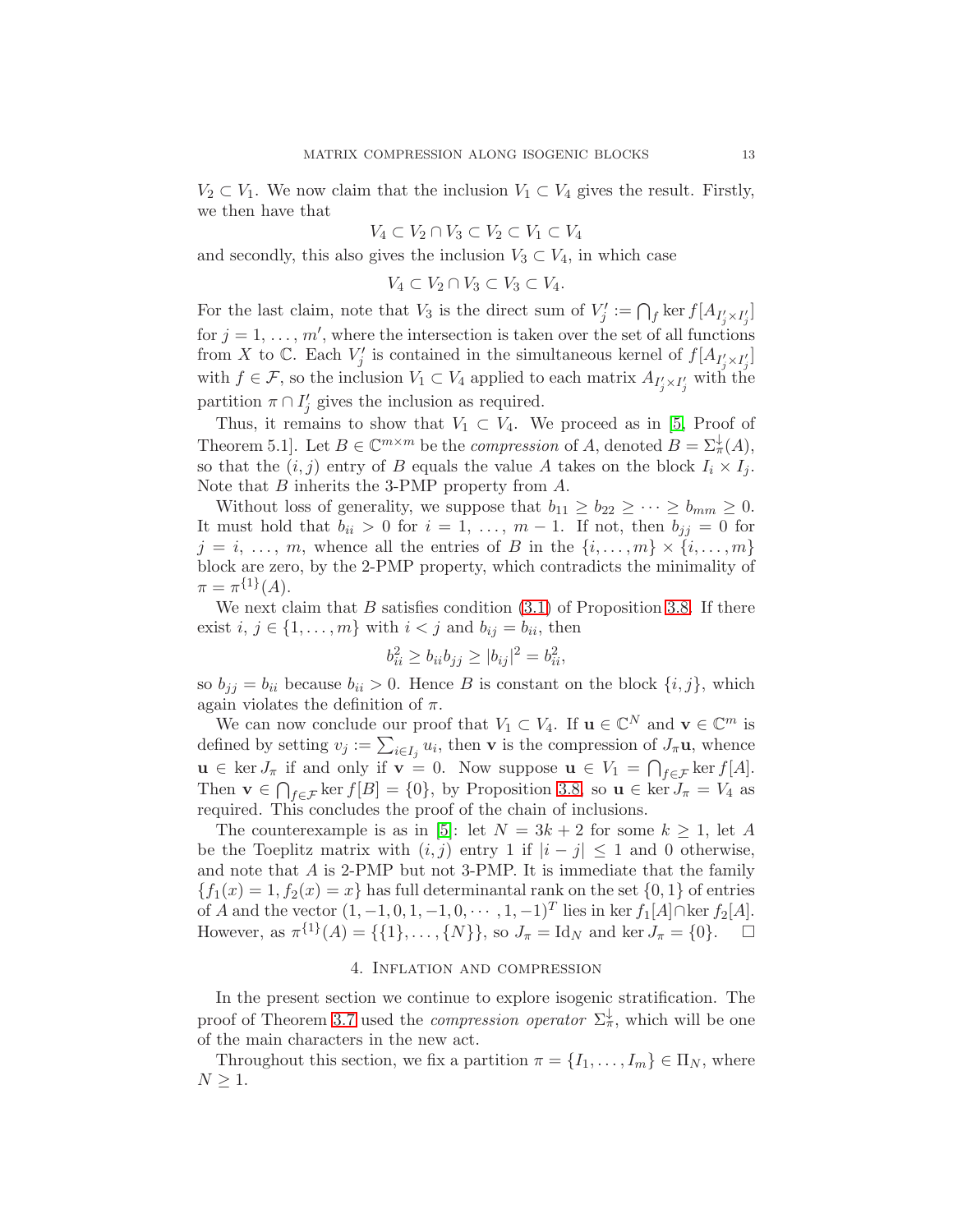Suppose  $A, B \in S_{\pi}^{\{1\}}$ , so that these matrices are constant on the blocks defined by the partition  $\pi$ . Then we may write

$$
A = \sum_{i,j=1}^m a_{ij} \mathbf{1}_{I_i \times I_j} \quad \text{and} \quad B = \sum_{i,j=1}^m b_{ij} \mathbf{1}_{I_i \times I_j},
$$

where  $\mathbf{1}_{I_i \times I_j}$  is the  $N \times N$  matrix with 1 in each entry of the  $I_1 \times I_j$  block and 0 elsewhere. Hence

$$
AB = \sum_{i,j,k=1}^m a_{ik}b_{kj} |I_k| \mathbf{1}_{I_i \times I_j} \quad \text{and} \quad A \circ B = \sum_{i,j=1}^m a_{ij}b_{ij} \mathbf{1}_{I_i \times I_j},
$$

so the closure of every stratum is a subalgebra of  $\mathbb{C}^{N\times N}$  for both the usual and entrywise multiplication. The isogenic stratification of the space  $\mathbb{C}^{N\times N}$ is not merely into linear spaces of matrices, but into subalgebras.

Next we focus on the compression operation of a fixed stratum to a lowerdimensional space. To simplify notation, we write henceforth

$$
\mathcal{S}_{\pi}=\mathcal{S}_{\pi}^{\{1\}}
$$

whenever there is no danger of confusion.

**Definition 4.1.** For  $i, j \in \{1, \ldots, m\}$ , let  $E_{ij}$  denote the elementary matrix with  $(i, j)$  entry equal to 1 and all other entries 0, and recall that  $\mathbf{1}_{I_i \times I_j}$  is the  $N \times N$  matrix with 1 in each entry of the  $I_i \times I_j$  block and 0 elsewhere.

(1) Define the linear inflation map as the linear extension of

$$
\Sigma_{\pi}^{\uparrow} : \mathbb{C}^{m \times m} \to \mathbb{C}^{N \times N}; \ E_{ij} \mapsto \mathbf{1}_{I_i \times I_j}
$$

and note that the range of  $\Sigma_{\pi}^{\uparrow}$  is  $\overline{\mathcal{S}_{\pi}}$ .

(2) Define the linear compression map

$$
\Sigma_{\pi}^{\downarrow} : \mathbb{C}^{N \times N} \to \mathbb{C}^{m \times m}; \ \Sigma_{\pi}^{\downarrow}(A)_{ij} := \frac{1}{|I_i| |I_j|} \sum_{p \in I_i, q \in I_j} a_{pq},
$$

so that the image  $B = \sum_{\pi}^{\downarrow} (A)$  is such that  $b_{ij}$  is the arithmetic mean of the entries in  $A_{I_i \times I_j}$ , for  $i, j = 1, ..., N$ .

Our next result shows that we may, in the entrywise setting, compress the matrices in a given stratum and work with the resulting smaller matrices with no loss of information.

<span id="page-13-0"></span>**Theorem 4.2.** Let  $\overline{S_{\pi}}$  and  $\mathbb{C}^{m \times m}$  be equipped with the entrywise product, so that the units for this product are  $1_{N\times N}$  and  $1_{m\times m}$ , respectively. The maps

 $\Sigma_{\pi}^{\downarrow} : \overline{\mathcal{S}_{\pi}} \to \mathbb{C}^{m \times m}$  and  $\Sigma_{\pi}^{\uparrow} : \mathbb{C}^{m \times m} \to \overline{\mathcal{S}_{\pi}}$ 

are mutually inverse, rank-preserving isomorphisms of unital ∗-algebras. Moreover, a matrix  $A \in \overline{S_{\pi}}$  is positive semidefinite if and only if  $\Sigma_{\pi}^{\downarrow}(A)$ is.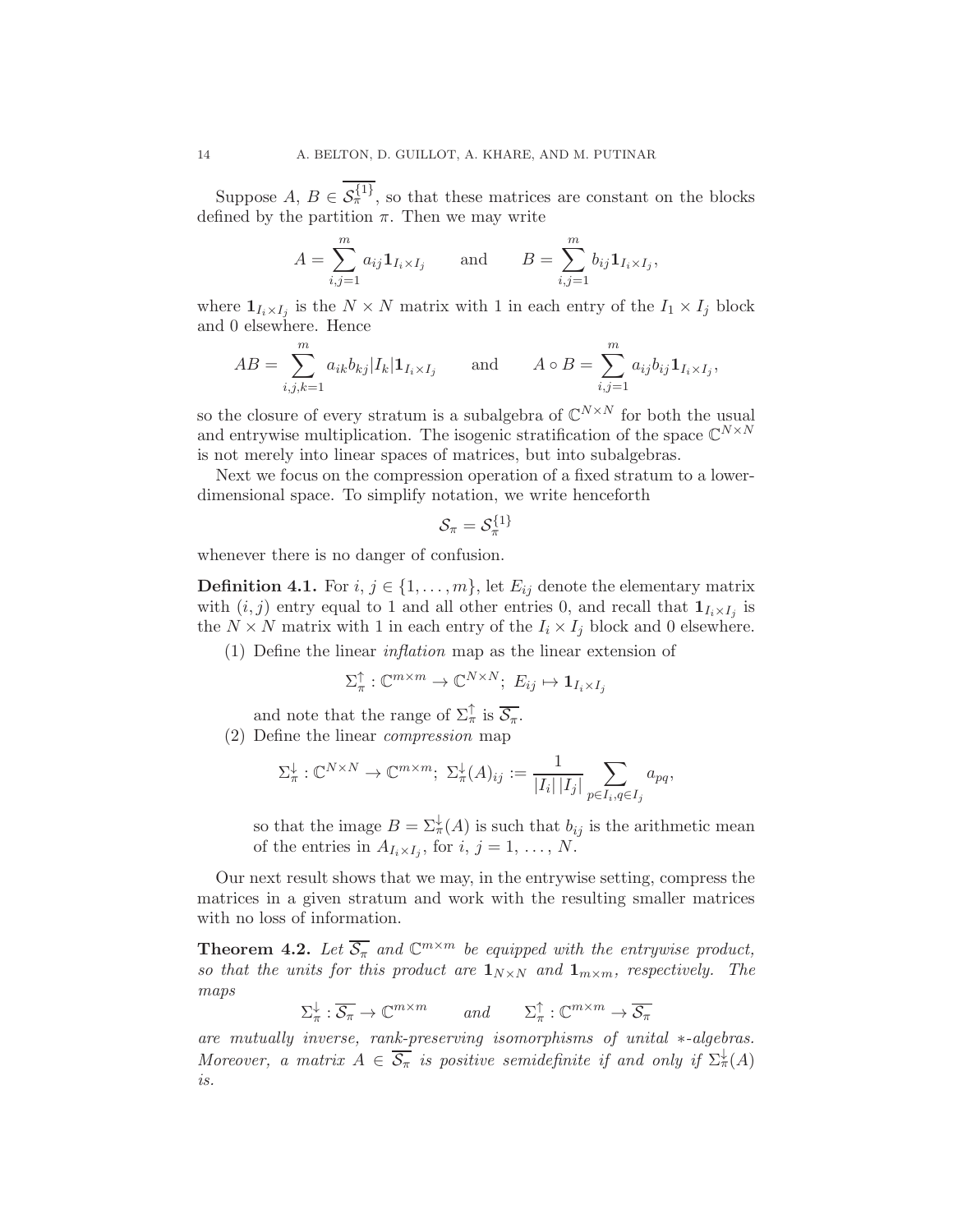Towards the proof of this result, we first study the inflation and compression operators. To this aim, some new terminology will be useful.

#### Definition 4.3.

(1) Define the *weight* matrix  $W_{\pi} \in \mathbb{C}^{N \times m}$  to have  $(i, j)$  entry 1 if  $i \in I_j$ and 0 otherwise. Let

$$
D_{\pi} := \mathcal{W}_{\pi}^* \mathcal{W}_{\pi} = \text{diag}(|I_1|, \dots, |I_m|). \tag{4.1}
$$

When the rows of  $\mathcal{W}_{\pi}$  are ordered so that the indices in  $I_1$  are first, then the indices in  $I_2$ , and so on, then

$$
\mathcal{W}_{\pi}\mathcal{W}_{\pi}^*=\mathrm{diag}(\mathbf{1}_{|I_1|},\ldots,\mathbf{1}_{|I_m|})=:J_{\pi}.
$$

(2) For any coarsening  $\pi' \prec \pi$ , define the partition  $\pi'_{\downarrow} \in \Pi_m$  so that the blocks of  $\pi'_{\downarrow}$  are made up of those indices of blocks in  $\pi$  to be combined to form the blocks of  $\pi'$ . Thus if

$$
\pi = \{I_1 = \{1, 2\}, I_2 = \{3, 4\}, I_3 = \{5\}, I_4 = \{6, 7, 8\}\}\
$$

and

 $\pi' = \{\{1, 2\}, \{3, 4, 5\}, \{6, 7, 8\}\},\$ 

then  $\pi'_{\downarrow} = \{\{1\}, \{2, 3\}, \{4\}\}\$ . Denote the inverse map from  $\Pi_m$  to  $\Pi_N$ by  $\pi'' \mapsto \pi''_{\uparrow}$ .

Several important properties of the operators  $\Sigma_{\pi}^{\downarrow}$  and  $\Sigma_{\pi}^{\uparrow}$  are summarized in Proposition [4.4.](#page-14-0)

### <span id="page-14-0"></span>Proposition 4.4.

- (1) The map  $\pi' \mapsto \pi'_{\downarrow}$  is a bijection between the set of all coarsenings of  $\pi$  in  $\Pi_N$  and the set  $\Pi_m$ .
- (2) For all  $A \in \mathbb{C}^{m \times m}$ ,

<span id="page-14-1"></span>
$$
\Sigma_{\pi}^{\uparrow}(A) = \mathcal{W}_{\pi} A \mathcal{W}_{\pi}^* \in \overline{\mathcal{S}_{\pi}}.
$$
\n(4.2)

Moreover,  $\Sigma_{\pi}^{\uparrow}$  is a bijection from  $\mathbb{C}^{m \times m}$  onto  $\overline{\mathcal{S}_{\pi}}$ , sending the stratum  $\mathcal{S}_{\pi'} \subset \mathbb{C}^{m \times m}$  to the stratum  $\mathcal{S}_{\pi'_\uparrow} \subset \overline{\mathcal{S}_{\pi}}$ , for any  $\pi' \in \Pi_m$ .

(3) For all  $A \in \mathbb{C}^{N \times N}$ ,

<span id="page-14-2"></span>
$$
\Sigma_{\pi}^{\downarrow}(A) = D_{\pi}^{-1} \mathcal{W}_{\pi}^* A \mathcal{W}_{\pi} D_{\pi}^{-1} \in \mathbb{C}^{m \times m}.
$$
 (4.3)

Moreover,  $\Sigma_{\pi}^{\downarrow}$  restricted to  $\overline{\mathcal{S}_{\pi}}$  is a bijection onto  $\mathbb{C}^{m \times m}$ , being the inverse map of  $\Sigma^{\uparrow}_{\pi}$ .

(4) The linear maps  $\Sigma_{\pi}^{\uparrow}$  and  $\Sigma_{\pi}^{\downarrow}$  are compatible with matrix multiplication in the following sense:

<span id="page-14-3"></span>
$$
\Sigma_{\pi}^{\uparrow}(AB) = \Sigma_{\pi}^{\uparrow}(AD_{\pi}^{-1/2})\Sigma_{\pi}^{\uparrow}(D_{\pi}^{-1/2}B) \quad \text{for all } A, B \in \mathbb{C}^{m \times m} \tag{4.4}
$$

and

<span id="page-14-4"></span>
$$
\Sigma_{\pi}^{\downarrow}(AB) = \Sigma_{\pi}^{\downarrow}(A)D_{\pi}\Sigma_{\pi}^{\downarrow}(B) \quad \text{for all } A, B \in \overline{\mathcal{S}_{\pi}}.
$$
 (4.5)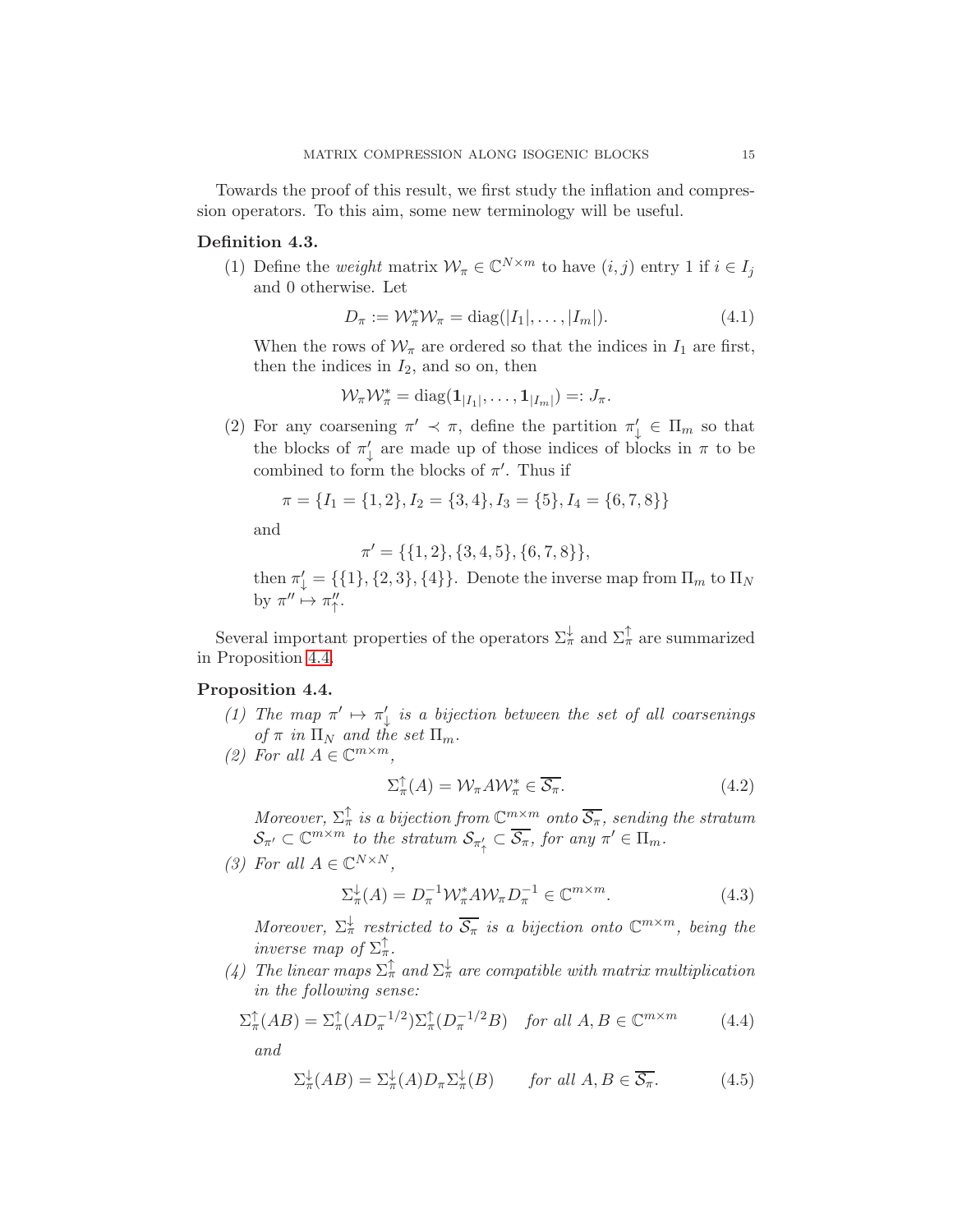*Proof.* Part  $(1)$  readily follows from the definitions. To see that  $(4.2)$  holds, it suffices by linearity to show that  $\mathcal{W}_{\pi} E_{ij} \mathcal{W}_{\pi}^* = \mathbf{1}_{I_i \times I_j}$  for each elementary matrix  $E_{ij}$ , but this is immediate. It is also clear that  $\Sigma_{\pi}^{\downarrow}$  and  $\Sigma_{\pi}^{\uparrow}$  are mutually inverse bijections between  $\overline{\mathcal{S}_{\pi}}$  and  $\mathbb{C}^{m \times m}$ . The other assertions of (2) are straightforward.

To show that  $(4.3)$  holds, it once again suffices to take  $A$  to be an arbitrary elementary matrix; the calculation is then straightforward. That  $\Sigma_{\pi}^{\downarrow}$  and  $\Sigma_{\pi}^{\uparrow}$ are inverse between  $\overline{\mathcal{S}_{\pi}}$  and  $\mathbb{C}^{m \times m}$  has already been discussed.

Finally, equation [\(4.4\)](#page-14-3) is verified by using [\(4.2\)](#page-14-1) and the definition of  $D_{\pi}$ . To see  $(4.5)$ , note that, by  $(4.4)$ ,

$$
\Sigma_{\pi}^{\uparrow}(\Sigma_{\pi}^{\downarrow}(A)D_{\pi}\Sigma_{\pi}^{\downarrow}(B)) = \Sigma_{\pi}^{\uparrow}(\Sigma_{\pi}^{\downarrow}(A)D_{\pi}^{1/2}D_{\pi}^{1/2}\Sigma_{\pi}^{\downarrow}(B))
$$
  
=  $\Sigma_{\pi}^{\uparrow}(\Sigma_{\pi}^{\downarrow}(A))\Sigma_{\pi}^{\uparrow}(\Sigma_{\pi}^{\downarrow}(B))$   
= AB,

and this concludes the proof.

In other words, the map  $\Sigma_{\pi}^{\uparrow} \circ \Sigma_{\pi}^{\downarrow}$  is a conditional expectation on  $\mathbb{C}^{N \times N}$ corresponding to the  $\sigma$ -algebra generated by the blocks which define the stratum  $S_{\pi}$ .

These properties of inflation and compression maps help demonstrate the ∗-isomorphism claimed above.

Proof of Theorem [4.2.](#page-13-0) By Proposition [4.4,](#page-14-0) it suffices to show the results only for  $\Sigma_{\pi}^{\uparrow}$ . This map is linear and multiplicative for the entrywise product, by definition. Equation [\(4.2\)](#page-14-1) shows that  $\Sigma_{\pi}^{\uparrow}$  commutes with taking the adjoint  $\ast$ , and also that  $\Sigma^{\uparrow}_{\pi}$  preserves rank, since  $\mathcal{W}_{\pi}$  has full rank. Finally, that positivity is preserved follows immediately from  $(4.2)$ .

#### 5. Spectral permanence

<span id="page-15-0"></span>Theorem [4.2](#page-13-0) shows that the map  $\Sigma_{\pi}^{\downarrow}$  :  $\overline{\mathcal{S}_{\pi}} \to \mathbb{C}^{m \times m}$  is a positivitypreserving ∗-algebra isomorphism for the entrywise product, whence the entrywise calculus is transported to a lower-dimensional space of matrices. However, it is not immediately apparent if the usual holomorphic functional calculus in  $\mathbb{C}^{m \times m}$  can be transported up to the closure of each stratum. We now show how this can be accomplished with the help of different weighted inflation and compression maps.

As in the previous Section [4,](#page-12-0) we fix a partition  $\pi = \{I_1, \ldots, I_m\} \in \Pi_N$ , where  $N \geq 1$ .

# Definition 5.1. Define linear operators

 $\Theta_{\pi}^{\downarrow} : \mathbb{C}^{N \times N} \to \mathbb{C}^{m \times m}$  and  $\Theta_{\pi}^{\uparrow} : \mathbb{C}^{m \times m} \to \mathbb{C}^{N \times N}$ 

by setting

$$
\Theta_{\pi}^{\downarrow}(A) := D_{\pi}^{1/2} \Sigma_{\pi}^{\downarrow}(A) D_{\pi}^{1/2} = D_{\pi}^{-1/2} \mathcal{W}_{\pi}^{*} A \mathcal{W}_{\pi} D_{\pi}^{-1/2}
$$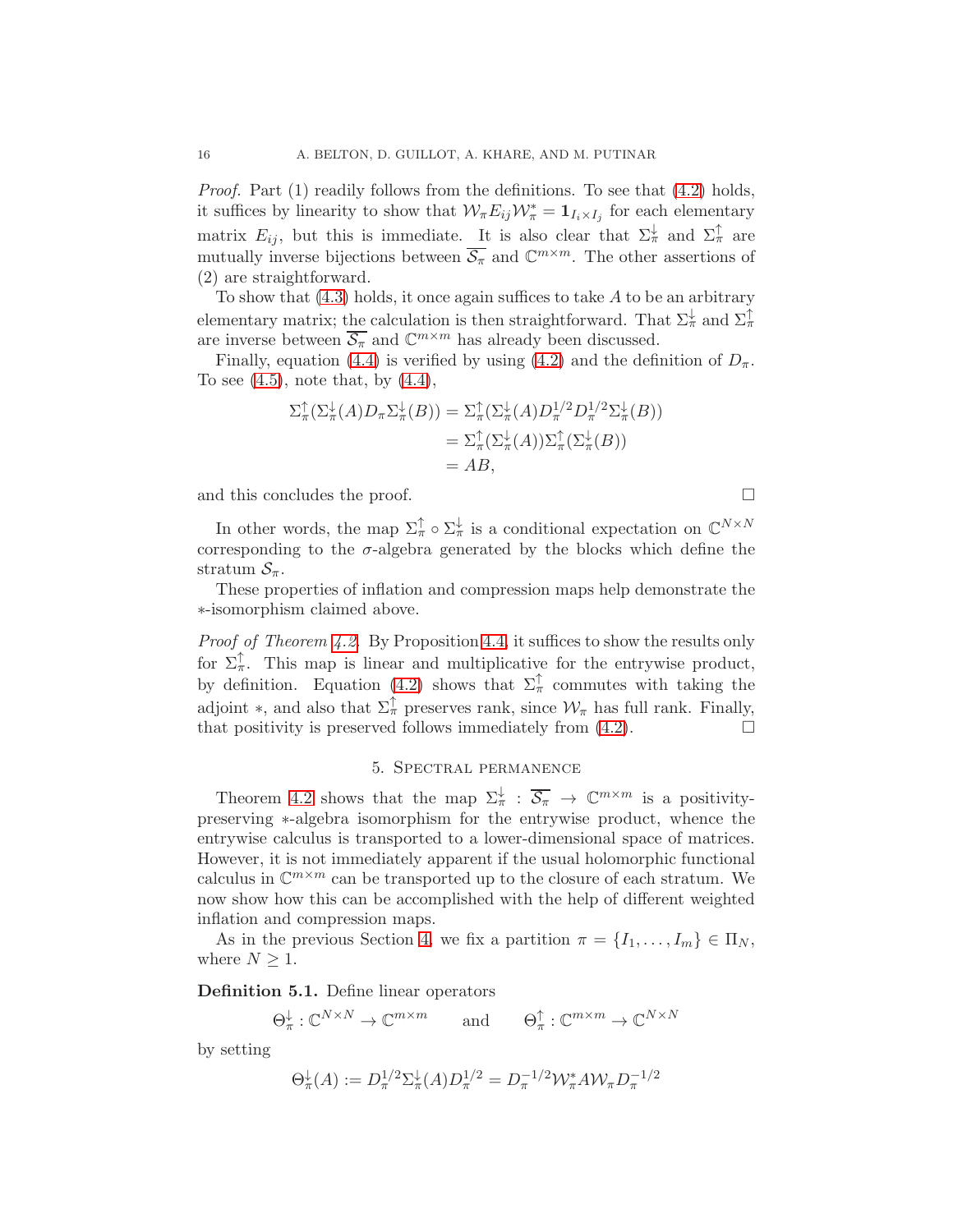and

$$
\Theta_{\pi}^{\uparrow}(B) := \Sigma_{\pi}^{\uparrow}(D_{\pi}^{-1/2}BD_{\pi}^{-1/2}) = \mathcal{W}_{\pi}D_{\pi}^{-1/2}BD_{\pi}^{-1/2}\mathcal{W}_{\pi}^{*}.
$$

<span id="page-16-0"></span>**Theorem 5.2.** The maps  $\Theta_{\pi}^{\downarrow}$  and  $\Theta_{\pi}^{\uparrow}$  are mutually inverse, rank-preserving isomorphisms between the unital  $*$ -algebras  $\overline{S_{\pi}}$  and  $\mathbb{C}^{m \times m}$  equipped with the usual matrix multiplication. Furthermore, a matrix  $A \in \overline{S_{\pi}}$  is positive semidefinite if and only if  $\Theta_{\pi}^{\downarrow}(A)$  is.

*Proof.* That  $\Theta_{\pi}^{\downarrow}$  and  $\Theta_{\pi}^{\uparrow}$  are linear, bijective, \*-equivariant, and preserve rank follows from the corresponding properties of  $\Sigma_{\pi}^{\downarrow}$  and  $\Sigma_{\pi}^{\uparrow}$  from Theorem [4.2,](#page-13-0) since  $D_{\pi}$  is positive definite. Moreover, it is easily shown that  $\Theta_{\pi}^{\downarrow}$  and  $\Theta_{\pi}^{\uparrow}$  are mutually inverse between  $\overline{\mathcal{S}_{\pi}}$  and  $\mathbb{C}^{m \times m}$ , since  $\Sigma_{\pi}^{\downarrow}$  and  $\Sigma_{\pi}^{\uparrow}$  are. Furthermore, if  $A, B \in \overline{\mathcal{S}_{\pi}},$  then, by  $(4.5)$ ,

$$
\Theta_{\pi}^{\downarrow}(AB) = D_{\pi}^{1/2} \Sigma_{\pi}^{\downarrow}(AB) D_{\pi}^{1/2} = D_{\pi}^{1/2} \Sigma_{\pi}^{\downarrow}(A) D_{\pi} \Sigma_{\pi}^{\downarrow}(B) D_{\pi}^{1/2} = \Theta_{\pi}^{\downarrow}(A) \Theta_{\pi}^{\downarrow}(B).
$$

Thus the maps  $\Theta_{\pi}^{\downarrow}$  and  $\Theta_{\pi}^{\uparrow}$  are algebra homomorphisms for the usual matrix multiplication, and that they take the units to one another is readily verified; note that  $\overline{\mathcal{S}_{\pi}}$  has unit

$$
1_{\overline{\mathcal{S}_{\pi}}} = \Theta_{\pi}^{\uparrow}(1_{\mathbb{C}^{m \times m}}) = \sum_{k=1}^{m} |I_k|^{-1} \mathbf{1}_{I_k \times I_k}
$$

The final assertion about preserving positivity is immediate.  $\Box$ 

Remark 5.3. We note a couple of simple consequences of Theorem [5.2.](#page-16-0)

(1) The matrix  $\Sigma_{\pi}^{\downarrow}(A)$  is invertible if and only if  $\Theta_{\pi}^{\downarrow}(A)$  is, in which case

$$
\Theta_{\pi}^{\downarrow}(A)^{-1} = D_{\pi}^{-1/2} \Sigma_{\pi}^{\downarrow}(A)^{-1} D_{\pi}^{-1/2}.
$$

(2) If  $A \in \overline{\mathcal{S}_{\pi}}$ , then the Moore–Penrose pseudo-inverse is:

$$
A^{\dagger} = \Theta_{\pi}^{\uparrow}(\Theta_{\pi}^{\downarrow}(A)^{\dagger}), \tag{5.1}
$$

.

since  $A = \Theta_{\pi}^{\uparrow}(\Theta_{\pi}^{\downarrow}(A))$  and  $\Theta_{\pi}^{\uparrow}$  is a \*-algebra homomorphism.

We now extend the compression and inflation operators to act on vectors as well as matrices.

## Definition 5.4. Define

$$
\Sigma_{\pi}^{\downarrow} : \mathbb{C}^N \to \mathbb{C}^m \qquad \text{and} \qquad \Theta_{\pi}^{\downarrow} : \mathbb{C}^N \to \mathbb{C}^m
$$

by setting

$$
\Sigma_{\pi}^{\downarrow}(\mathbf{u})_j = |I_j|^{-1} \sum_{k \in I_j} u_k \quad \text{and} \quad \Theta_{\pi}^{\downarrow}(\mathbf{u})_j = |I_j|^{-1/2} \sum_{k \in I_j} u_k.
$$

Similarly, define

$$
\Sigma_{\pi}^{\uparrow} : \mathbb{C}^m \to \mathbb{C}^N \qquad \text{and} \qquad \Theta_{\pi}^{\uparrow} : \mathbb{C}^m \to \mathbb{C}^N
$$

by setting

$$
\Sigma_{\pi}^{\uparrow}(\mathbf{v})_j = v_k \quad \text{and} \quad \Theta_{\pi}^{\uparrow}(\mathbf{v})_j = |I_k|^{-1/2} v_k \quad (j \in I_k).
$$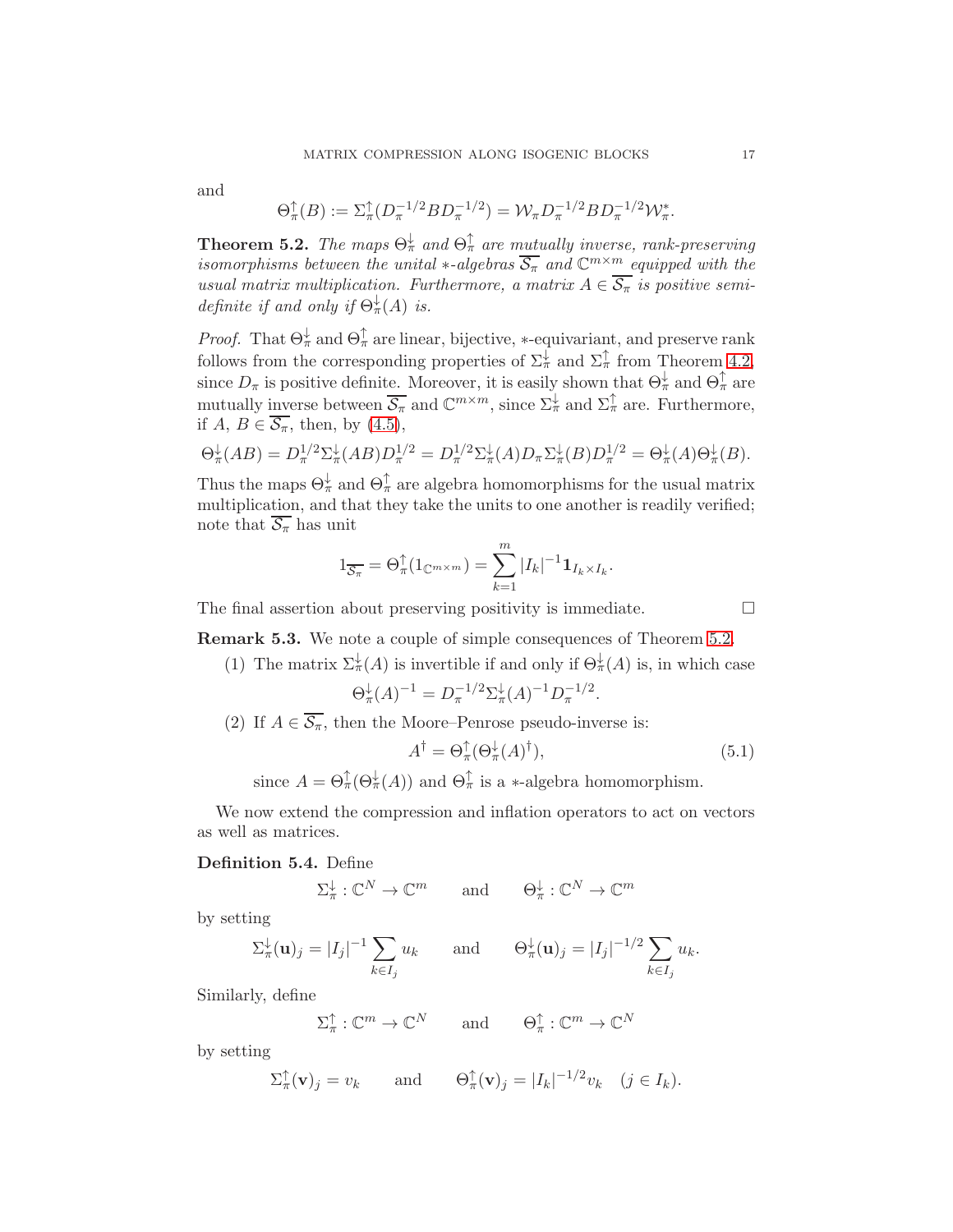The following proposition summarizes basic properties of the operators  $\Sigma^{\downarrow}_{\pi}$ ,  $\Theta^{\downarrow}_{\pi}$ ,  $\Sigma^{\uparrow}_{\pi}$ , and  $\Theta^{\uparrow}_{\pi}$  acting on vectors. Its proof is omitted.

<span id="page-17-1"></span>**Proposition 5.5.** Let 
$$
\mathbf{u} \in \mathbb{C}^N
$$
,  $\mathbf{v}$ ,  $\mathbf{w} \in \mathbb{C}^m$ ,  $A \in \overline{S_\pi}$ , and  $B \in \mathbb{C}^{m \times m}$ .  
\n(1)  $\Theta_{\pi}^{\downarrow}(\mathbf{u}) = D_{\pi}^{1/2} \Sigma_{\pi}^{\downarrow}(\mathbf{u})$  and  $\Theta_{\pi}^{\uparrow}(\mathbf{v}) = \Sigma_{\pi}^{\uparrow}(D_{\pi}^{-1/2}\mathbf{v})$ .  
\n(2)  $\Theta_{\pi}^{\downarrow}(\Theta_{\pi}^{\uparrow}(\mathbf{v})) = \mathbf{v} = \Sigma_{\pi}^{\downarrow}(\Sigma_{\pi}^{\uparrow}(\mathbf{v}))$ .  
\n(3)  $\Theta_{\pi}^{\uparrow}(\mathbf{v})^* \Theta_{\pi}^{\uparrow}(\mathbf{w}) = \mathbf{v}^* \mathbf{w}$  and  $\Sigma_{\pi}^{\uparrow}(\mathbf{v})^* \Sigma_{\pi}^{\uparrow}(\mathbf{w}) = \mathbf{v}^* D_{\pi} \mathbf{w}$ .  
\n(4)  $\Theta_{\pi}^{\downarrow}(A\mathbf{u}) = \Theta_{\pi}^{\downarrow}(A) \Theta_{\pi}^{\downarrow}(\mathbf{u})$  and  $\Sigma_{\pi}^{\downarrow}(A\mathbf{u}) = \Sigma_{\pi}^{\downarrow}(A) D_{\pi} \Sigma_{\pi}^{\downarrow}(\mathbf{u})$ .  
\n(5)  $\Theta_{\pi}^{\uparrow}(B\mathbf{v}) = \Theta_{\pi}^{\uparrow}(B) \Theta_{\pi}^{\uparrow}(\mathbf{v})$  and  $\Sigma_{\pi}^{\uparrow}(B\mathbf{v}) = \Sigma_{\pi}^{\uparrow}(B) \Sigma_{\pi}^{\uparrow}(D_{\pi}^{-1}\mathbf{v})$ .

**Remark 5.6.** We collect here some further properties of the maps  $\Sigma_{\pi}^{\downarrow}$ ,  $\Sigma_{\pi}^{\uparrow}$ ,  $\Theta_{\pi}^{\downarrow}$ , and  $\Theta_{\pi}^{\uparrow}$ .

(1) If  $A \in \overline{\mathcal{S}_{\pi}}$  and  $\mathbf{u} \in \mathbb{C}^{N}$ , then  $A\mathbf{u}$  is constant on the blocks of the partition  $\pi$ , that is,  $A\mathbf{u} \in \text{im}\,\Sigma_{\pi}^{\uparrow} = \text{im}\,\Theta_{\pi}^{\uparrow}$ , the range of these two operators acting from  $\mathbb{C}^m$  to  $\mathbb{C}^N$ . Consequently,

$$
A\mathbf{u} = \Theta_{\pi}^{\uparrow}(\Theta_{\pi}^{\downarrow}(A)\Theta_{\pi}^{\downarrow}(\mathbf{u})) = \Sigma_{\pi}^{\uparrow}(\Sigma_{\pi}^{\downarrow}(A)D_{\pi}\Sigma_{\pi}^{\downarrow}(\mathbf{u})).
$$

(2) If  $\mathbf{u}, \mathbf{v} \in \text{im } \Sigma_{\pi}^{\uparrow} = \text{im } \Theta_{\pi}^{\uparrow} \text{ and } A \in \overline{\mathcal{S}_{\pi}}, \text{ then}$ 

$$
\mathbf{u}^*\mathbf{v} = \Theta_\pi^\downarrow(\mathbf{u})^*\Theta_\pi^\downarrow(\mathbf{v}) \qquad \text{and} \qquad \mathbf{u}^*A\mathbf{v} = \Theta_\pi^\downarrow(\mathbf{u})^*\Theta_\pi^\downarrow(A)\Theta_\pi^\downarrow(\mathbf{v}),
$$

whereas

 $\mathbf{u}^*\mathbf{v} = \Sigma_{\pi}^{\downarrow}(\mathbf{u})^* D_{\pi} \Sigma_{\pi}^{\downarrow}(\mathbf{v})$  and  $\mathbf{u}^* A \mathbf{v} = \Sigma_{\pi}^{\downarrow}(\mathbf{u})^* D_{\pi} \Sigma_{\pi}^{\downarrow}(A) D_{\pi} \Sigma_{\pi}^{\downarrow}(\mathbf{v}).$ Furthermore, if  $\mathbf{x}, \mathbf{y} \in \mathbb{C}^m$  then

$$
\Theta_{\pi}^{\uparrow}(\mathbf{x}\mathbf{y}^*) = \Theta_{\pi}^{\uparrow}(\mathbf{x})\Theta_{\pi}^{\uparrow}(\mathbf{y})^* \quad \text{and} \quad \Sigma_{\pi}^{\uparrow}(\mathbf{x}\mathbf{y}^*) = \Sigma_{\pi}^{\uparrow}(\mathbf{x})\Sigma_{\pi}^{\uparrow}(\mathbf{y})^*,
$$

so

$$
\Theta_{\pi}^{\downarrow}(\mathbf{u}\mathbf{v}^*) = \Theta_{\pi}^{\downarrow}(\mathbf{u})\Theta_{\pi}^{\downarrow}(\mathbf{v})^* \quad \text{and} \quad \Sigma_{\pi}^{\downarrow}(\mathbf{u}\mathbf{v}^*) = \Sigma_{\pi}^{\downarrow}(\mathbf{u})\Sigma_{\pi}^{\downarrow}(\mathbf{v})^*.
$$

Our next result shows that the maps  $\Theta_{\pi}^{\uparrow}$  and  $\Theta_{\pi}^{\downarrow}$  preserve eigenvalues, up to the possible addition or removal of 0.

<span id="page-17-3"></span>**Proposition 5.7.** The following spectral permanence holds for all  $A \in \overline{S_{\pi}}$ and  $B \in \mathbb{C}^{m \times m}$ :

<span id="page-17-2"></span><span id="page-17-0"></span>
$$
\sigma(A) \setminus \{0\} = \sigma(\Theta_{\pi}^{\downarrow}(A)) \setminus \{0\} \tag{5.2}
$$

$$
and \quad \sigma(B) \setminus \{0\} = \sigma(\Theta_{\pi}^{\uparrow}(B)) \setminus \{0\}.
$$
 (5.3)

In particular,  $\Theta_{\pi}^{\downarrow} : \overline{\mathcal{S}_{\pi}} \to \mathbb{C}^{m \times m}$  and  $\Theta_{\pi}^{\uparrow} : \mathbb{C}^{m \times m} \to \overline{\mathcal{S}_{\pi}}$  preserve the spectral radius. Furthermore, applying  $\Theta_{\pi}^{\uparrow}$  to B adds a zero eigenvalue of geometric multiplicity  $N-m$  to  $\sigma(B)$ , whereas applying  $\Theta_{\pi}^{\downarrow}$  to A reduces the geometric multiplicity of the zero eigenvalue of A by  $N - m$ .

*Proof.* To prove [\(5.3\)](#page-17-0), first let  $B\mathbf{v} = \lambda \mathbf{v}$  for some  $\lambda \neq 0$  and  $\mathbf{v} \in \mathbb{C}^m \setminus \{0\}.$ Then, by Proposition [5.5\(](#page-17-1)5),

$$
\Theta_{\pi}^{\uparrow}(B)\Theta_{\pi}^{\uparrow}(\mathbf{v}) = \Theta_{\pi}^{\uparrow}(B\mathbf{v}) = \lambda \Theta_{\pi}^{\uparrow}(\mathbf{v})
$$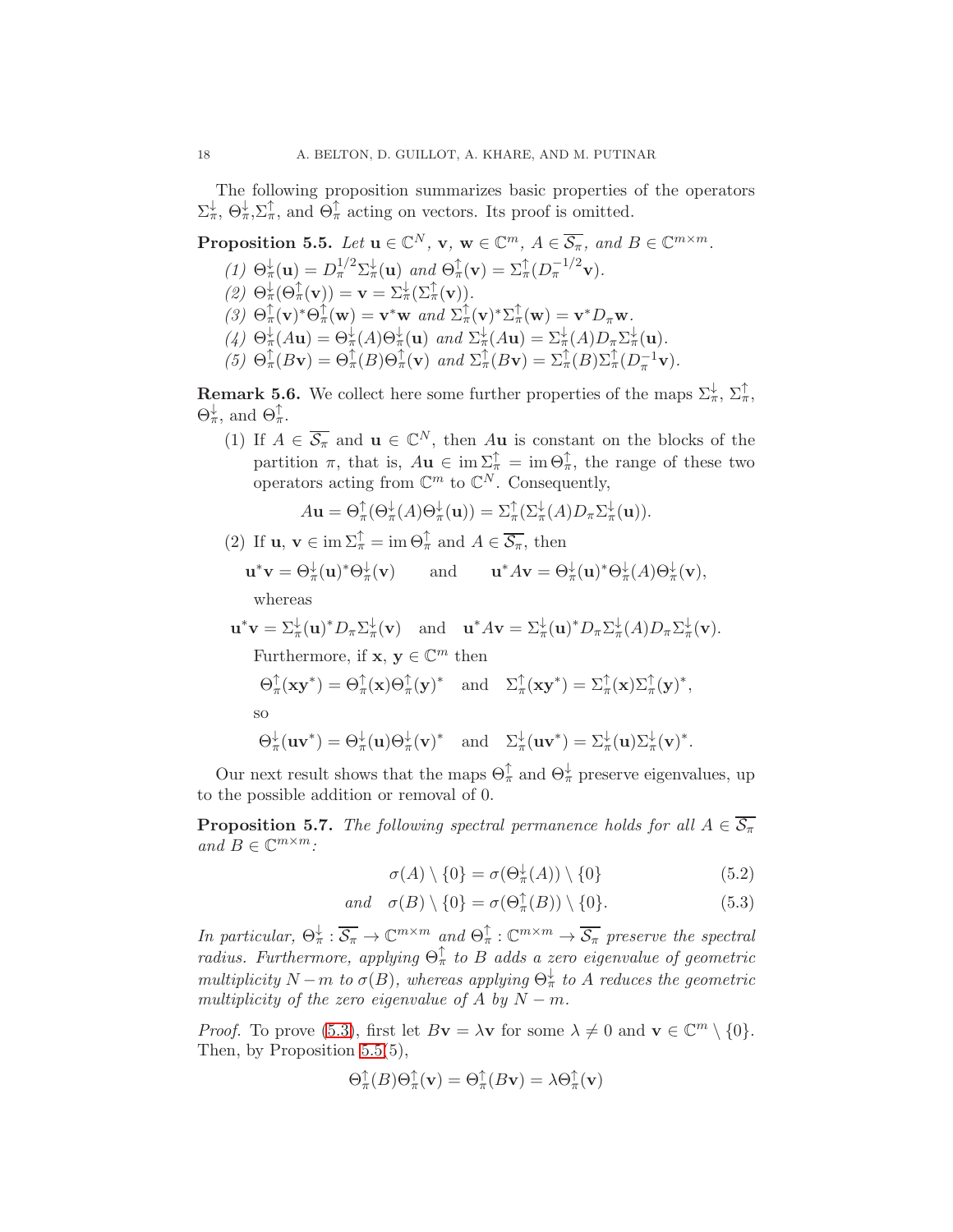and  $\Theta_{\pi}^{\uparrow}(\mathbf{v}) \neq 0$ , so  $\lambda \in \sigma(\Theta_{\pi}^{\uparrow}(B)) \setminus \{0\}$ . Conversely, suppose  $\Theta_{\pi}^{\uparrow}(B)\mathbf{u} = \lambda \mathbf{u}$ for some  $\lambda \neq 0$  and  $\mathbf{u} \in \mathbb{C}^N \setminus \{0\}$ . Then  $\mathbf{u} = \lambda^{-1} \Theta_{\pi}^{\uparrow}(B) \mathbf{u} \in \text{im } \Theta_{\pi}^{\uparrow}$ , and therefore  $\mathbf{u} = \Theta_{\pi}^{\uparrow}(\mathbf{v})$  for some  $\mathbf{v} \in \mathbb{C}^m \setminus \{0\}$ . Hence, using Proposition [5.5\(](#page-17-1)5) again,

$$
\Theta_{\pi}^{\uparrow}(B\mathbf{v}-\lambda\mathbf{v})=\Theta_{\pi}^{\uparrow}(B)\Theta_{\pi}^{\uparrow}(\mathbf{v})-\lambda\Theta_{\pi}^{\uparrow}(\mathbf{v})=0.
$$

It follows that  $B\mathbf{v} - \lambda \mathbf{v} = 0$ , and this proves the first equality.

The proof of [\(5.2\)](#page-17-2) is similar, with the help of Proposition [5.5](#page-17-1) and that the fact that if  $\mathbf{u} \in \text{im } \Theta_{\pi}^{\uparrow}$  and  $\Theta_{\pi}^{\downarrow}(\mathbf{u}) = 0$  then  $\mathbf{u} = 0$ .

The last claim follows immediately by the rank-nullity theorem.  $\Box$ 

**Remark 5.8.** Let  $\mathcal A$  be a complex associative algebra with multiplicative identity 1<sub>A</sub>. Then the *spectrum* of  $a \in A$  is defined as

$$
\sigma(a; \mathcal{A}) := \{ \lambda \in \mathbb{C} : \lambda 1_{\mathcal{A}} - a \text{ is not invertible in } \mathcal{A} \}.
$$

In the notation of Proposition [5.7,](#page-17-3)  $\sigma(A) = \sigma(A; \mathbb{C}^{N \times N})$  for any  $A \in \mathbb{C}^{N \times N}$ , where  $\mathbb{C}^{N\times N}$  equipped with the usual matrix product.

Since  $\Theta_{\pi}^{\downarrow}$  is an algebra isomorphism from  $\overline{\mathcal{S}_{\pi}}$  to  $\mathbb{C}^{m \times m}$ , and the spectrum and the set of eigenvalues coincide in the latter, it follows from [\(5.3\)](#page-17-0) and [\(5.2\)](#page-17-2) that, for any  $A \in \overline{\mathcal{S}_{\pi}}$ ,

<span id="page-18-0"></span>
$$
\sigma(A; \overline{S_{\pi}}) = \sigma(\Theta_{\pi}^{\downarrow}(A); \mathbb{C}^{m \times m}) = \sigma(\Theta_{\pi}^{\downarrow}(A)) \subset \sigma(A)
$$
 (5.4)

and

<span id="page-18-1"></span>
$$
\sigma(A) \setminus \{0\} \subset \sigma(\Theta_{\pi}^{\downarrow}(A)) = \sigma(\Theta_{\pi}^{\downarrow}(A); \mathbb{C}^{m \times m}) = \sigma(A; \overline{\mathcal{S}_{\pi}}). \tag{5.5}
$$

The matrix  $A = \begin{pmatrix} 1 & 1 \\ 1 & 1 \end{pmatrix} \in \mathcal{S}_{\pi_{\wedge}}$  has  $\sigma(A; \overline{\mathcal{S}_{\pi_{\wedge}}} ) = \{2\}$  and  $\sigma(A) = \{0, 2\}$ , so the inclusion in [\(5.4\)](#page-18-0) may be strict. Similarly, the matrix  $A = \begin{pmatrix} 1 & 0 \\ 0 & 0 \end{pmatrix} \in \mathcal{S}_{\pi_{\vee}}$  has  $\sigma(A; S_{\pi_V}) = \sigma(A) = \{0, 1\}$ , so the inclusion in [\(5.5\)](#page-18-1) may also be strict.

The following theorem shows that the holomorphic functional calculus naturally transfers between  $\mathbb{C}^{m \times m}$  and  $\overline{\mathcal{S}_{\pi}}$ . Its proof follows immediately from the fact that  $\Theta_{\pi}^{\downarrow}$  is an algebra isomorphism.

**Theorem 5.9.** Given  $A \in \overline{\mathcal{S}_{\pi}}$  and  $B \in \mathbb{C}^{m \times m}$ , let the resolvents

$$
R(z;A) := (zJ_{\pi} - A)^{-1} \quad \text{for all } z \in \sigma(A; \overline{S_{\pi}})
$$

and

$$
R(z;B) := (zI_{m \times m} - B)^{-1} \quad \text{for all } z \in \sigma(B; \mathbb{C}^{m \times m}) = \sigma(B).
$$
\n
$$
If \ z \in \sigma(A; \overline{S_{\pi}}) = \sigma(\Theta_{\pi}^{\downarrow}(A); \mathbb{C}^{m \times m}) = \sigma(\Theta_{\pi}^{\downarrow}(A)), \text{ then}
$$
\n
$$
\Theta_{\pi}^{\downarrow}(R(z;A)) = R(z; \Theta_{\pi}^{\downarrow}(A)).
$$

Thus, the holomorphic functional calculus transfers between  $\mathbb{C}^{m \times m}$  and  $\overline{\mathcal{S}_{\pi}}$ . if  $A \in \overline{\mathcal{S}_{\pi}}$  and f is holomorphic on an open set containing  $\sigma(A; \overline{\mathcal{S}_{\pi}})$ , then

$$
f(A) \in \overline{\mathcal{S}_{\pi}}
$$
 and  $\Theta_{\pi}^{\downarrow}(f(A)) = f(\Theta_{\pi}^{\downarrow}(A)).$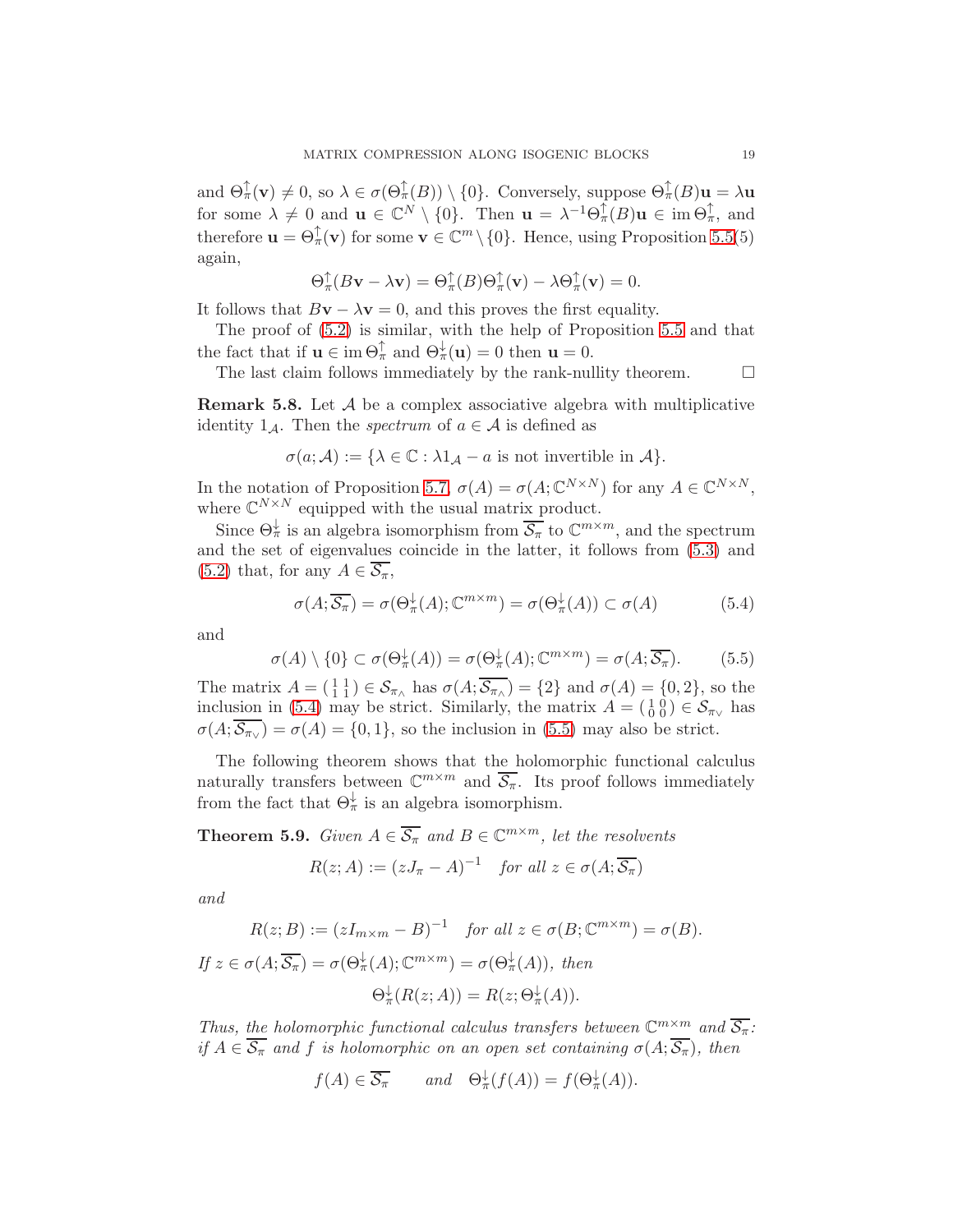Remark 5.10. It follows from Theorem [5.2](#page-16-0) that analogues of the general linear group  $GL_m$ , unitary group  $U_m$ , and permutation group  $S_m$  exist inside the stratum  $\overline{S_{\pi}}$ . Furthermore, the notions of nilpotent, Hermitian, and positive semidefinite matrices are preserved in  $\overline{S_{\pi}}$  via  $\Theta_{\pi}^{\uparrow}$ . Hence analogues of the Bruhat, Cholesky, and polar decompositions can also be defined on  $\overline{\mathcal{S}_{\pi}}$ , and all of the respective factors live inside the same stratum.

We conclude this section with some remarks on the situation for  $S_{\pi}^G$  with more general  $G \subset \mathbb{C}^{\times}$ . A key feature in the definition of the compression operator  $\Sigma_{\pi}^{\downarrow}$ , and so of  $\Theta_{\pi}^{\downarrow}$ , was the unique decomposition of a single rankone block matrix:  $\mathbf{1}_{I_i \times I_j} = \mathbf{1}_{I_i} \mathbf{1}_{I_j}^*$ . When  $G \neq \{1\}$ , the block matrices do not possess such a decomposition. Moreover, each stratum and its closure are no longer closed under multiplication. For example, if  $G = \{\pm 1\}, N = 2$ , and  $\pi = \{\{1,2\}\}\$ is the minimum partition, then

$$
A = \begin{pmatrix} 1 & -1 \\ 1 & 1 \end{pmatrix} \in \mathcal{S}_{\pi}^G, \quad \text{but} \quad A^2 = \begin{pmatrix} 0 & -2 \\ 2 & 0 \end{pmatrix} \notin \mathcal{S}_{\pi}^G.
$$

### 6. Ramifications

<span id="page-19-0"></span>We collect in this last section several observations revealing natural links between the compression and inflation operations derived from the isogenic stratification of the matrix space and recent advances or classical examples of current interest in numerical matrix analysis.

<span id="page-19-1"></span>6.1. Symmetric statistical models. We briefly discuss a related setting of statistical models and covariance matrices which exhibit symmetry with respect to a group of permutations; see [\[26\]](#page-28-13) and the references therein. The authors fix there a subgroup  $\mathfrak{G}$  of the symmetric group  $S_N$ , and define

$$
\mathcal{W}_{\mathfrak{G}} := \{ A \in \mathbb{R}^{N \times N} : a_{ij} = a_{\sigma(i), \sigma(j)} \text{ whenever } 1 \le i, j \le N \text{ and } \sigma \in \mathfrak{G} \}.
$$

In the framework of the present article we consider permutation groups associated to a partition  $\pi = \{I_1, \ldots, I_m\}$  of  $\{1, \ldots, N\}$ , that is,

$$
\mathfrak{G}_{\pi} := \mathrm{Aut}(I_1) \times \cdots \times \mathrm{Aut}(I_m).
$$

By contrast, in [\[26\]](#page-28-13) the authors work with more general subgroups of  $S_N$ . Furthemore, the matrices in a given stratum  $S_{\pi}^{\{1\}}$  have diagonal blocks with equal entries, as the permutations act separately on the rows and columns of  $\mathbb{C}^{N\times N}$ , whereas the diagonal blocks of a square matrix in  $\mathcal{W}_{\mathfrak{G}}$  may have different diagonal and off-diagonal entries.

Having acknowledged these differences, we now discuss the setting of [\[26\]](#page-28-13) from the viewpoint adopted above. The first step is to establish the existence of a suitable partition associated with a given matrix.

<span id="page-19-2"></span>**Proposition 6.1.** Fix a unital commutative ring  $R$  and a multiplicative subgroup  $G \subset R^{\times}$ . Given a matrix  $A \in R^{N \times N}$ , where  $N \geq 1$ , there is a unique minimal partition  $\varpi_{\min} = \{I_1, \ldots, I_m\} \in \Pi_N$  satisfying the following two properties.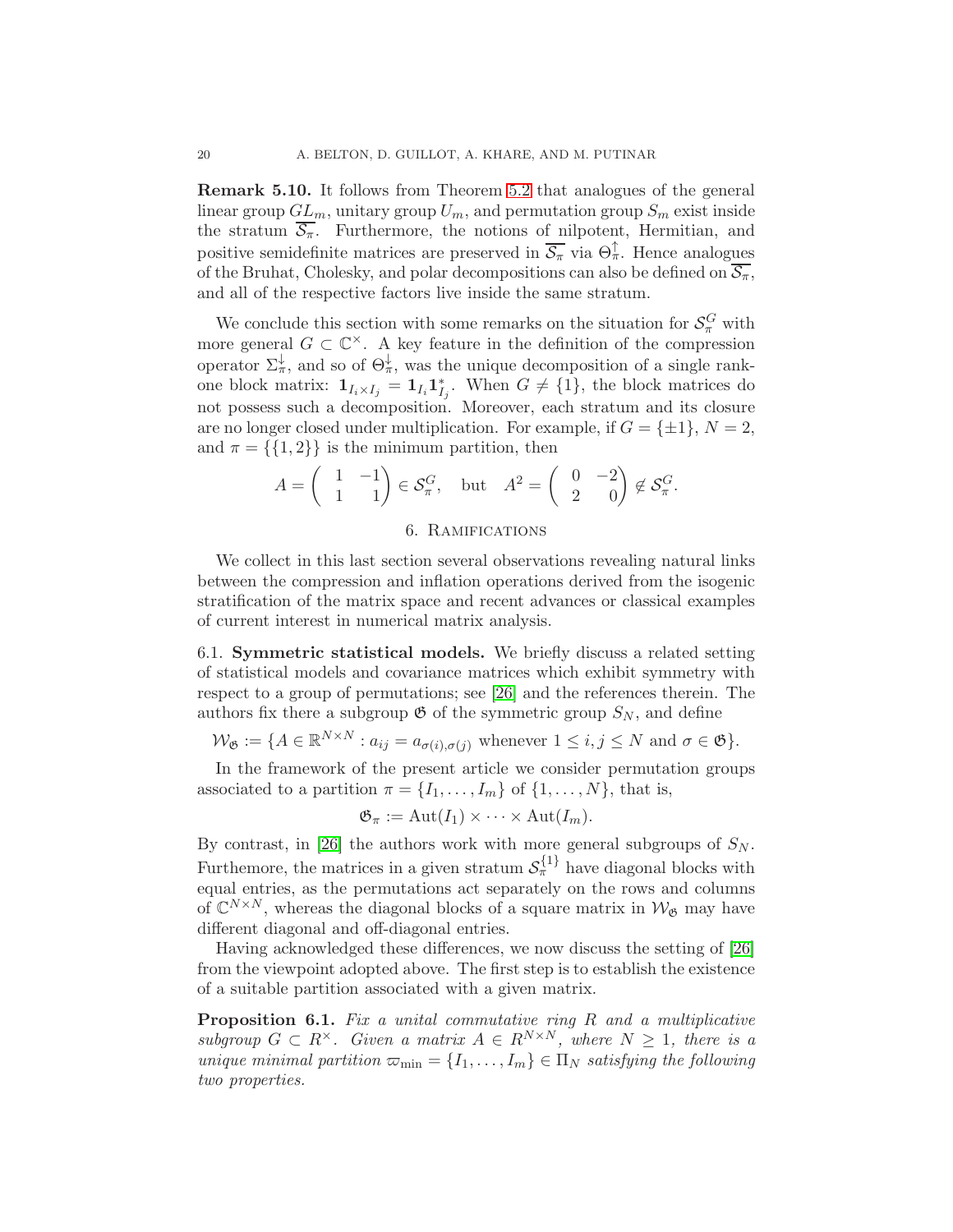- (1) If i,  $j \in \{1, ..., N\}$  are distinct, then all entries of the block  $A_{I_i \times I_j}$ lie in a single G-orbit.
- (2) If  $i \in \{1, ..., N\}$ , then all diagonal entries of  $A_{I_i \times I_i}$  all lie in a single G-orbit, as do all off-diagonal entries.

*Proof.* As in the proof of Theorem [2.3,](#page-6-0) the key step is to show that if  $\varpi_1$ and  $\overline{\omega}_2$  satisfy both of the properties given above, then  $\overline{\omega}_1 \vee \overline{\omega}_2$  does too. This proceeds as in that proof, and the only part which is not immediate the case of off-diagonal elements of a diagonal block, with one lying above the diagonal and the other below. However, property (2) gives that  $a_{pq} \in Ga_{qp}$ if p and q are distinct and lie in the same block of  $\varpi_1$  or  $\varpi_2$ , so one may "cross the diagonal".

Denote the partition in Proposition [6.1](#page-19-2) by  $\varpi^{G}(A)$  and, as above, define for each partition  $\varpi$  the set

$$
\mathcal{C}_{\varpi}^G := \{ A \in \mathbb{C}^{N \times N} : \varpi^G(A) = \varpi \}.
$$

**Proposition 6.2.** There is a natural stratification of  $\mathbb{C}^{N\times N}$  resulting from Proposition [6.1,](#page-19-2) namely

$$
\mathbb{C}^{N \times N} = \bigsqcup_{\varpi \in \Pi_N} \mathcal{C}_{\varpi}^G, \quad \text{and} \quad \overline{\mathcal{C}_{\varpi}^G} = \bigsqcup_{\varpi' \prec \varpi} \mathcal{C}_{\varpi'}^G. \tag{6.1}
$$

Furthermore, we have that  $\mathcal{C}_{\varpi}^{\{1\}} = \mathcal{W}_{\mathfrak{G}_{\varpi}}$ .

Thus  $\mathbb{C}^{N\times N}$  indeed admits a stratification, analogous to the situation above. However, the reason we do not proceed further along these lines is the lack of a *rank-preserving* equivalence of the stratum  $\mathcal{C}_{\varpi}^{\{1\}}$  with any lowerdimensional space. Indeed, if  $\varpi = \{I_1, \ldots, I_m\}$  and  $A_{\varpi} := \sum_{j=1}^m \mathbf{1}_{I_j \times I_j}$ , then the sum of  $A_{\infty}$  with any positive multiple of the  $N \times N$  identity matrix is an element of  $\mathcal{C}_{\varpi}^{\{1\}}$  with full rank.

<span id="page-20-0"></span>6.2. Block correlation matrices and group kernels. A popular approach for constructing probabilistic models involving categorical data consists of grouping the input levels in such a way that correlation is constant within each group and across groups [\[2,](#page-27-4) [8,](#page-28-14) [17,](#page-28-15) [24\]](#page-28-16). In particular, the rapidly developing area of group kernels exploits this idea to obtain useful Gaussian processes for categorical variables [\[22,](#page-28-17) [25\]](#page-28-18). This approach yields parsimonious covariance models that can be naturally analyzed in the framework of the current paper. To elaborate, consider a categorical problem involving a potentially large number of levels N, partitioned into a typically small number of groups m of sizes  $n_1, \ldots, n_m$ , so that  $n_1 + \cdots + n_m = N$ . Assuming the within-groups correlations and between-groups correlation are constant, the associated covariance matrix A can be written in block form

$$
A = (A_{ij})_{i,j=1}^m,
$$
\n(6.2)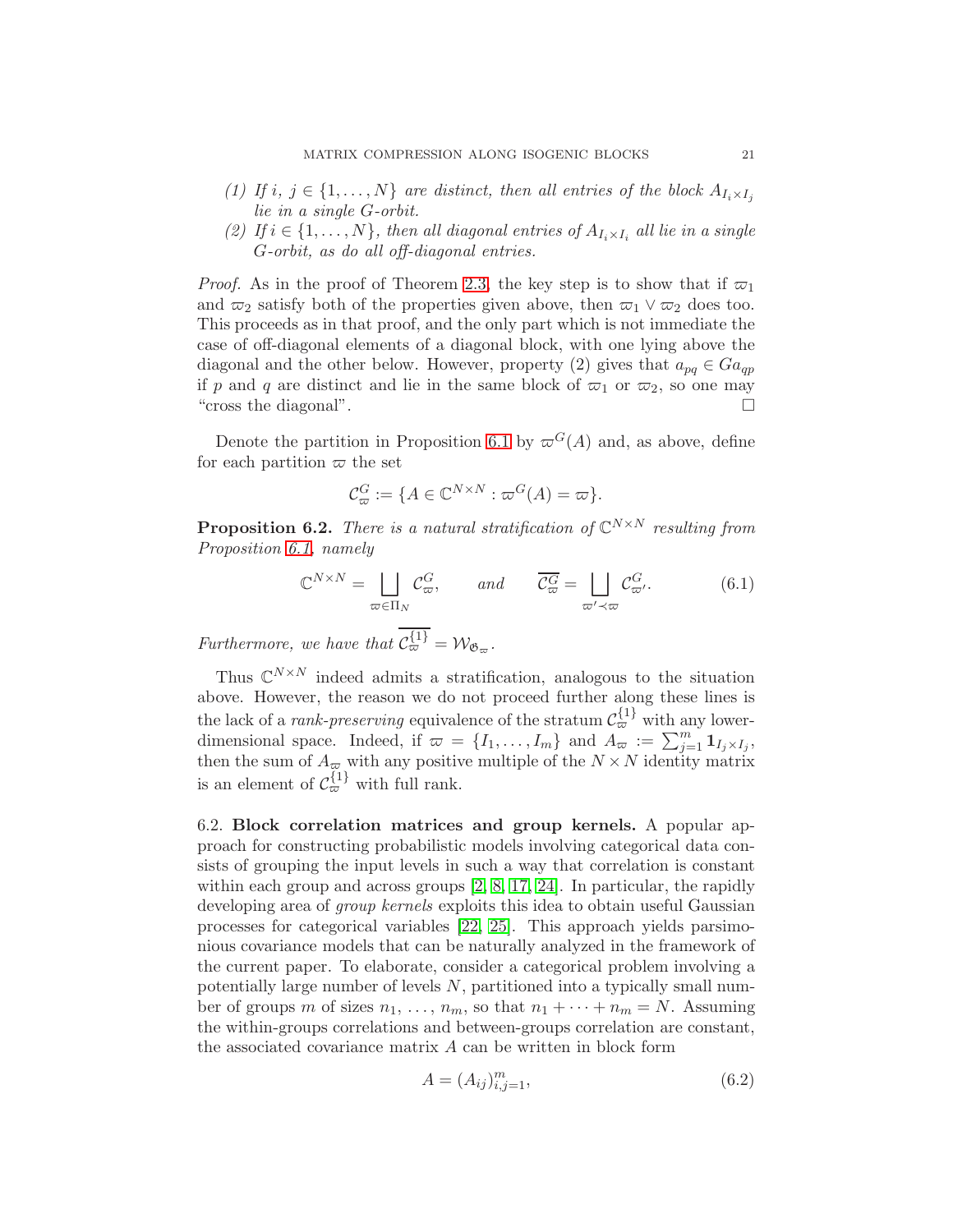where the diagonal blocks  $A_{ii} \in \mathbb{R}^{n_i \times n_i}$  are compound symmetry matrices of the form

$$
A_{ii} = \text{Id}_{n_i} + c_{ii} (\mathbf{1}_{n_i \times n_i} - \text{Id}_{n_i})
$$

and the off-diagonal blocks  $A_{ij} \in \mathbb{R}^{n_i \times n_j}$  are of the form

 $A_{ij} = c_{ij} \mathbf{1}_{n_i \times n_j}.$ 

As shown in  $[24, 25]$  $[24, 25]$ , positive definiteness of  $A$  is equivalent to the positivity of the much smaller compressed matrix  $\Sigma_{\pi}^{\downarrow}(A)$ , where  $\pi$  is the partition of  $\{1, \ldots, N\}$  associated with the block structure of A. Earlier versions of this result may be found in [\[8\]](#page-28-14) and [\[17\]](#page-28-15).

<span id="page-21-0"></span>**Theorem 6.3** ([\[24,](#page-28-16) Theorem 2]). Let  $A = (A_{ij})_{i,j=1}^m$  be as above, with  $0 < c_{ij} < 1$  for i,  $j = 1, \ldots, m$ . Then A is positive definite if and only if its compression  $\Sigma_{\pi}^{\downarrow}(A)$  is positive definite.

In fact, Theorem [6.3](#page-21-0) is a consequence of the following more general result. Recall the Loewner order: if A and B are Hermitian square complex matrix of the same size, then  $A \geq B$  if and only if  $A - B$  is positive semidefinite.

<span id="page-21-1"></span>**Theorem 6.4** ([\[24,](#page-28-16) Theorem 1]). Let  $B = (B_{ij})_{i,j=1}^m$  be an arbitrary Hermitian block matrix with  $B_{ij} \in \mathbb{R}^{n_i \times n_j}$  for i,  $j = 1, \ldots, m$ . Denote by  $\pi$ the partition of  $\{1, \ldots, n_1 + \cdots + n_m\}$  associated with the block structure of B and let  $\overline{B_{ii}} := \Sigma_{\pi}^{\downarrow}(B_{ii}) \in \mathbb{R}$  be the arithmetic mean of the entries of the block  $B_{ii}$ . If

$$
B_{ii} \ge \overline{B_{ii}} \mathbf{1}_{n_i \times n_i} \qquad (i = 1, \dots, m)
$$

then the following are equivalent.

- (1) The matrix  $B$  is positive semidefinite.
- (2) The matrix  $\Sigma_{\pi}^{\downarrow}(B)$  and the diagonal blocks  $B_{11}, \ldots, B_{mm}$  are positive semidefinite.

The result also holds when "positive semidefinite" is replaced by "positive definite" in both  $(1)$  and  $(2)$ .

Note that Theorem [6.3](#page-21-0) follows from Theorem [6.4](#page-21-1) because

$$
A_{ii} - \overline{A_{ii}} \mathbf{1}_{n_i \times n_i} = (1 - c_{ii})(\mathrm{Id}_{n_i} - n_i^{-1} \mathbf{1}_{n_i \times n_i})
$$

is positive semidefinite when  $0 < c_{ii} < 1$ . More generally, the same result holds if the diagonal blocks have the form

$$
A_{ii} = d_i \text{Id}_{n_i} + c_{ii} (\mathbf{1}_{n_i \times n_i} - \text{Id}_{n_i}), \quad \text{where } d_i \ge c_{ii}.
$$

For completeness, we provide a self-contained proof of Theorem [6.4](#page-21-1) in the language developed above.

*Proof of Theorem [6.4.](#page-21-1)* The implication  $(1) \implies (2)$  is clear with the help of Theorem [4.2.](#page-13-0) Conversely, if  $C := \Sigma_{\pi}^{\downarrow}(B)$  is positive semidefinite, then so is  $\Sigma_{\pi}^{\uparrow}(C)$ , by Theorem [4.2](#page-13-0) again. The block-diagonal matrix

$$
D = diag(B_{11} - \overline{B_{11}}\mathbf{1}_{n_1 \times n_1}, \dots, B_{mm} - \overline{B_{mm}}\mathbf{1}_{n_m \times n_m})
$$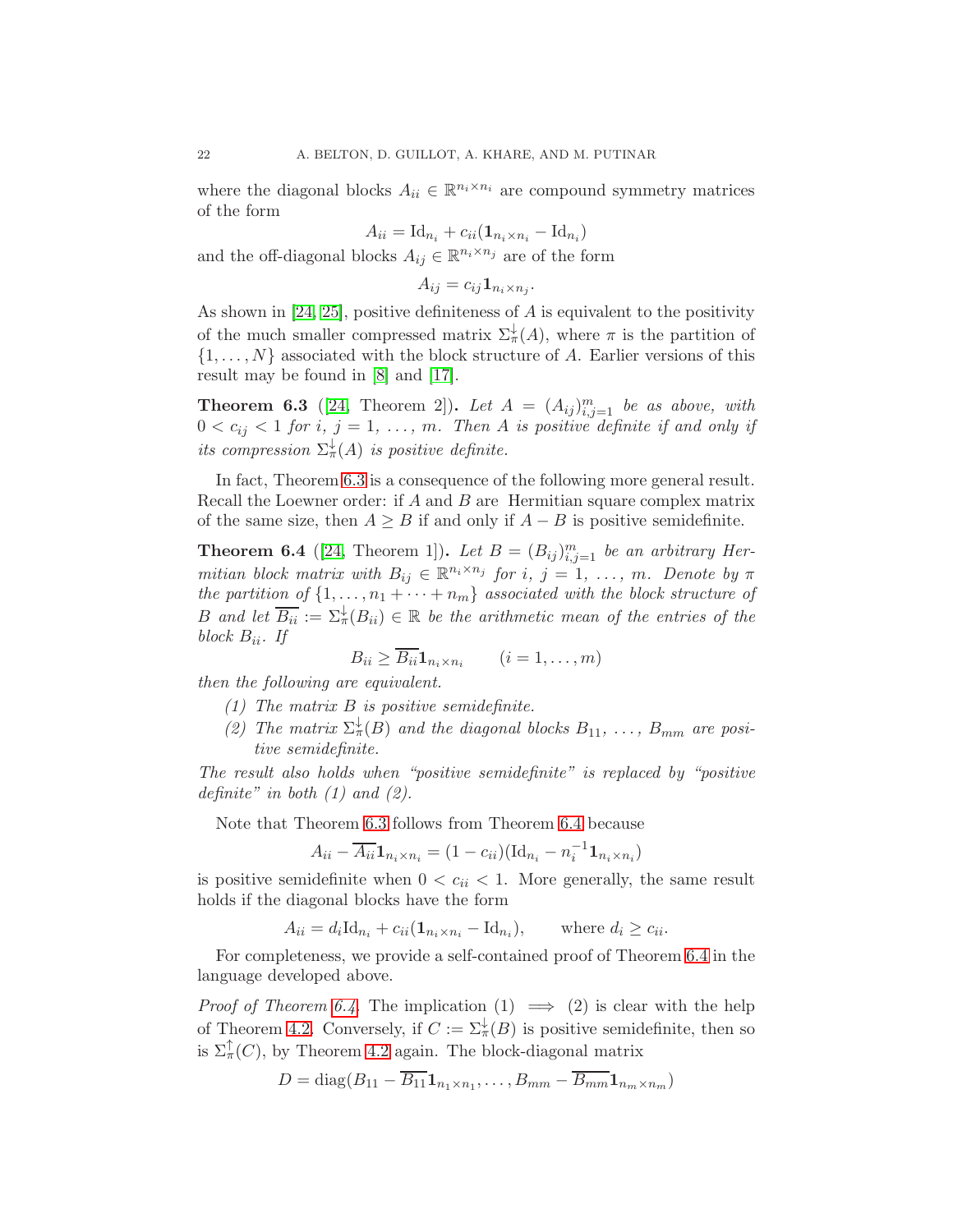is positive semidefinite by assumption, and so  $B = \sum_{\pi}^{\uparrow} (C) + D$  is positive semidefinite. This shows that  $(2) \implies (1)$ .

For the positive-definite version, that  $(1) \implies (2)$  is again clear, with the help of [\(4.3\)](#page-14-2) and the fact that  $W_{\pi}$  there has full rank. For the converse, suppose  $C := \sum_{\pi}^{\downarrow}(B)$  is positive definite and note that  $B = \sum_{\pi}^{\uparrow}(C) + D$  is the sum of positive semidefinite matrices. Thus, if **v** is such that  $\mathbf{v}^T B \mathbf{v} = 0$ then **v** lies in the kernels of D and  $\Sigma_{\pi}^{\uparrow}(C)$ . Since each  $B_{ii}$  is invertible, and rank is subadditive, the kernel of each block of D is at most one dimensional. Hence, the kernel of D is spanned by vectors of the form  $\Sigma^{\uparrow}_{\pi}(\mathbf{e}_i)$  for  $i \in I$ , where  $\mathbf{e}_1, \ldots, \mathbf{e}_m$  is the canonical basis of  $\mathbb{R}^m$  and  $I \subset \{1, \ldots, m\}$ . However, by Proposition  $5.5(5)$ , we have that

$$
\Sigma_{\pi}^{\uparrow}(C) \sum_{i \in I} v_i \Sigma_{\pi}^{\uparrow}(\mathbf{e}_i) = \Sigma_{\pi}^{\uparrow}(CD_{\pi} \sum_{i \in I} v_i \mathbf{e}_i) = \mathbf{0} \iff \sum_{i \in I} v_i e_i = \mathbf{0} \qquad (v_i \in \mathbb{R})
$$

since C and  $D_{\pi}$  are invertible. Hence D has trivial kernel and B is positive definite.  $\Box$ 

An explicit expression for the eigendecomposition of the block matrices featuring in Theorem [6.3](#page-21-0) was obtained in [\[8\]](#page-28-14) and [\[17\]](#page-28-15), as well as in [\[2\]](#page-27-4) for the case where the diagonal blocks are of the form

$$
A_{ii} = d_i \mathrm{Id}_{n_i} + c_{ii} (\mathbf{1}_{n_i \times n_i} - \mathrm{Id}_{n_i}).
$$

We provide a proof of the last result using our stratification language and some results from Section [5.](#page-15-0)

**Theorem 6.5** ([\[2,](#page-27-4) Theorem 1]). Let  $A = (A_{ij})_{i,j=1}^m$  be a real matrix with

$$
A_{ij} = \begin{cases} d_i \text{Id}_{n_i} + c_{ii} (\mathbf{1}_{n_i \times n_i} - \text{Id}_{n_i}) & \text{if } i = j, \\ c_{ij} \mathbf{1}_{n_i \times n_j} & \text{if } i \neq j. \end{cases}
$$

Then  $A = QDQ<sup>T</sup>$ , where Q is an orthogonal matrix,

$$
D = A' \oplus \bigoplus_{j=1}^{m} (d_j - c_{jj}) \mathrm{Id}_{n_j - 1}
$$

and  $A' = (a'_{ij})_{i,j=1}^m$  with

$$
a'_{ij} = \begin{cases} d_i + c_{ii}(n_i - 1) & \text{if } i = j, \\ c_{ij}\sqrt{n_i n_j} & \text{if } i \neq j. \end{cases}
$$

*Proof.* As above, let  $A_{ii}$  denote the arithmetic mean of the entries of the block  $A_{ii}$ , so that  $\overline{A_{ii}} = n_i^{-1}(d_i + (n_i - 1)c_{ii})$  for  $i = 1, \ldots, m$ , and let  $\pi = \{I_1, \ldots, I_m\}$  be the partition associated with the block structure of A.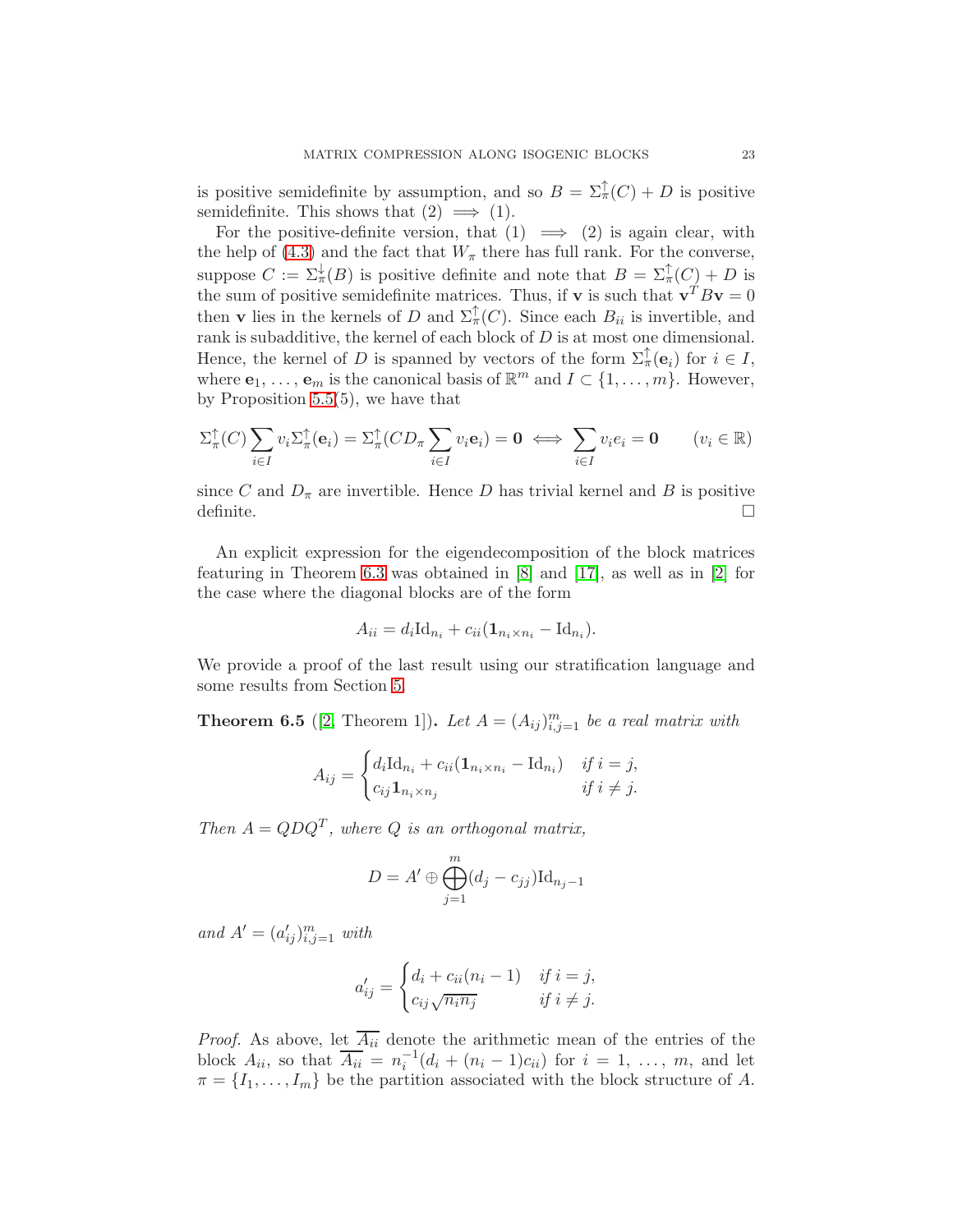Then

$$
A = \Theta_{\pi}^{\uparrow}(A') + (A_{11} - \overline{A_{11}} \mathbf{1}_{n_1 \times n_1}) \oplus \cdots \oplus (A_{mm} - \overline{A_{mm}} \mathbf{1}_{n_m \times n_m})
$$
  
= 
$$
\Theta_{\pi}^{\uparrow}(A') + \Big(\bigoplus_{j=1}^{m} (d_j - c_{jj}) \mathrm{Id}_{n_j}\Big) \Big(\bigoplus_{j=1}^{m} (\mathrm{Id}_{n_j} - n_j^{-1} \mathbf{1}_{n_j \times n_j})\Big).
$$
 (6.3)

We claim that

<span id="page-23-2"></span><span id="page-23-1"></span>
$$
\sigma(A) = \sigma(A') \cup \{d_1 - c_{11}, \dots, d_m - c_{mm}\},\tag{6.4}
$$

where  $d_j - c_{jj}$  has multiplicity  $n_j - 1$  for  $j = 1, \ldots, m$ . If this holds then, since  $A$  and  $D$  are symmetric and have the same spectrum, there exists an orthogonal matrix  $Q$  such that  $A = QDQ^T$ .

It remains to show the claim [\(6.4\)](#page-23-1), and we do so by explicitly producing an orthonormal eigenbasis. First, let  $V_j$  be the orthogonal complement of  $\mathbf{1}_{I_j}$ in  $\mathbb{R}^{I_j}$ , padded by zeros to form a subspace of  $\mathbb{R}^N$ , where  $N := n_1 + \cdots + n_m$ . A direct calculation shows that every non-zero vector in  $V_j$  is an eigenvector of A with eigenvalue  $d_j - c_{jj}$ . As the subspaces  $V_1, \ldots, V_m$  are pairwise orthogonal, this eigenvalue has multiplicity  $n_j - 1$  as required.

Next, let  $\mathbf{w}_1, \ldots, \mathbf{w}_m \in \mathbb{R}^m$  be an orthonormal eigenbasis for  $A'$ , with eigenvalues  $\lambda_1, \ldots, \lambda_m$ . Then  $\{\Theta_\pi^\uparrow(\mathbf{w}_1), \ldots, \Theta_\pi^\uparrow(\mathbf{w}_m)\}$  is an orthonormal set, by Proposition [5.5\(](#page-17-1)3), which lies in the span of  $\{1_{I_1}, \ldots, 1_{I_n}\}$ , by definition, so is orthogonal to  $V_i$  for  $i = 1, \ldots, m$ . Furthermore, if  $\mathbf{v} \in \mathbb{R}^m$  then Proposition [5.5\(](#page-17-1)5) implies that

$$
\bigoplus_{j=1}^m \Bigl(\mathrm{Id}_{n_j}-n_j^{-1}\mathbf{1}_{n_j\times n_j})\Bigr)\Theta_{\pi}^{\uparrow}(\mathbf{v})=(\mathrm{Id}_N-\Theta_{\pi}^{\uparrow}(\mathrm{Id}_m))\Theta_{\pi}^{\uparrow}(\mathbf{v})=\mathbf{0}_N.
$$

Hence, by  $(6.3)$  and Proposition 5.5 $(5)$ , we conclude that

$$
A\Theta_{\pi}^{\uparrow}(\mathbf{w}_j) = \Theta_{\pi}^{\uparrow}(A')\Theta_{\pi}^{\uparrow}(\mathbf{w}_j) + \mathbf{0}_N = \Theta_{\pi}^{\uparrow}(A'\mathbf{w}_j) = \lambda_j\Theta_{\pi}^{\uparrow}(\mathbf{w}_j).
$$

In the same spirit as here, several important matrix calculations involving the matrix A, including powers, exponential, logarithm, and Gaussian log likelihood, can be performed by working with the compressed matrix  $A'$ . See [\[2\]](#page-27-4) for more details.

<span id="page-23-0"></span>6.3. Transversal matrix structures. The classical structures of Hankel and Toeplitz matrices interact with isogenic block stratification in a very rigid manner, as we explain below.

Consider first a positive semidefinite Hankel matrix  $H = (c_{j+k})_{j,k=0}^N$  with real entries. It is well known (see, for example, [\[1\]](#page-27-5)) that there exists at least one positive measure  $\mu$  on the real line having  $c_i$  as power moments:

$$
c_j = \int_{\mathbb{R}} x^j \, \mathrm{d}\mu(x) \qquad (j = 0, \dots, 2N).
$$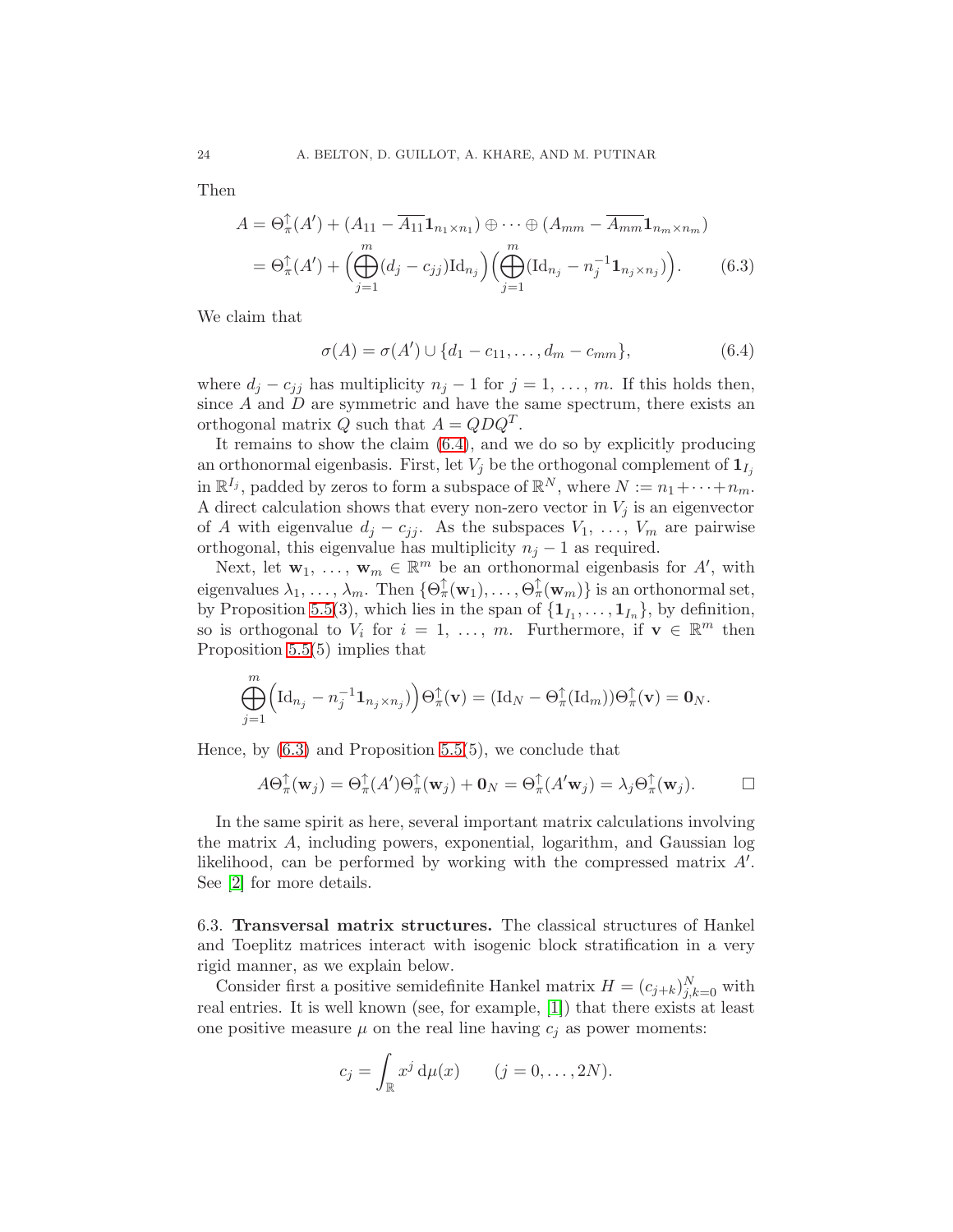Then, if H belongs to a stratum other than the topmost,  $S_{\pi_{\vee}}$ , there are distinct indices  $j$  and  $k$  such that

$$
c_{2j} = c_{j+k} = c_{2k}.
$$

Consequently,

$$
\int_{\mathbb{R}} (x^j - x^k)^2 d\mu(x) = 0,
$$

so the measure  $\mu$  is supported by at most three points,  $-1$ , 0 and 1. It follows for  $N \geq 2$  that H has rank at most 3 and extends uniquely to an infinite positive semidefinite Hankel matrix, whereas if  $N = 1$  then  $c_0 = c_1 = c_2$  and

$$
\int_{\mathbb{R}} (1-x)^2 \, \mathrm{d}\mu(x) = 0,
$$

so the measure  $\mu$  is a point mass at 1.

A similar situation arises from the analysis of a positive semidefinite Toeplitz matrix  $T = (s_{k-j})_{j,k=0}^N$ . Here, we assume the entries to be complex and the positivity of  $T$  implies that

$$
s_0 \ge 0
$$
 and  $s_{-j} = \overline{s_j}$   $(j = 0, ..., N)$ .

The solution to the truncated trigonometric moment problem guarantees a positive measure  $\nu$  on  $[-\pi, \pi)$  such that

$$
s_j = \int_{-\pi}^{\pi} e^{j\theta} d\nu(\theta) \qquad (j = -N, \dots, N).
$$

If, as before,  $T$  has some non-trivial isogenic block structure, then there exists an index  $j$  satisfying

$$
\int_{-\pi}^{\pi} e^{-j\theta} d\nu(\theta) = \int_{-\pi}^{\pi} d\nu(\theta) = \int_{-\pi}^{\pi} e^{j\theta} d\nu(\theta).
$$

It follows that

$$
\int_{-\pi}^{\pi} |1 - e^{j\theta}|^2 \, \mathrm{d}\nu(\theta) = 0,
$$

so the measure  $\nu$  is the sum of at most j point masses, situated on the vertices of the regular polygon determined by that equation  $z^{j} = 1$ . Thus, the matrix  $T$  is degenerate and extends uniquely, by periodicity to an infinite positive semidefinite Toeplitz matrix.

<span id="page-24-0"></span>6.4. Stability of semigroups. The simple observation that the spectral radius of a square matrix belonging to the closure of a certain stratum is preserved by the push-down operation  $\Theta_{\pi}^{\downarrow}$  immediately resonates with stability criteria of evolution semigroups. To be more specific, consider the time-invariant linear homogeneous system of differential equations,

$$
\frac{\mathrm{d}u}{\mathrm{d}t}(t) = Au(t),
$$

where A is an element of  $\mathbb{C}^{N \times N}$  and  $u : [0, \infty) \to \mathbb{C}^{N}$ . As is well known, the solution

<span id="page-24-1"></span>
$$
u(t) = \exp(tA)u(0)
$$
\n(6.5)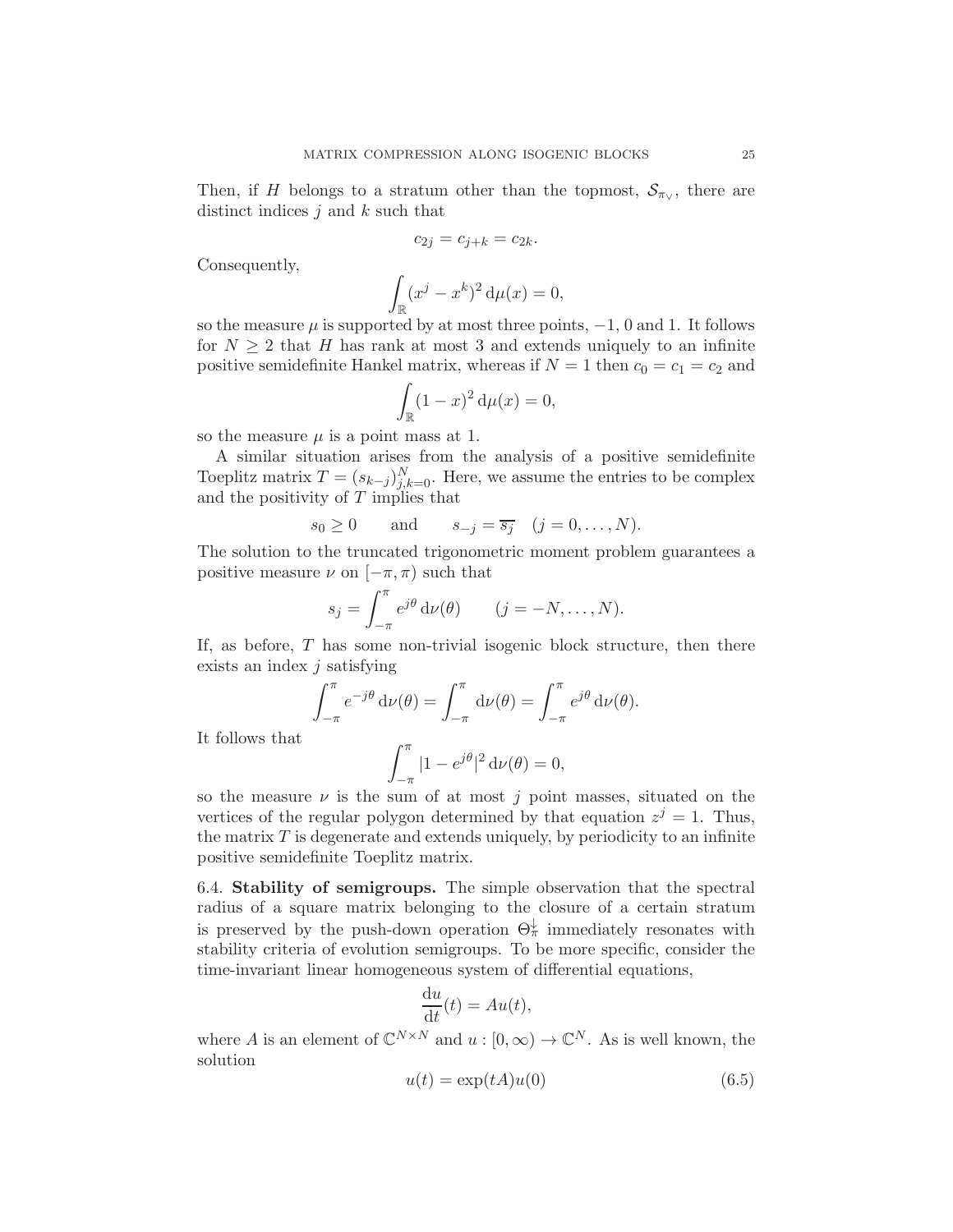decays exponentially as  $t \to \infty$ , for arbitrary initial data  $u(0)$ , if and only if the spectrum of A lies in the open left half-plane. In this case, the system is called asymptotically stable.

A great deal of work has been done to establish asymptotic-stability criteria for linear systems, in both the time-invariant and then time-dependent cases. A relatively early work in this area is [\[15\]](#page-28-19), where the distance from a stable matrix to the unstable region is described definitively.

The isogenic block stratification introduced in the present article can be used in some cases to simplify the verification of stability. If the Cayley transform  $X = (A - I)(A + I)^{-1}$  of A belongs to a closed stratum  $\overline{S_{\pi}}$  and the spectrum of  $X$  belongs to the open unit disk, then so does that of the compression  $\Theta_{\pi}^{\downarrow}(X)$ . Furthermore, the converse is true, which gives the following asymptotic-stability criterion.

**Proposition 6.6.** Suppose the Cayley transform  $X$  of the generator  $A$  of the linear system [\(6.5\)](#page-24-1) belongs to the stratum  $\overline{S_{\pi}}$ . The system is asymptotically stable if and only if the spectral radius of the compression  $\Theta_{\pi}^{\downarrow}(X)$  is less than 1.

Much more involved, but well studied due to its important applications to control theory, is the case of a time-varying linear system

$$
\frac{\mathrm{d}u}{\mathrm{d}t}(t) = A(t)u(t).
$$

As before, it may be beneficial to examine the compression of the Cayley transform of the family of matrices  $A(t)$ , but we do not enter into the details here.

One of the challenges of modern stability theory of switched dynamical systems is the computation of the joint numerical radius of a tuple of noncommuting matrices. More precisely, if  $A_1, A_2, \ldots, A_n$  are complex  $N \times N$ matrices, one wants to certify that

$$
\lim_{m \to \infty} \max_{\sigma \in \{1, 2, ..., n\}^m} \|A_{\sigma(1)} A_{\sigma(2)} \cdots A_{\sigma(m)} \|^{1/m} < 1.
$$

While the general case of the corresponding weak inequality is known to be undecidable, sufficient conditions for the strong inequality are known and widely used; see [\[21\]](#page-28-20) and references therein. Once again, being fortunate enough to have the matrices  $A_1, A_2, \ldots, A_n$  in a high-codimension isogenic stratum may considerably simplify, via compression, the verification of such criteria.

<span id="page-25-0"></span>6.5. Hierarchical matrices. With its origins in the theory of numerical approximation of integral equations, a novel chapter of applied linear algebra emerged in the last two decades having the concept of hierarchical matrix at its center [\[3,](#page-27-6) [13\]](#page-28-21). The philosophy behind this powerful new tool is to exploit, via effective numerical schemes, the sparsity and hidden redundancy in a large matrix of relative low rank. Starting with the factorization of a large matrix into a product of lower-rank rectangular matrices of smaller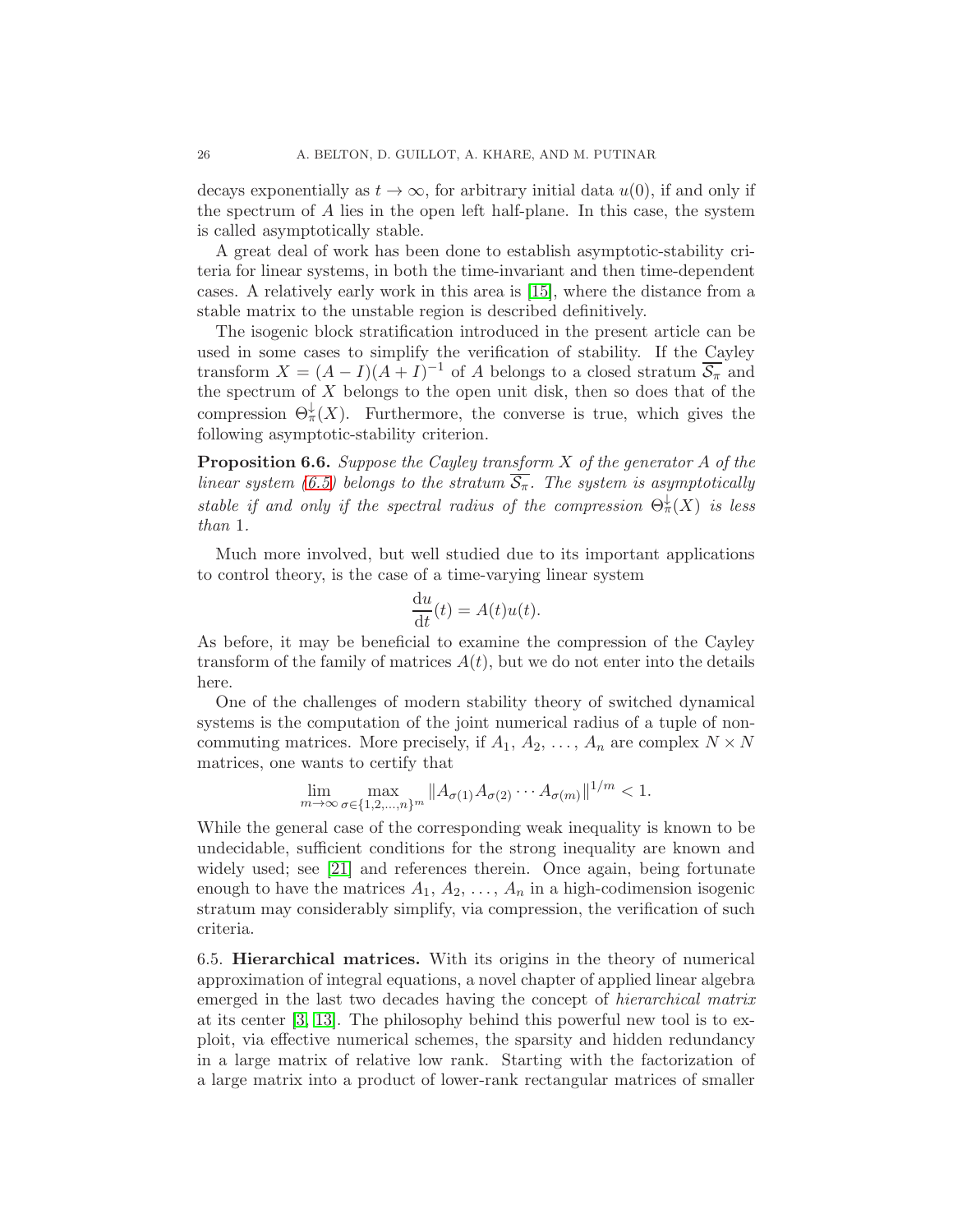size, a systematic study of minimizing computational-cost algorithms for matrix multiplication, polar decomposition, Cholesky decomposition and much more were devised by Hackbusch, his disciples and an increasing number of followers. The foundational work [\[12\]](#page-28-4) is complemented by the informative survey [\[14\]](#page-28-6).

The matrices belonging to the closure  $\overline{S_{\pi}}$  of a high-codimension stratum defined by the partition  $\pi = \{I_1, I_2, \ldots, I_m\}$  of  $\{1, \ldots, N\}$  are hierarchical in an obvious way. Moreover, the compression  $\Theta_{\pi}^{\downarrow} : \overline{\mathcal{S}_{\pi}} \to \mathbb{C}^{m \times m}$  naturally aligns with the main concepts of the hierarchical matrix theory. We indicate here a few common trends.

The isogenic structure of  $A \in \overline{\mathcal{S}_{\pi}}$  is reflected by the factorization

$$
A=\mathcal{W}_{\pi}B\mathcal{W}_{\pi}^*,
$$

where B is an  $m \times m$  matrix and  $W_{\pi} \in \mathbb{C}^{N \times m}$ ; see Proposition [4.4.](#page-14-0) Thus every element of  $\overline{\mathcal{S}_{\pi}}$  can be decomposed with a universal left factor  $\mathcal{W}_{\pi}$  and a right factor depending on  $m^2$  complex parameters. Moreover, the weighted compression  $\Theta_{\pi}^{\downarrow}$  built on the same data (the partition  $\pi$  and the parameters determining each isogenic block) is a ∗-algebra homomorphism. Specifically, a matrix  $A \in \overline{\mathcal{S}_{\pi}}$  has the multiplicative decomposition

$$
A = \mathcal{W}_{\pi} D_{\pi}^{-1} \mathcal{W}_{\pi}^* \Theta_{\pi}^{\downarrow}(A) \mathcal{W}_{\pi} D_{\pi}^{-1} \mathcal{W}_{\pi}^*,
$$

and the correspondence  $A \mapsto \Theta_{\pi}^{\downarrow}(A)$  preserves all matrix operations.

**Proposition 6.7.** If the matrix  $A \in \overline{S_{\pi}}$ , then compression  $\Theta_{\pi}^{\downarrow}(A)$  has the same spectrum and singular values as A, with the possible exception of the value zero.

*Proof.* Proposition [5.7](#page-17-3) gives that  $\sigma(A) \setminus \{0\} = \sigma(\Theta_{\pi}^{\downarrow}(A)) \setminus \{0\}$ . Moreover, the singular values of A are the eigenvalues of its modulus  $|A| = \sqrt{A^*A}$ , but  $A^*A$  and  $\Theta_{\pi}^{\downarrow}(A)^*\Theta_{\pi}^{\downarrow}(A)$  have the same non-zero eigenvalues.

Lifting the polar decomposition is slightly more subtle. Let  $B = \Theta_{\pi}^{\downarrow}(A)$ , where  $A \in \overline{\mathcal{S}_{\pi}}$ . The polar decomposition  $B = U_B |B|$  lifts immediately to  $A = V_A |A|$ , but  $V_A := \Theta_{\pi}^{\uparrow}(U_B)$  is only a partial isometry. There is, however, a unitary matrix  $U_A \in \mathbb{C}^{N \times N}$  such that that  $U_A|A| = V_A|A|$ . The initial and final spaces of  $V_A$  are equal and contain the range of  $A$ , and are spanned by  $\{1_{I_k}: k = 1, \ldots, m\}$ . If W is the orthogonal projection onto the orthonogal complement of this space then  $U_A = V_A + W$  is as desired.

The lifting of an LU decomposition is similarly not quite immediate. As before, let B be the compression of the matrix  $A \in \overline{\mathcal{S}_{\pi}}$  and suppose  $B = LU$ , where  $L$  is a lower-triangular matrix and  $U$  is upper triangular. Then the liftings  $\Theta_{\pi}^{\uparrow}(L)$  and  $\Theta_{\pi}^{\uparrow}(U)$  will be only block triangular, being elements of  $\overline{\mathcal{S}_{\pi}}$ . To obtain a genuine LU decomposition, one has to depart from the isogenic structure and split the products of rank-one matrices in a consistent pattern. For example, one can factor the product of  $k \times n$  and  $n \times m$  isogenic matrices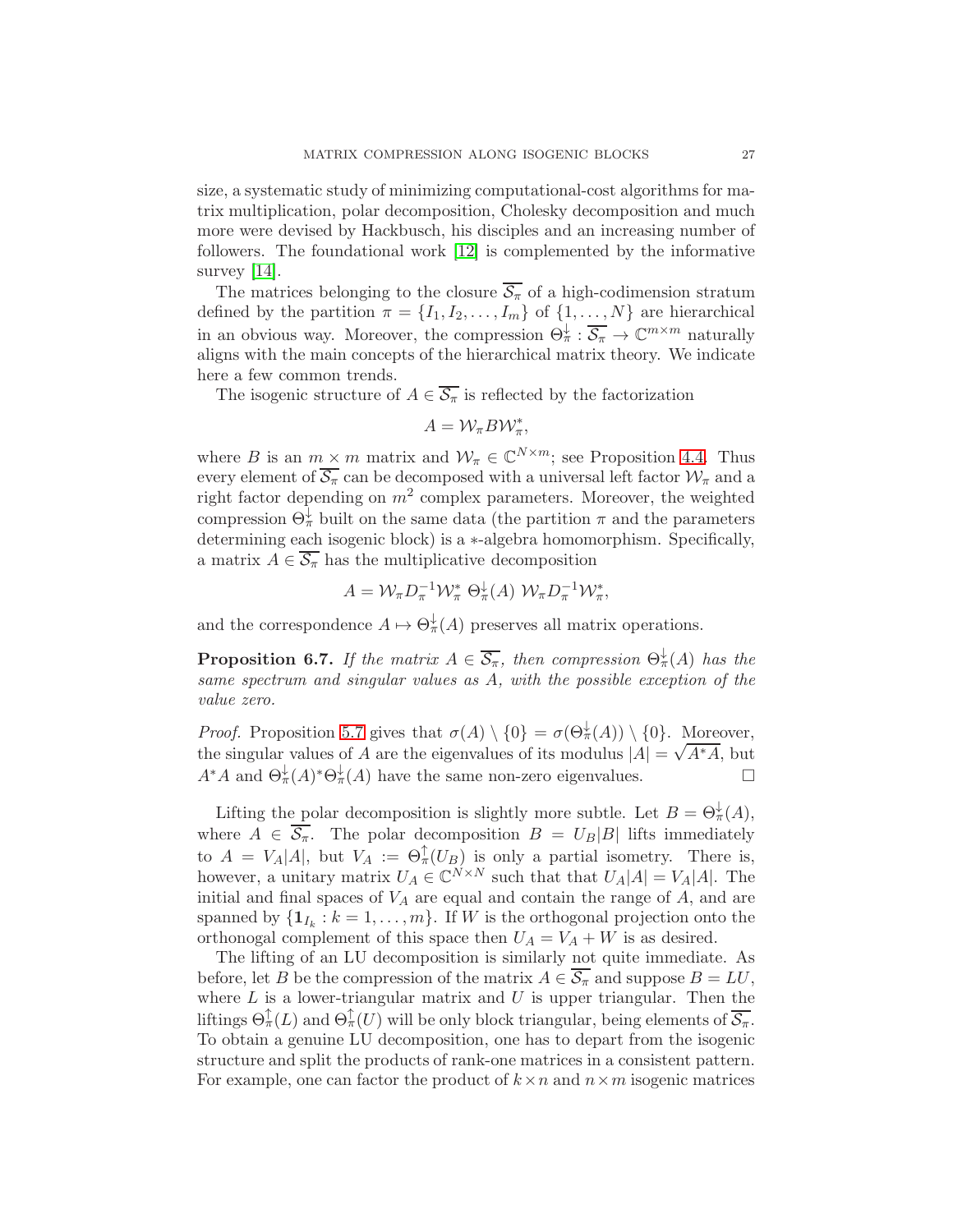as follows:

$$
\begin{pmatrix} a & \cdots & a \\ \vdots & \ddots & \vdots \\ a & \cdots & a \end{pmatrix} \begin{pmatrix} b & \cdots & b \\ \vdots & \ddots & \vdots \\ b & \cdots & b \end{pmatrix} = \begin{pmatrix} a\sqrt{n} & 0 & \cdots & 0 \\ \vdots & & \ddots & \vdots \\ a\sqrt{n} & 0 & \cdots & 0 \end{pmatrix} \begin{pmatrix} b\sqrt{n} & \cdots & b\sqrt{n} \\ 0 & \cdots & 0 \\ \vdots & & \ddots & \vdots \\ 0 & \cdots & 0 \end{pmatrix}.
$$

Finally, on the lighter side, we state the following theorem to give a demonstration of the general paradigm for results one can derive using the compression-inflation procedure described above.

**Theorem 6.8.** Let A, B and C be real matrices belonging to  $\overline{S_{\pi}}$ , where  $\pi$  is a partition of  $\{1, 2, \ldots, N\}$ . The classical equations of Lyapunov, Sylvester and Riccati,

$$
X + XAT = C \tAX + XB = C \tand AX + XAT - XBX = C,
$$

have a solution  $X \in \mathbb{C}^{N \times N}$ , with  $X = X^T$  for the Riccati case, if and only if the compressed equations have a solution in  $\mathbb{C}^{m \times m}$ .

<span id="page-27-0"></span>6.6. Coherent matrix organization. Complex multivariate data, such as those arising from the measurement of neuronal structures, cannot be handled without regularization and compression of the corresponding large matrices. Among the many techniques to analyze and transform such matrices, the method of coherent matrix organization proposed by Gavish and Coifman [\[10\]](#page-28-7) stands out for its elegance and universality. These authors propose organizing a matrix using a natural metric which clusters the entries by proximity; the emerging tree of finer and finer partitions offers a canonical compression by averaging along strata, with tight control of the resulting approximation error.

The isogenic stratification of a matrix and the compression maps discussed above align perfectly with Gavish and Coifman's idea. Our purely theoretical setting is an extremal one, in the sense that we employ the discrete metric for clustering. However, it is notable that the isogenic structure and the associated inflation map offer a rapid matrix-completion algorithm within a prescribed stratum, in the spirit of recent advances in coherent matrix organization; see, for instance,  $[9, 11, 20]$  $[9, 11, 20]$  $[9, 11, 20]$ . We do not expand here some clear consequences of this non-accidental similarity.

#### <span id="page-27-1"></span>**REFERENCES**

- <span id="page-27-5"></span>[1] N. Akhiezer. The Classical Moment Problem and Some Related Questions in Analysis. Hafner Publishing Co., New York, 1965.
- <span id="page-27-4"></span>[2] I. Archakov, P.R. Hansen. A canonical representation of block matrices with applications to covariance and correlation matrices. Preprint, 2020.
- <span id="page-27-6"></span><span id="page-27-2"></span>[3] M. Bebendorf. Hierarchical Matrices. Springer-Verlag, Berlin, 2008.
- [4] A. Belton, D. Guillot, A. Khare, M. Putinar. Matrix positivity preservers in fixed dimension. I. [Adv. Math.](https://dx.doi.org/10.1016/j.aim.2016.04.016) 298:325–368, 2016.
- <span id="page-27-3"></span>[5] A. Belton, D. Guillot, A. Khare, M. Putinar. Simultaneous kernels of matrix Hadamard powers. [Linear Algebra Appl.](https://doi.org/10.1016/j.laa.2018.03.035) 576:142–157, 2019.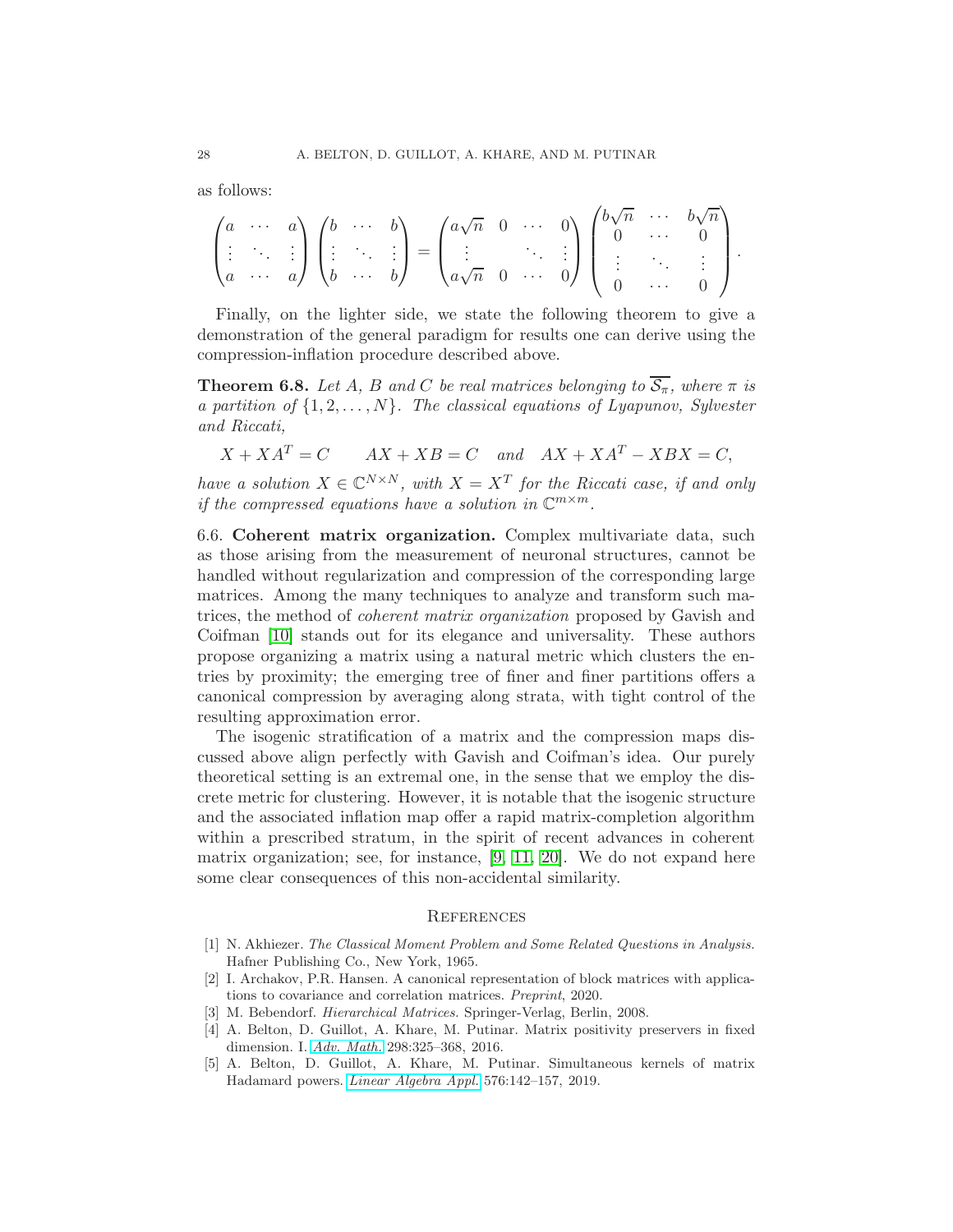- <span id="page-28-3"></span>[6] D.P. Blecher. Real positive maps and conditional expectations on operator algebras. Positivity and Its Applications (E. Kikianty et al., eds.) [T](https://doi.org/10.1007/978-3-030-70974-7_5)rends in Math., Birkhäuser, Cham, 2021, pp. 63-102.
- <span id="page-28-14"></span><span id="page-28-5"></span>[7] S. Börm, L. Grasedyck, W. Hackbusch. Introduction to hierarchical matrices with applications. [Eng. Analysis with Boundary Elements](https://doi.org/10.1016/S0955-7997(02)00152-2) 27(5):405–422, 2003.
- [8] J. Cadima, F.L. Calheiros, I.P. Preto. The eigenstructure of block-structured correlation matrices and its implications for principal component analysis. [J. Appl. Stat.](https://doi.org/10.1080/02664760902803263) 37:577–589, 2010.
- <span id="page-28-9"></span>[9] Y. Chen, S. Bhojanapalli, S. Shangavi, R. Ward. Coherent matrix completion. Proceedings of Machine Learning Research 32(1):674-682, 2014.
- <span id="page-28-7"></span>M. Gavish, R.R. Coifman. Sampling, denoising and compression of matrices by co-herent matrix organization. [Applied Comp. Harm. Analysis](https://doi.org/10.1016/j.acha.2012.02.001) 33(3):354–369, 2012.
- <span id="page-28-8"></span>[11] D. Gross. Recovering low-rank matrices from few coefficients in any basis. IEEE Trans. Information Theory 57(3): 1548–1566, 2011.
- <span id="page-28-4"></span>[12] W. Hackbusch. A sparse matrix arithmetic based on H-matrices. I. Introduction to H-matrices. [Computing](https://doi.org/10.1007/s006070050015) 62(2):89–108, 1999.
- <span id="page-28-21"></span><span id="page-28-6"></span>[13] W. Hackbusch. Hierarchical Matrices: Algorithms and Analysis. Springer, Heidelberg, 2015.
- [14] W. Hackbusch. Survey on the technique of hierarchical matrices. [Vietnam J. Math.](https://doi.org/10.1007/s10013-015-0168-5) 44(1):71–101, 2016.
- <span id="page-28-19"></span>[15] D. Hinrichsen, A.J. Pritchard. Stability radii of linear systems. [Systems Control Lett.](https://doi.org/10.1016/0167-6911(86)90094-0) 7(1):1–10, 1986.
- <span id="page-28-0"></span>[16] R.A[. Horn. The theory of infinitely divisible matrices and kernels.](https://dx.doi.org/10.1090/S0002-9947-1969-0264736-5) Trans. Amer. Math. Soc. 136:269–286, 1969.
- <span id="page-28-15"></span><span id="page-28-12"></span>[17] J. Huang, L. Yang. Correlation matrix with block structure and efficient sampling methods. [J. Comput. Finance](https://doi.org/10.21314/JCF.2010.216) 14:81–94, 2010.
- [18] S. Karlin, W.J. Studden. Tchebycheff Systems: With Applications in Analysis and Statistics. Pure and Applied Mathematics, Vol. XV Interscience Publishers John Wiley and Sons, New York-London-Sydney, 1966.
- <span id="page-28-1"></span>[19] A. Khare, T. Tao. On the sign patterns of entrywise positivity preservers in fixed dimension. [Amer. J. Math.](http://dx.doi.org/10.1353/ajm.2021.0049), 143(6):1863–1929, 2021.
- <span id="page-28-10"></span>[20] G. Mishne, R. Talmon, I. Cohen, R. Coifman, Y. Kluger. Data-driven tree transforms and metrics. [IEEE Trans. Signal. Inform. Proc. Networks](https://doi.org/10.1109/TSIPN.2017.2743561) 4(3): 451- 466, 2018.
- <span id="page-28-20"></span>[21] P.A. Parrilo, A. Jadbabaie. Approximation of the joint spectral radius using sums of squares. [Linear Algebra Appl.](https://doi.org/10.1016/j.laa.2007.12.027) 428(10):2385–2402, 2008.
- <span id="page-28-17"></span>[22] P.Z.G. Qian, H. Wu, C.F.J. Wu, Gaussian process models for computer experiments with qualitative and quantitative factors. [Technometrics](https://doi.org/10.1198/004017008000000262) 50(3):383-396, 2008.
- <span id="page-28-2"></span>[23] A.J. Rothman, E. Levina, J. Zhu. Generalized thresholding of large covariance matrices. [J. Amer. Statist. Assoc.](https://doi.org/10.1198/jasa.2009.0101) 104(485):177–186, 2009.
- <span id="page-28-16"></span>[24] O. Roustant, Y. Deville. On the validity of parametric block correlation matrices with constant within and between group correlations. Preprint, [arXiv:1705.09793,](https://arxiv.org/abs/1705.09793) 2017.
- <span id="page-28-18"></span>[25] O. Roustant, E. Padonou, Y. Deville, A. Clément, G. Perrin, J. Giorla, H. Wynn. Group kernels for Gaussian process metamodels with categorical inputs. SIAM/ASA J. Uncert. Quant. 8(2):775–806, 2020.
- <span id="page-28-13"></span>[26] P. Shah, V. C[handrasekaran. Group symmetry and covariance regularization.](https://dx.doi.org/10.1214/12-EJS723) Electron. J. Statist. 6:1600–1640, 2012.
- <span id="page-28-11"></span>[27] R.P. Stanley. Enumerative Combinatorics. Volume 1. Cambridge University Press, Cambridge, second edition, 2012.